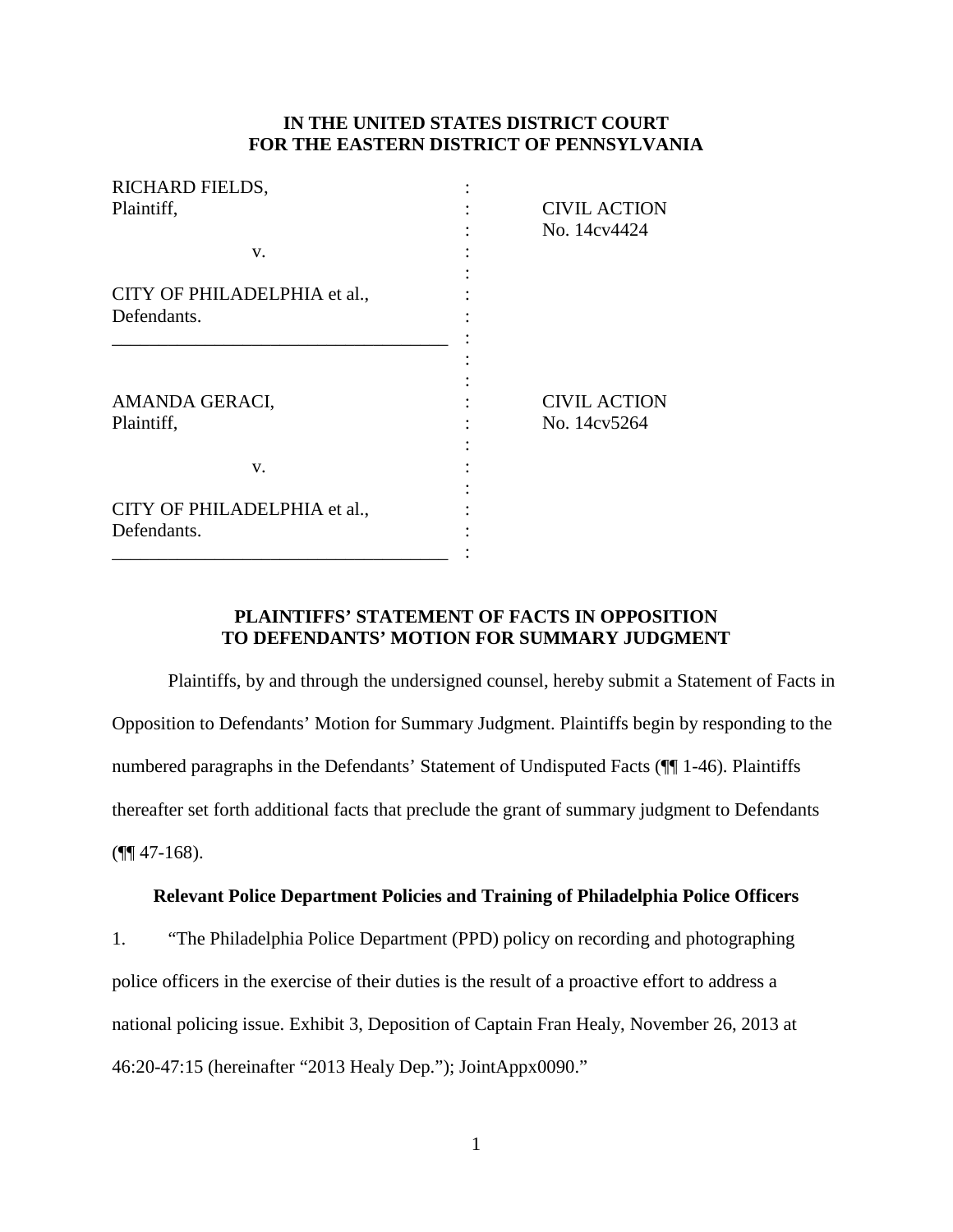Plaintiffs' Response: Admitted that Captain Healy so testified.

2. "In late summer 2011, Police Commissioner Ramsey attended a conference on policing in major American cities. *Id.* at 50:4-16; JointAppx0091."

Plaintiffs' Response: Admitted that Captain Healy so testified.

3. "One of the issues that was discussed at the conference was the newly developing issue of police officers being videotaped. *Id.*"

Plaintiffs' Response: Admitted that Captain Healy so testified.

4. "Upon returning from the conference, Commissioner Ramsey requested the development of a policy on this issue as soon as possible. *Id.*"

Plaintiffs' Response: Admitted that Captain Healy so testified. By way of further response, Commission Ramsey "tasked [Captain Healy] with the assignment of getting together a policy for the Philadelphia police department on this issue." JointAppx 0082 (2013 Healy Dep. Tr. 13:6-8). *See also* JointAppx 1648-58 (May 14, 2012 U.S. Department of Justice Letter Re: *Sharp v. Baltimore City Police Dep't*).

5. "In response to this request, Commissioner's Memorandum 11-01 was drafted from July to September of 2011. *Id.* at 50:4-24; JointAppx0091."

Plaintiffs' Response: Admitted that Captain Healy so testified. By way of further response, Captain Healy drafted Memorandum 11-01 at the request of Commissioner Ramsey. *E.g.*, JointAppx 0084 (2013 Healy Dep. Tr. 13:6-13).

6. "On September 23, 2011, PPD issued Memorandum 11-01, stating its official policy on the public recording of police officers. *Id.* at 49:19-50:1; JointAppx0091." Plaintiffs' Response: Admitted that Captain Healy so testified.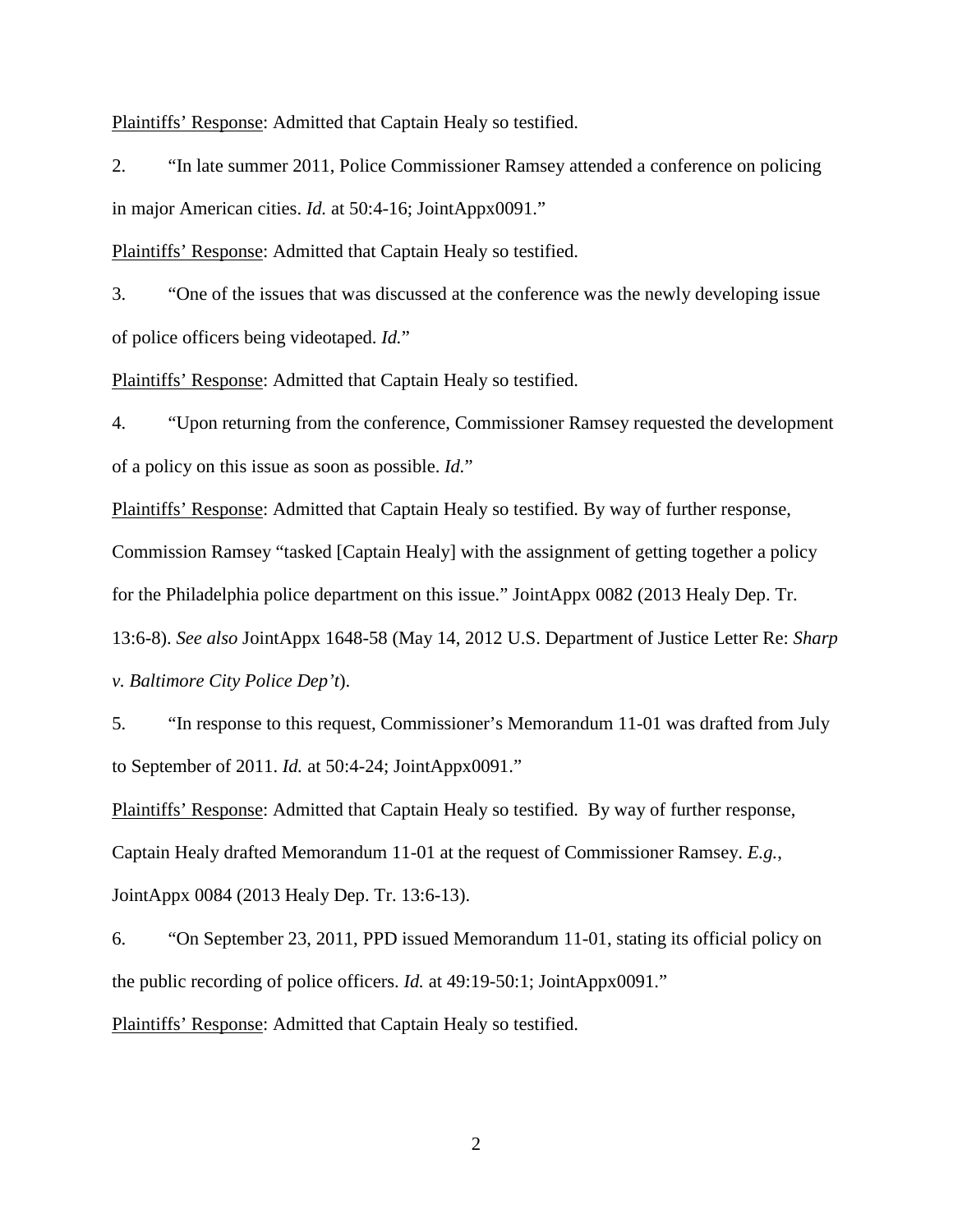7. "Memorandum 11-01 specified that 'all police personnel, while conducting official business or while acting in an official capacity in any public space, should reasonably anticipate and expect to be photographed, videotaped and/or be audibly recorded by members of the general public.' It was issued with the stated purpose of 'remov[ing] any confusion as to the duties and responsibilities of sworn personnel when being photographed, videotaped or audibly recorded.' Exhibit 11, PPD Memorandum (11-01); JointAppx1156-1157."

Plaintiffs' Response: Admitted that the document referenced includes the language quoted. In all other respects, the document referenced speaks for itself.

8. "Memorandum 11-01 instructs officers to follow Directive 83 (Accidental and/or Intentional Destruction to Private Property During the Course of Official Police Actions) and Directive 91 (Property Taken into Custody) and specifically instructs Philadelphia police officers not to interfere with recording activities, not to intentionally damage or confiscate recording devices, and not to delete recorded material. *Id.*"

Plaintiffs' Response: Admitted that the document referenced includes references to Directives 83 and 91. In all other respects, the document referenced speaks for itself.

9. "When Memorandum 11-01 was published, it was distributed to supervisors and read verbatim to officers during roll call. Ex. 1 at 80:19-81:16; JointAppx0098-0099."

Plaintiffs' Response: Admitted that Captain Healy so testified.

10. "In May 2012, the Department of Justice wrote a Statement of Interest Letter for the case *Sharp v. Baltimore*, Civ. No. 1:11-ev-02888-BEL (U.S. Dist. Ct. Md.). Shortly thereafter, Commissioner Ramsey called upon the PPD's Research and Planning Unit to rewrite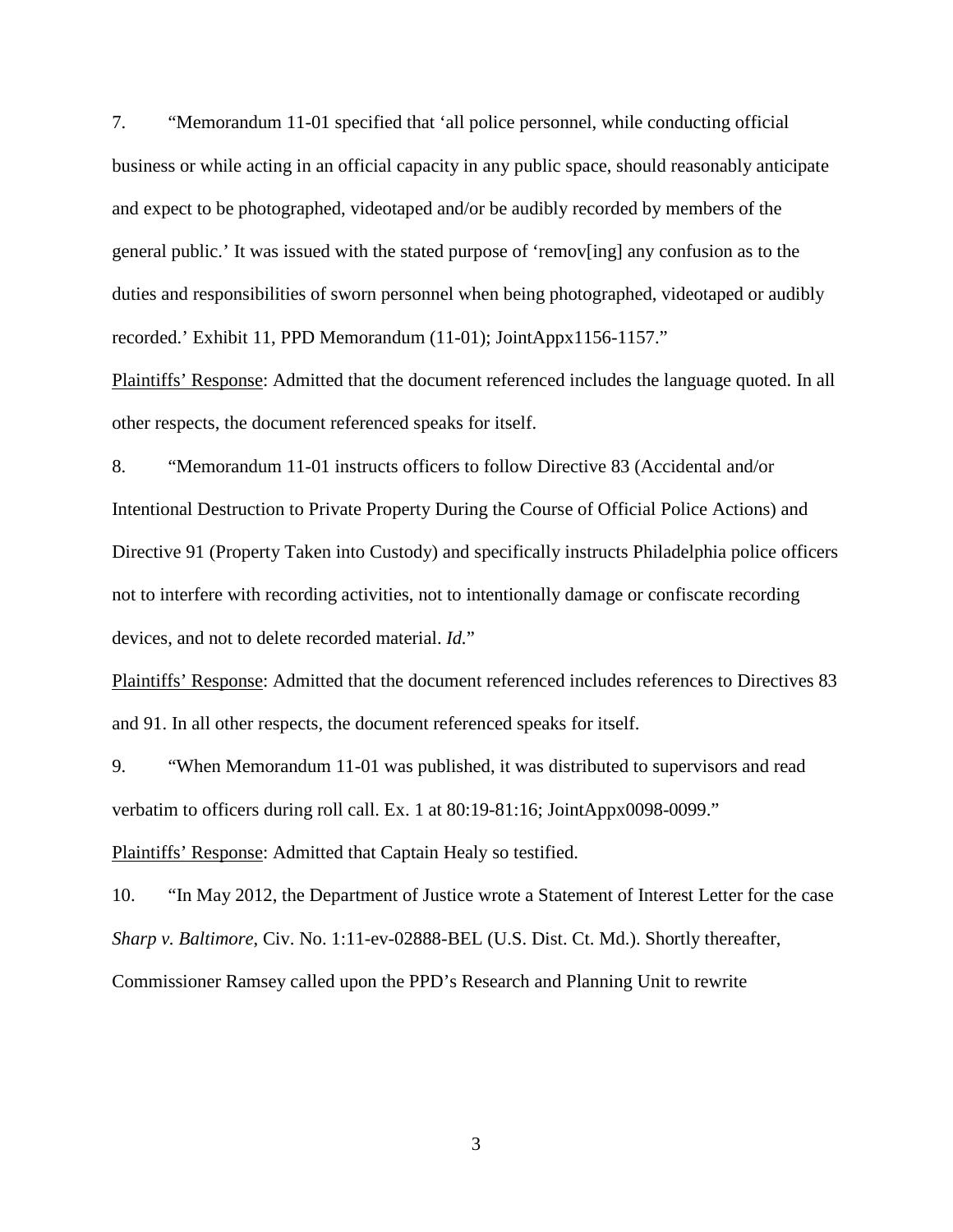Memorandum [1](#page-3-0)1-01 into a department Directive, $<sup>1</sup>$  which would incorporate the DOJ</sup> recommendations regarding the recording of police. *Id.* at 19:13-20:12, 93:9-94:2. JointAppx 0083, 0102."

Plaintiffs' Response: Admitted that Captain Healy so testified. By way of further response, Captain Healy "was the one that told [the research and planning unit] what to write" while the research and planning officer "basically typed up what I told him to write up." JointAppx 0083 (2013 Healy Dep. Tr. 20:13-20).

11. "From May to November of 2012, the Directive went through multiple drafts and edits before being submitted to the commissioner for final approval. *Id.* at 20:21-21:21, 89:3-91:9. JointAppx0083, 0101."

Plaintiffs' Response: Admitted that Captain Healy so testified.

12. "The final version of Directive 145 incorporates attempts to mirror language used by the Department of Justice in their recommendations. *Id.* at 95:10-24; JointAppx0102."

Plaintiffs' Response: Admitted that Captain Healy so testified.

13. "On November 9, 2012 the Philadelphia Police Department issued Directive 145 (Pictures, Video, and Audio Recordings of Police Officers While Performing Official Functions in Public Spaces). Directive 145 superseded Memorandum 11-01 immediately upon publication. *Id.* at 18:19-19:1; JointAppx0083."

Plaintiffs' Response: Admitted that Captain Healy so testified.

14. "While the First Amendment right of individuals to record police had not been established in the Third Circuit, the Police Department's official policy through Directive 145 specified that '[p]rivate individuals have a First Amendment right to observe and record police

<span id="page-3-0"></span><sup>&</sup>quot;There is no significant difference between the effects of a Memorandum and a Directive. Both equally establish official police policy. 2013 Healy Dep. at 91:10-15."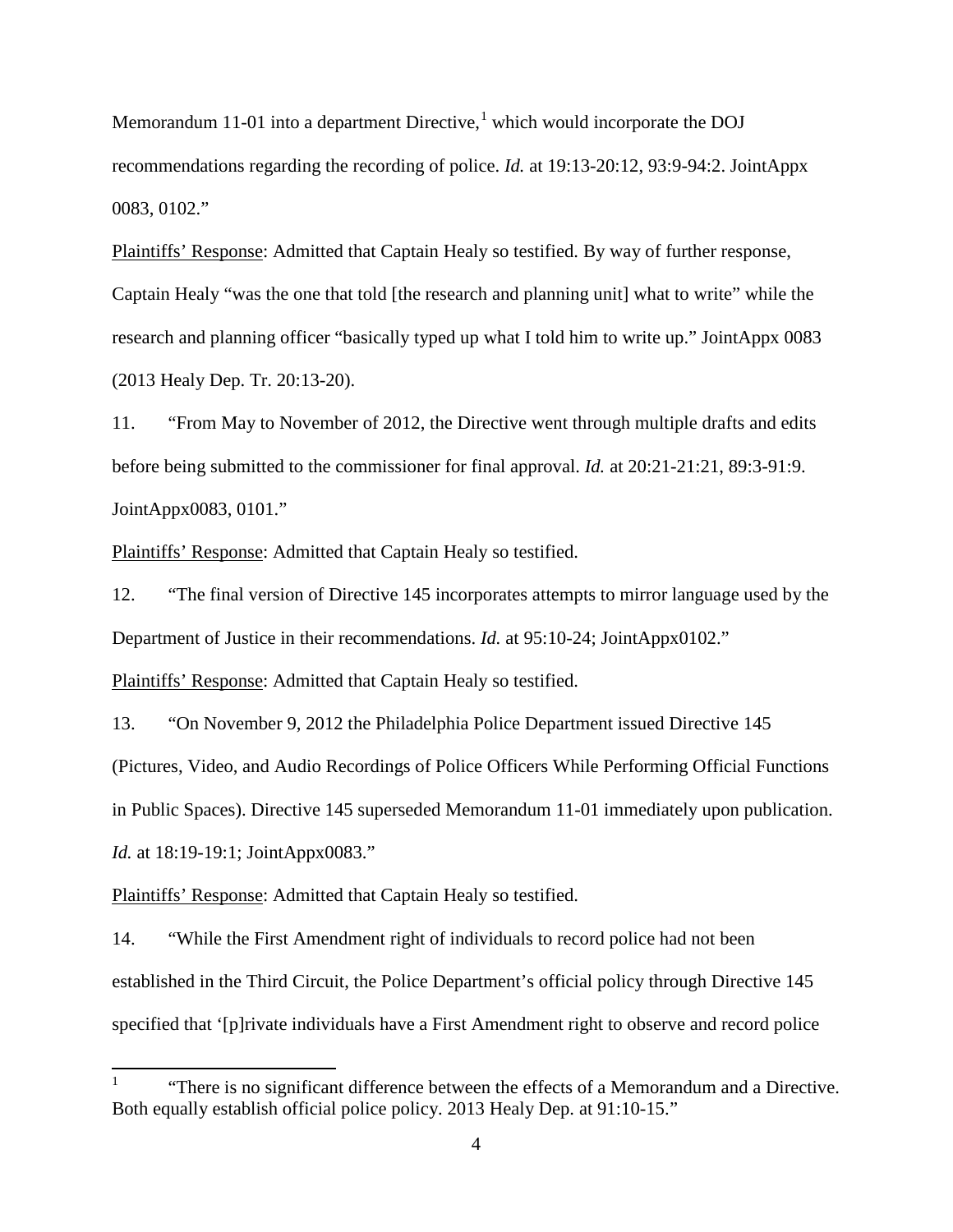officers engaged in the public discharge of their duties' and that police 'should reasonably anticipate and expect to be photographed, videotaped and/or audibly recorded by members of the general public.' Exhibit 12, PPD Directive 145 at 1-2; JointAppx1158-1159."

Plaintiffs' Response: Denied in part and admitted in part. Denied as to the legal assertion that the First Amendment right to record the police has not been established in the Third Circuit. Admitted that Directive 145 contains the language quoted. In all other respects, the document referenced speaks for itself.

15. "Directive 145 was issued with the stated purpose of 'protect[ing] the constitutional rights of individuals to record police officers engaged in the public discharge of their duties.' *Id.* at 1. It specifically instructs Philadelphia police officers not to 'block[], obstruct[], or otherwise hinder<sup>[]</sup>' recording activities 'unless the person making such recording engages in actions that jeopardize the safety of the officer, any suspects or other individuals in the immediate vicinity, violate the law, incite others to violate, or actually obstructs an officer from performing any official duty.' *Id.* at 2; JointAppx1159."

Plaintiffs' Response: Admitted that the document referenced includes the language quoted. In all other respects, the document referenced speaks for itself.

16. "Directive 145 also instructs police about recording activities that occur on private property, prohibits discouragement of recording via coercive means, and clarifies that 'press credentials' are not necessary to record police. *Id.*"

Plaintiffs' Response: Admitted that Directive 145 refers to recording activities that occur on private property (§ III(F)), prohibits discouragement of recording via coercive means (§ III(E)), and states that an individual does not need "press credentials" to record police (§ III(G)). In all other respects, the document referenced speaks for itself.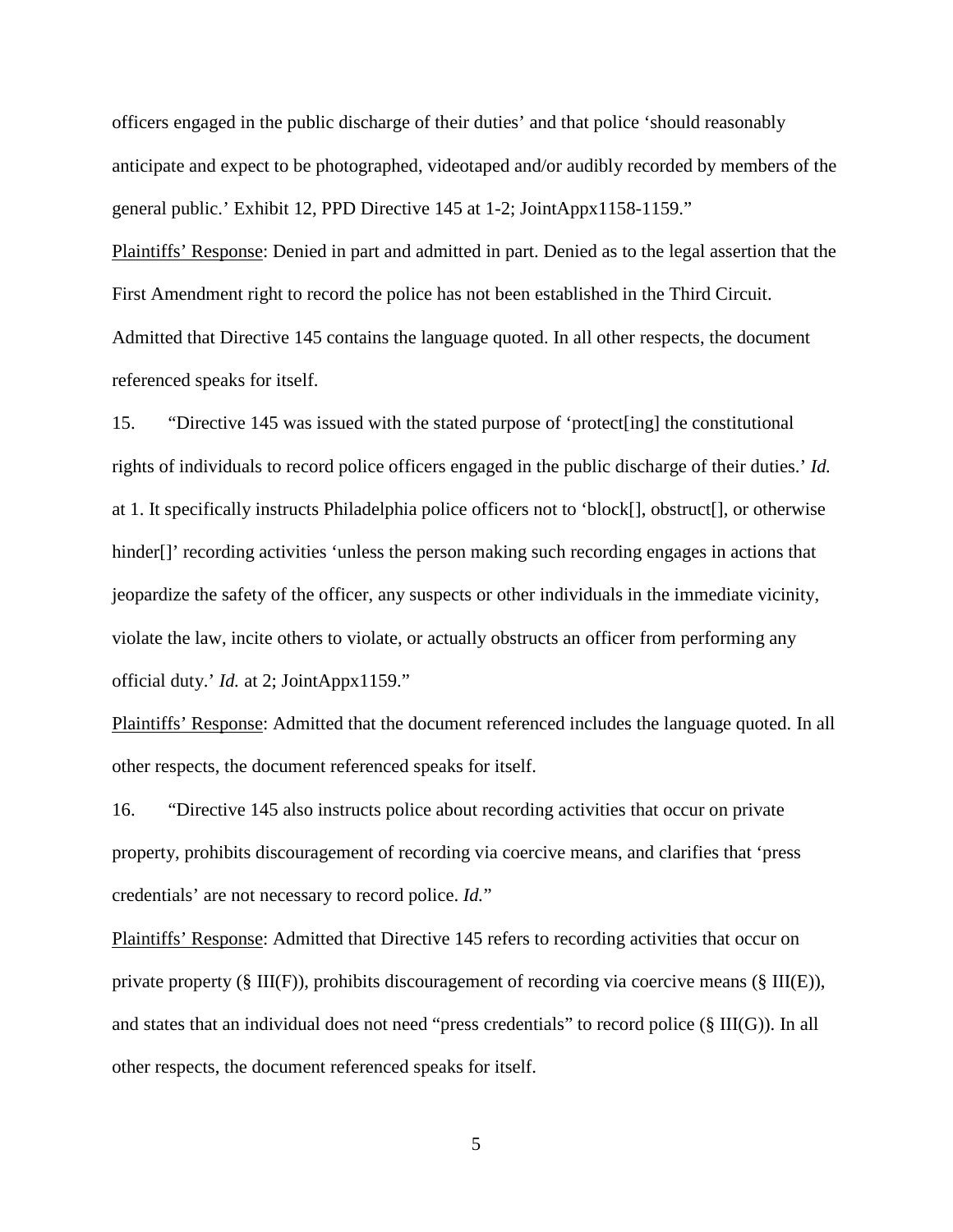17. "Directive 145 reaffirms that police seizure of recordings or recording devices 'shall comply with the standard search and seizure principals [sic] of the Pennsylvania and United States Constitutions.' *Id.*"

Plaintiffs' Response: Admitted that the document referenced includes the language quoted. In all other respects, the document referenced speaks for itself.

18. "Directive 145 additionally describes patrol procedures, supervisory procedures, and detective supervisory responsibilities regarding the recording of police. *Id.* at 3-8; JointAppx1160-1165."

Plaintiffs' Response: Admitted.

19. "Captain Healy was selected to sit on the International Association of Chiefs of Police's ('ICP') panel on public recording of police because of his role in developing this Directive. The ICP is creating a model policy for the rest of the country on this issue which is based in large part upon the policy developed and implemented by the Philadelphia Police Department. Exhibit 4, 2015 Deposition of Captain Fran Healy at 36:19-37:2 ("2015 Healy Dep"); JointAppx0198- 0199."

Plaintiffs' Response: Admitted that Captain Healy testified that he sits on the ICP panel on public recording of police and that the ICP is developing "a model policy for the rest of the country." Denied that Captain Healy testified that the ICP policy is "based in large part" on the Philadelphia policy; rather, he testified in the cited portion of the deposition that the ICP policy "incorporates a lot of the stuff that we have in our policy." Denied that the Philadelphia Police Department "implemented" its own policy.

20. "Upon publication, Directive 145 was issued via teletype notice and read to police officers during roll call. Ex. 3 at 22:4-11; JointAppx0084."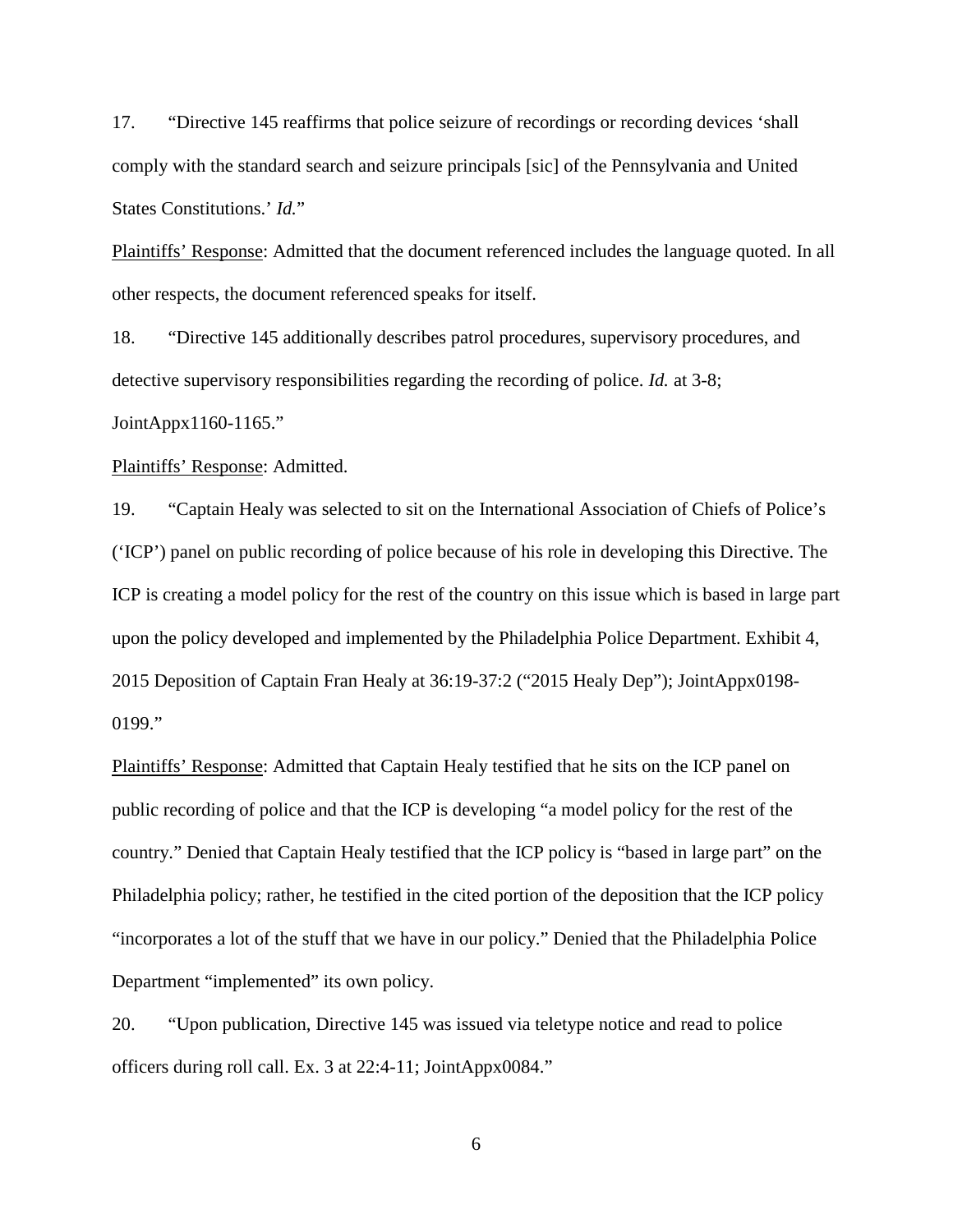Plaintiffs' Response: Denied in that Captain Healy did not testify from personal knowledge that the actions referenced had, in fact, occurred. Rather, he testified from his experience generally as to how such actions "would have been" handled in the regular course of department business. By way of further response, Captain Healy testified that each sergeant determined how much of Directive 145 to read out loud during roll call and did not necessarily read the entire directive out loud. JointAppx 0105-06 (2013 Healy Dep. Tr. 108:4-109:5); JointAppx 0177-78 (2015 Healy Dep. Tr. 15:20-16:24). He further testified that, given the length of the directive, it is unlikely that Directive 145 was read in its entirety to police officers during roll call. JointAppx 0179 (2015 Healy Dep. Tr. 17:11-23).

21. "Copies were sent to each district and unit, and each police officer and supervisor received a copy of Directive 145 and was required to verify their receipt by signature. *Id.* at 106:16-107:5, 107:6-108:3; JointAppx0105."

Plaintiffs' Response: Denied in that Captain Healy did not testify from personal knowledge that the actions referenced had, in fact, occurred. Rather, he testified from his experience generally as to how such actions "would have been" handled in the regular course of Department business.

22. "After being notified of the new directive, each officer was then responsible for knowing and following the directive. *Id.* at 108:4-109:2; JointAppx0105-0106."

# Plaintiffs' Response: Admitted.

23. "Additionally, any officers who have received Crisis Intervention Training since 2013 have received as part of that training, a reminder on Directive 145 and its implications. Ex. 4 at 38:11-39:15; JointAppx0200-0201."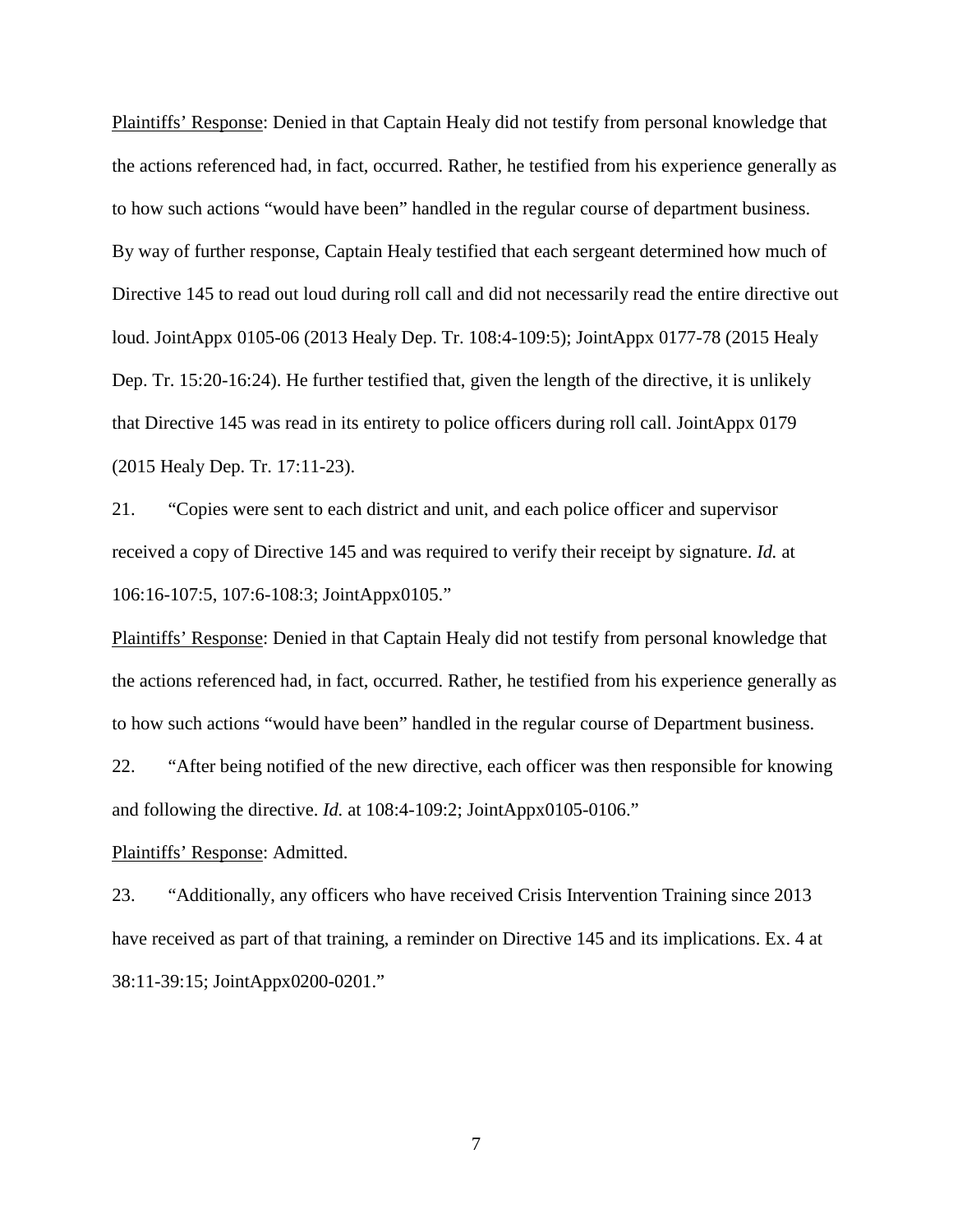Plaintiffs' Response: Denied. Captain Healy testified in the cited portion of the deposition only that "I coordinate the crisis intervention training program for Philadelphia" and that the training "touch[es] upon" the subject of recording the police and some of the language of Directive 145.

24. "In December of 2013, in response to issues that had arisen in the press and the filing of three lawsuits by the American Civil Liberties Union, Captain Healy recognized that the training provided to officers on Directive 145 had not been as effective as the police department would have liked. *Id.* at 19:3-17, 46:13-24; JointAppx0181, 0208."

Plaintiffs' Response: Denied. Rather, Captain Healy testified that "as a result of the issues that had come up in the press and I do believe as a result of our previous deposition . . . I realized there was a weakness that needed to be addressed. So I petitioned the commissioner to – actually through Deputy Comissioner Joyce that additional training be implemented." JointAppx 0181 (2015 Healy Dep. Tr. 19:3-15). He also testified that "after we had met, I saw a failing. I said yes, this is a very complicated issue that needs more training than we would do normally." JointAppx 0208 (2015 Healy Dep. Tr. 46:13-17). He further testified that he drafted a memorandum to Deputy Commissioner Joyce on December 18, 2013 requesting additional training. JointAppx 0182 (2015 Healy Dep. Tr. 20:2-5). Captain Healy's memorandum to Deputy Commissioner Joyce states that "it became very clear that the PPD could have done more training when the policy was initially implemented. It appears the only training that was provided was roll call training." JointAppx 1351 (Dec. 18, 2013 Memorandum).

25. "In response, the Police Department developed advance training on Directive 145 which was given to every one of the more than 6500 PPD officers as part of their annual Municipal Police Officer training in 2014. *Id.* at 22:18-24:2; JointAppx0184-0186." Plaintiffs' Response: Admitted that Captain Healy so testified.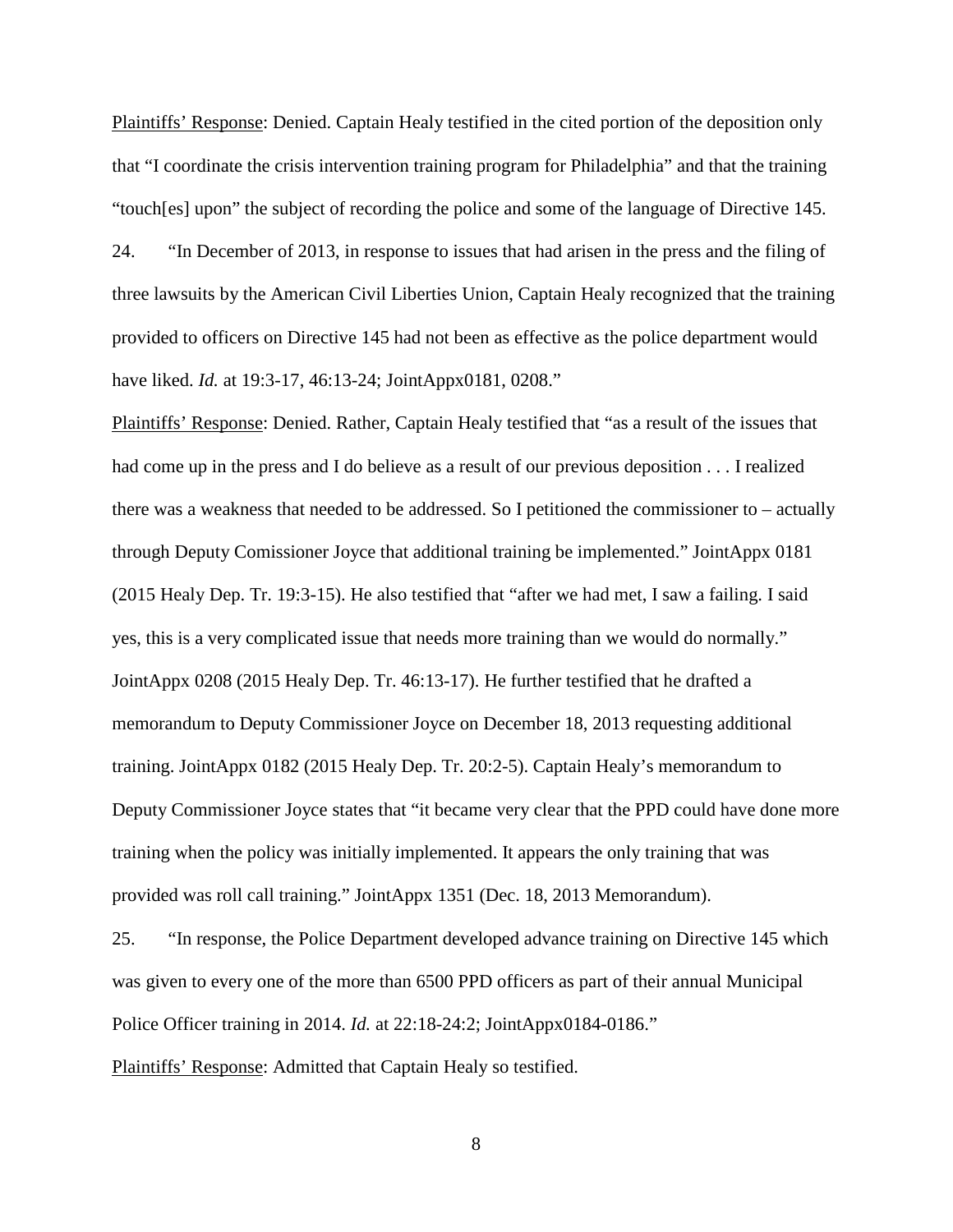26. "The goal of the advanced training was to emphasize to the officers that like the ability to protest, the ability to record police was a First Amendment right that they had sworn to protect. *Id.* at 42:9-46:24; JointAppx0204-0208."

Plaintiffs' Response: Denied. Captain Healy did not testify as to "the goal" of the 2014 training. Rather, in the cited testimony, Captain Healy testified that he knew advanced training was necessary based on his observations that Philadelphia police officers did not understand the policy, did not understand why there was a First Amendment right to record the police, or believed it was "crap," and that a "cultural change" was thus needed to bring about compliance with the policy. JointAppx 0203-07 (2015 Healy Dep. Tr. 41:7-45:6).

27. "The training was developed as a 45 minute to 1 hour module that began with a lecture on the policy and why it was a protected right and continued with a question and answer session that allowed officers to ask hypotheticals and clarify their understanding of the contours of the right. *Id.* at 24:17-33:20; JointAppx0186-0195."

Plaintiffs' Response: Admitted that Captain Healy so testified.

### **The Richard Fields Incident**

28. "On September 28, 2013, Plaintiff Fields was walking down the street and came across a house that was having a party. A large number of Philadelphia police officers were outside. Exhibit 2, Deposition of Richard Fields at 7:2-8:20; JointAppx0031."

Plaintiffs' Response: Admitted, except as to the date of the incident, which was September 13, 2013. *See* JointAppx 1263-64 (citation).

29. "Plaintiff Fields took a picture of the officers. *Id.* at 8:18-20; JointAppx0032." Plaintiffs' Response: Admitted.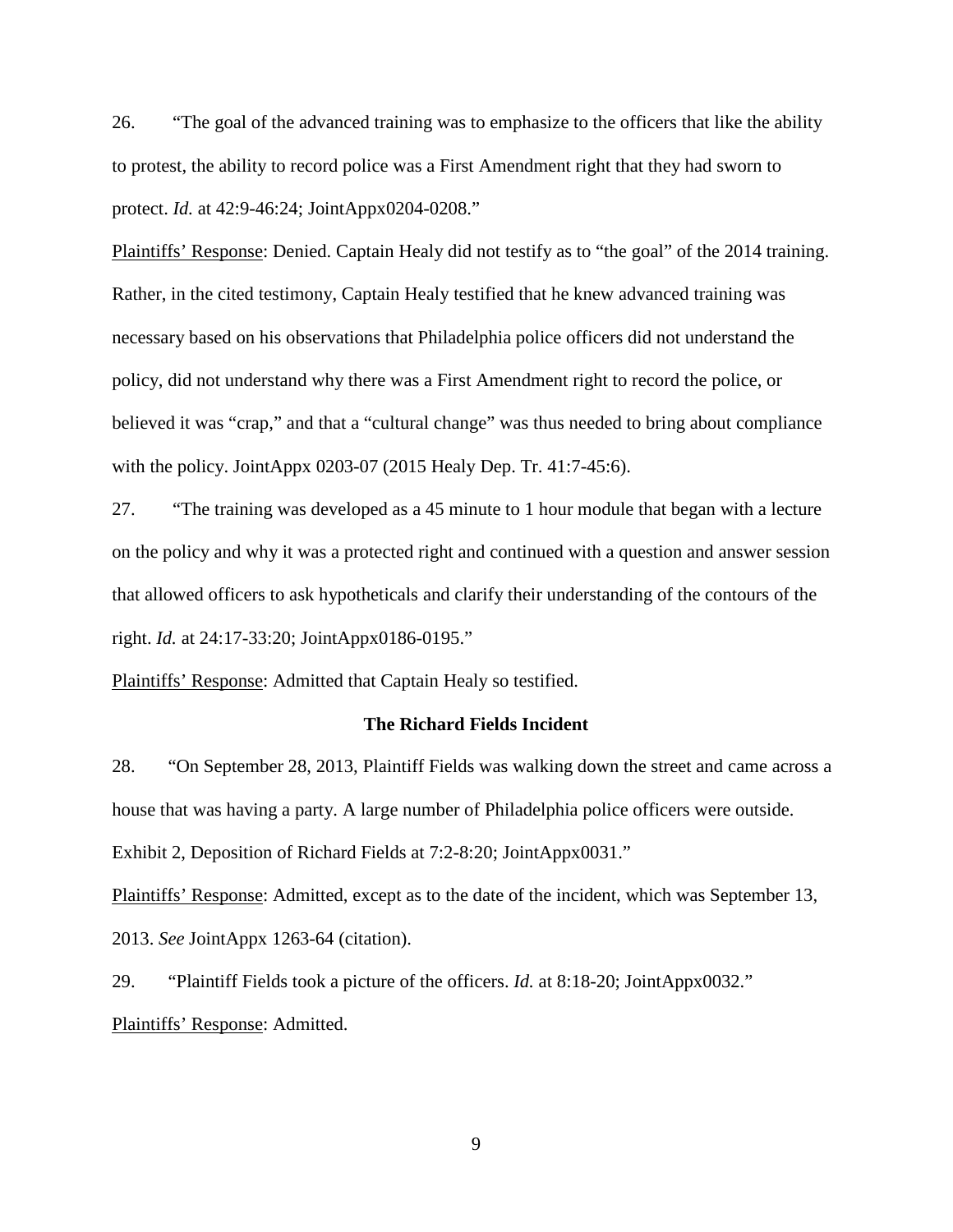30. "Plaintiff Fields was placed in handcuffs by a police officer, and his pockets were emptied onto a nearby stoop. *Id.* at 9:16-22; JointAppx0033."

Plaintiffs' Response: Admitted. By way of further detail, it was Officer Sisca who handcuffed and searched him and emptied Plaintiff's pockets onto a stoop. JointAppx 0041 (Fields Dep. Tr. 17:2-12); JointAppx 1031 (Sisca Dep. Tr. 82:5-19).

31. "Plaintiff Fields was placed in a police car while a police officer wrote a citation. *Id.* at 19:9-20:9; JointAppx0043-0044."

Plaintiffs' Response: Admitted that Plaintiff was placed in a police vehicle. By way of further response, the vehicle was a "police van." JointAppx 0033 (Fields Dep. Tr. 9:19-22); JointAppx 0043 (Fields Dep. Tr. 19:5-6).

32. "Plaintiff Fields did not see anyone actually going through his phone. *Id.* at 21:19-22, 22:24-23:10; JointAppx0045-0046."

Plaintiffs' Response: Admitted. By way of further response, Officer Sisca confiscated Plaintiff's phone and then detained Plaintiff in the back of a police van where Plaintiff was unable to see what was happening to his phone while it was in Officer Sisca's custody. JointAppx 0041 (Fields Dep. Tr. 17:4-12); JointAppx 0045 (Fields Dep. Tr. 21:19-22); JointAppx 1031 (Sisca Dep. Tr. 82:5-16); JointAppx 1063-64 (Sisca Dep. Tr. 114:22-115:2).

33. "Plaintiff Fields bases his claim that his phone was illegally searched on the sole assertion that when he received his phone back, some apps were open that he did not believe he had previously had open. *Id.* at 21:7-18; JointAppx0045."

Plaintiffs' Response: Admitted that Plaintiff Fields testified regarding his observations that his phone had been tampered with. However, as stated, ¶ 33 omits pertinent information and is misleading to the extent that it suggests that Mr. Fields was uncertain whether the apps in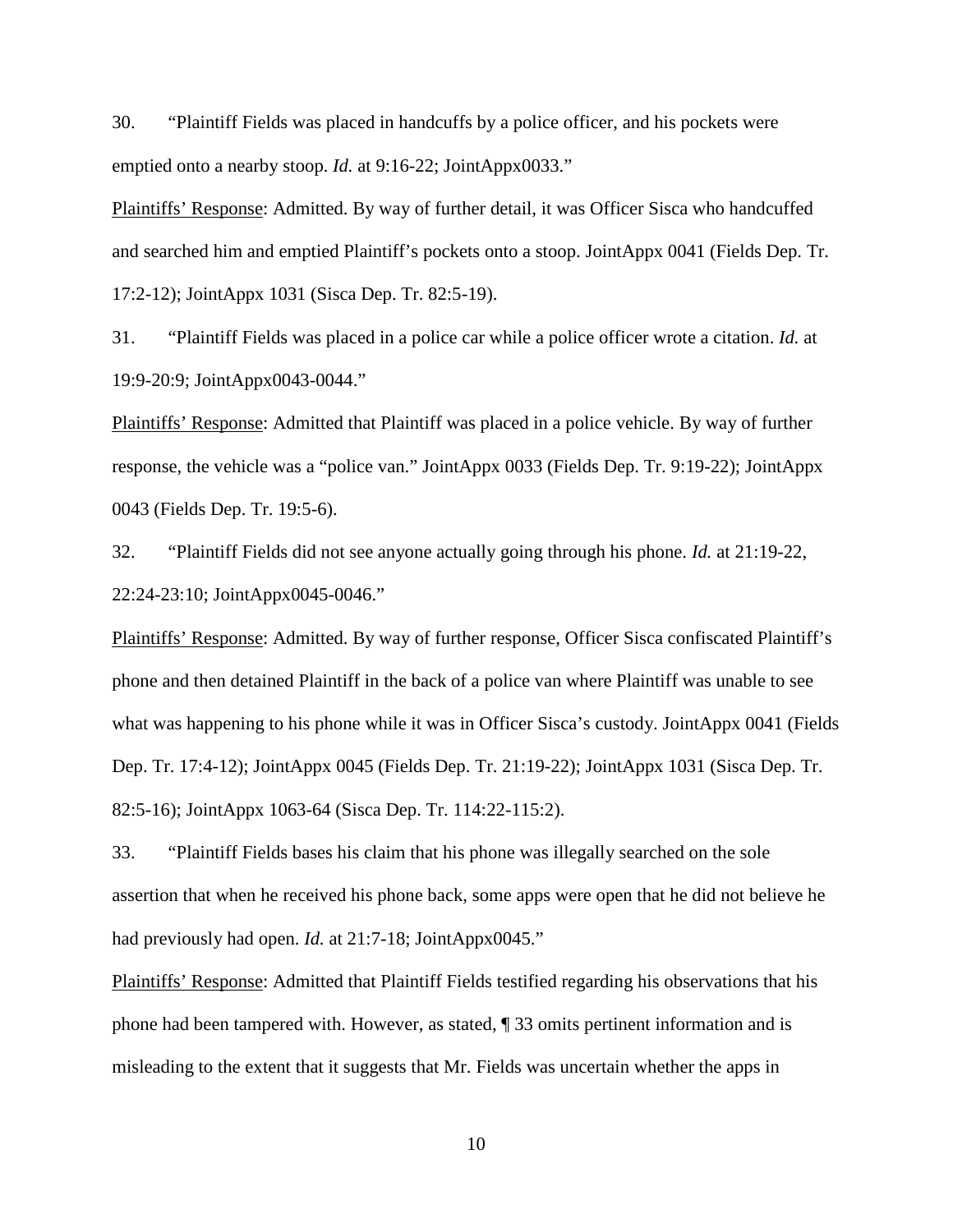question were open before Officer Sisca confiscated his phone. Plaintiff testified that, after Officer Sisca returned his phone, "there were several apps opened on my phone that I did not open or had even used at that time. Several video recording apps that were opened that I would have no reason to open. So it seemed like it was evident that someone was going through them to try and find whatever it was that I was doing on my phone." JointAppx 0045 (Fields Dep. Tr. 21:12-18). Plaintiff further testified that one of the open apps that had not been open before Officer Sisca confiscated his phone was a video recording app, and another app was a timer for a picture app, which had a logo that resembled a camera. JointAppx 0046 (Fields Dep. Tr. 22:13- 17).

34. "After Plaintiff Fields was issued a citation, he was released from police custody. *Id.* at 20:16-21:4; 24:8-12; JointAppx0044, 0048."

Plaintiffs' Response: Admitted. By way of further response, the citation issued to Plaintiff Fields required him to attend court proceedings. JointAppx 1264 (Fields citation stating "YOU ARE REQUIRED BY LAW TO APPEAR ON THE FOLLOWING ARRAIGNMENT OR TRIAL DATE" and setting court date of Sep. 30, 2013).

## **The Amanda Geraci Incident**

35. "Plaintiff Geraci considers herself a 'legal observer' who witnesses interactions between police and civilians during acts of civil disobedience or protests. Ex. 1, Deposition of Amanda Geraci at 9:20-10:9, JointAppx0003-0004."

Plaintiffs' Response: Admitted that Ms. Geraci regularly serves as a legal observer to witness interactions between police and civilians during acts of civil disobedience or protests. By way of further response, Ms. Geraci serves as a legal observer on behalf of the "Up Against the Law" legal collective in Philadelphia. JointAppx 0003 (Geraci Dep. Tr. 9:19-21); JointAppx 0012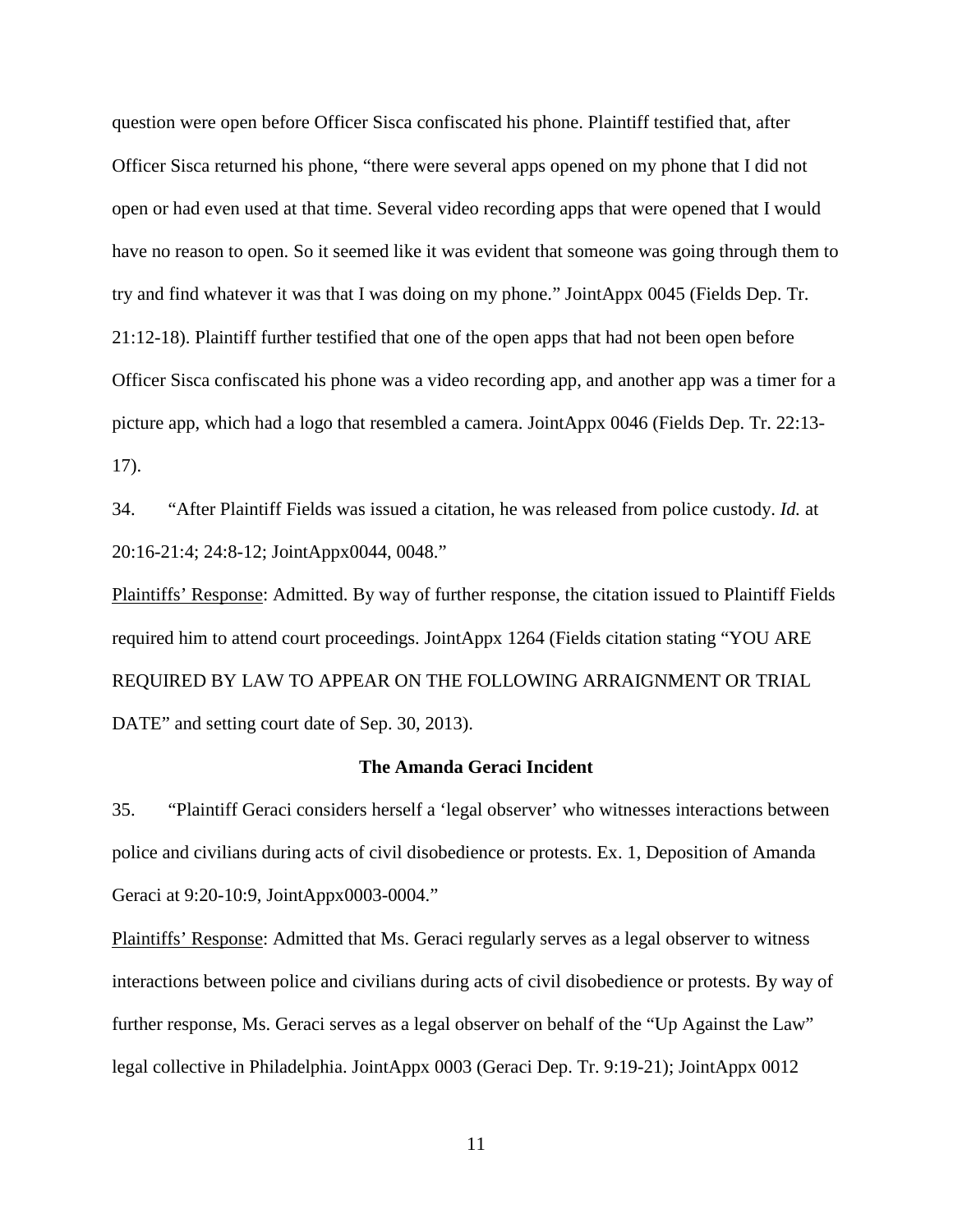(Geraci Dep. Tr. 44:4-7). Ms. Geraci first received training as a legal observer in 2006 from an organization in Oakland, California dedicated to legal observing, and regularly receives additional training from the legal collective. JointAppx 0004 (Geraci Dep. Tr. 10:10-11:4).

36. "On September 21, 2012, Amanda Geraci attended a protest at the Pennsylvania Convention Center called Shell Gas Outrage. *Id.* at 25:3-18; JointAppx0007."

Plaintiffs' Response: Admitted that Ms. Geraci was present at the protest. Denied that it was called the "Shell Gas Outrage." By way of further response, on September 21, 2012, Ms. Geraci was serving as a legal observer to the "Shale Gas Outrage" protest on behalf of the legal collective. JointAppx 0003 (Geraci Dep. Tr. 9:19-21); JointAppx 1710 (Geraci Errata sheet noting correction of "Shell" to "Shale").

37. "Plaintiff was carrying a camera with her to videotape. *Id.* at 40:23-41:13; JointAppx0011."

Plaintiffs' Response: Admitted.

38. "At some point in time, Philadelphia Police attempted to make an arrest of one of the protestors. *Id.* at 32:17-1; JointAppx0009."

Plaintiffs' Response: Admitted. By way of further response, Philadelphia Police succeeded in arresting one of the protestors. *E.g.*, JointAppx 0009 (Geraci Dep. Tr. 32:21 ("There was an arrest"); *id.* at 33:16-23 (details of the arrest)).

39. "Plaintiff Geraci did not see why the individual was being arrested. *Id.*" Plaintiffs' Response: Admitted.

40. "Upon discovering that an individual was being arrested, Plaintiff approached the location where the arrest was taking place to get a better view. *Id.* at 34:5-19; JointAppx0010."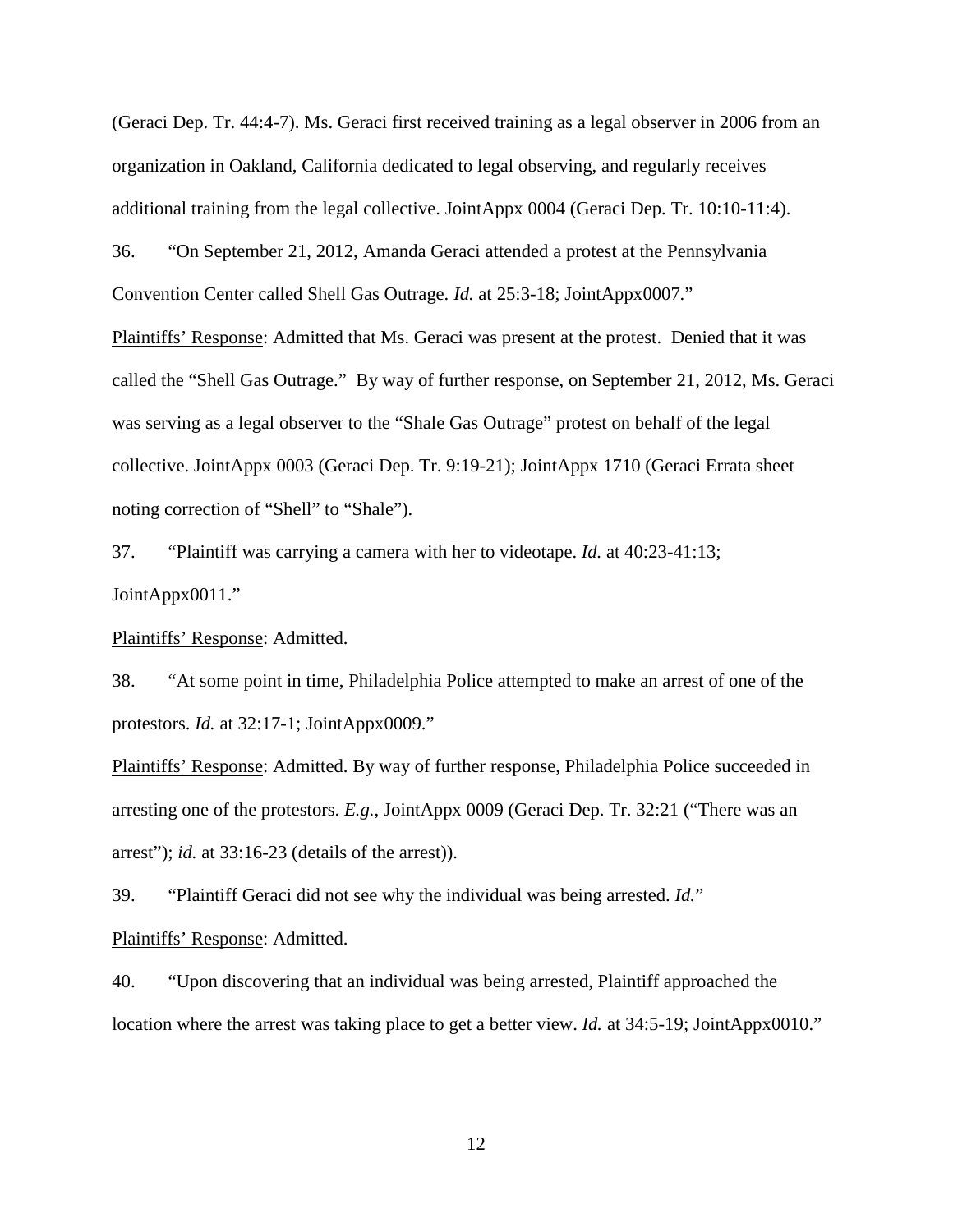Plaintiffs' Response: Denied. Upon discovering that an individual was being arrested, Plaintiff walked towards a *pillar off to the side* of the doors to the Convention Center where the arrest was taking place. JointAppx 0010 (Geraci Dep. Tr. 34:12-19) ("I walked towards the pillar thing so I could get a better line of sight."); JointAppx 0009 (Geraci Dep. Tr. 33:16-18) ("Q: And the arrest was at the front doors of the convention center? A: Those main middle doors, yes."); JointAppx 1512 (photo showing location of pillars relative to main middle doors of the convention center); JointAppx 1513-1515 (photos showing location where Ms. Geraci was restrained).

41. "Plaintiff was attempting to videotape the incident. *Id.* at 40:11-13; JointAppx0011." Plaintiffs' Response: Admitted (although denied that the cited portion of the deposition supports that fact).

42. "Plaintiff had been a legal observer in incidents involving the Philadelphia Police Department on at least 20 other occasions. *Id.* at 43:6-10; JointAppx0012."

Plaintiffs' Response: Admitted.

43. "Plaintiff had been recording police during all of those other interactions. *Id.* at 43:16-21; JointAppx0012."

Plaintiffs' Response: Denied. Rather, in the cited portion of the deposition, Plaintiff testified that she "always" brought her camera with her when serving as a legal observer, and that she "generally" would "record or take pictures of what's going on." JointAppx 0012 (Geraci Dep. Tr. 43:16-21).

44. "The September 21, 2012 Shell Gas Outrage protest was the only occurrence of those 20 or more interactions during which Plaintiff had a confrontation with police. *Id.* at 43:11-15; JointAppx0012."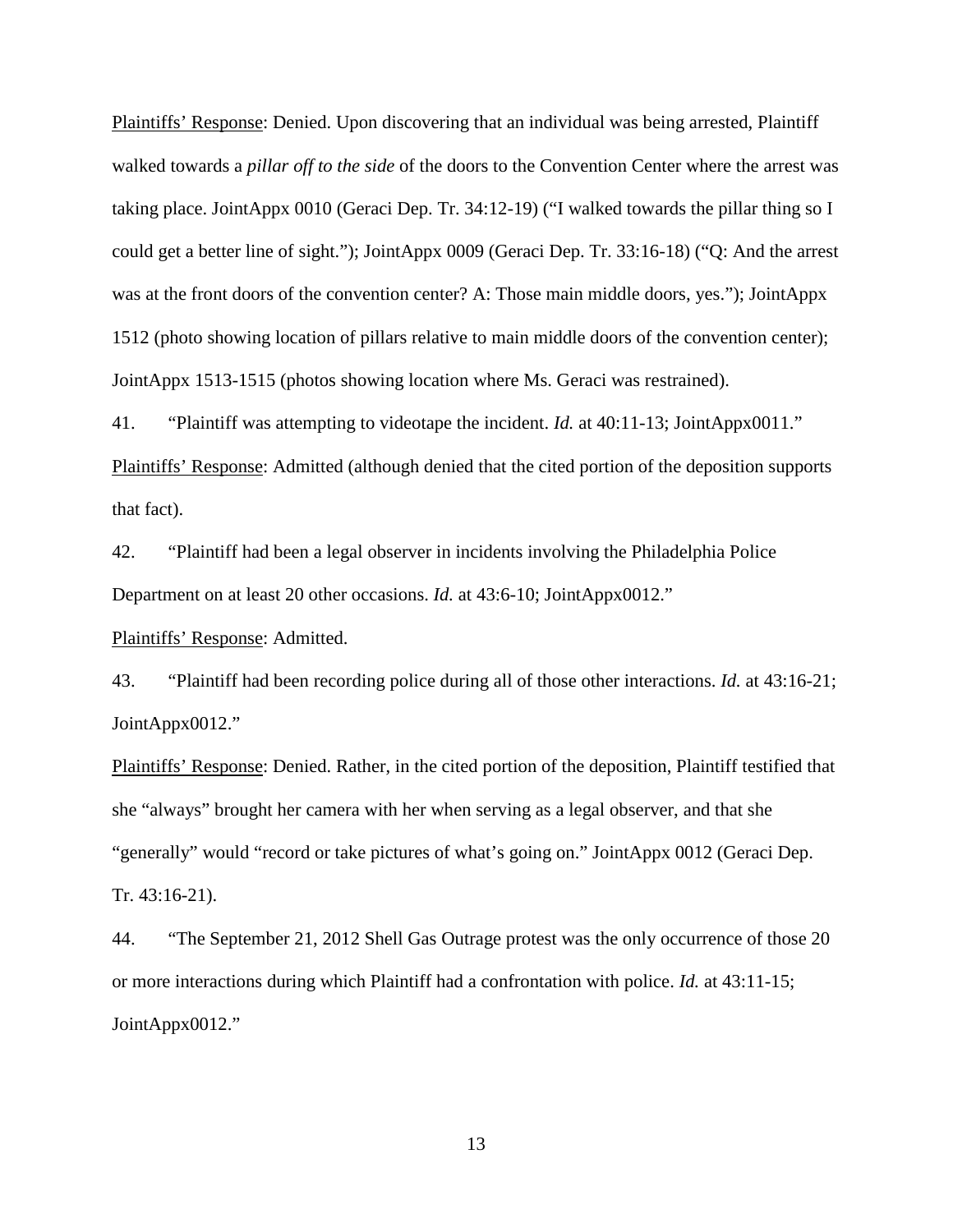Plaintiffs' Response: Admitted in part. In the cited portion of the deposition, Plaintiff testified that she believes that the September 21, 2012 protest was the only occasion on which she was legal observing when she had a "physical interaction" with the Philadelphia police. JointAppx 0012 (Geraci Dep. Tr. 43:6-15).

45. "Plaintiff was not arrested or cited. *Id.* at 39:21-24; JointAppx0011."

Plaintiffs' Response: Admitted. By way of further response, Officer Brown restrained Ms. Geraci against a pillar and held her in that position for one to three minutes. JointAppx 0011 (Geraci Dep. Tr. 39:13-16) ("about one to two minutes"); JointAppx 1168 (witness statement that Officer Brown held Ms. Geraci for "approximately three minutes").

46. "Other than Police Officer Brown, no other officer made any physical contact with Plaintiff. *Id.* at 52:14-17; JointAppx0014; Ex.6: Deposition of Officer Brown at 74:16-74:19; JointAppx0554-0555."

Plaintiffs' Response: Admitted. By way of further response, Plaintiff's excessive force claims against Officers Barrow, Jones, and Smith are based on their failure to intervene in Officer Brown's use of excessive force. Compl., *Geraci v, City of Phila*., No. 14-cv-5264, ECF No. 1, at ¶¶ 43, 111.

#### Additional Facts That Preclude Summary Judgment

#### **Restraint on Mr. Fields' Liberty**

47. Officer Sisca ordered Mr. Fields to leave the spot where he had stopped to take a picture. JointAppx0033 (Fields Dep. Tr. 9:5-15), JointAppx0037 (Fields Dep. Tr. 13:8-15); JointAppx 1022-23 (Sisca Dep. Tr. 73:9-74:12); JointAppx 1024-25 (Sisca Dep. Tr. 75:22-76:12).

48. While ordering him to leave, Officer Sisca was standing within one to three feet of Mr. Fields. JointAppx 0059 (Fields Dep. Tr. 35:4-8); JointAppx 1025-26 (Sisca Dep. Tr. 76:19-77:7).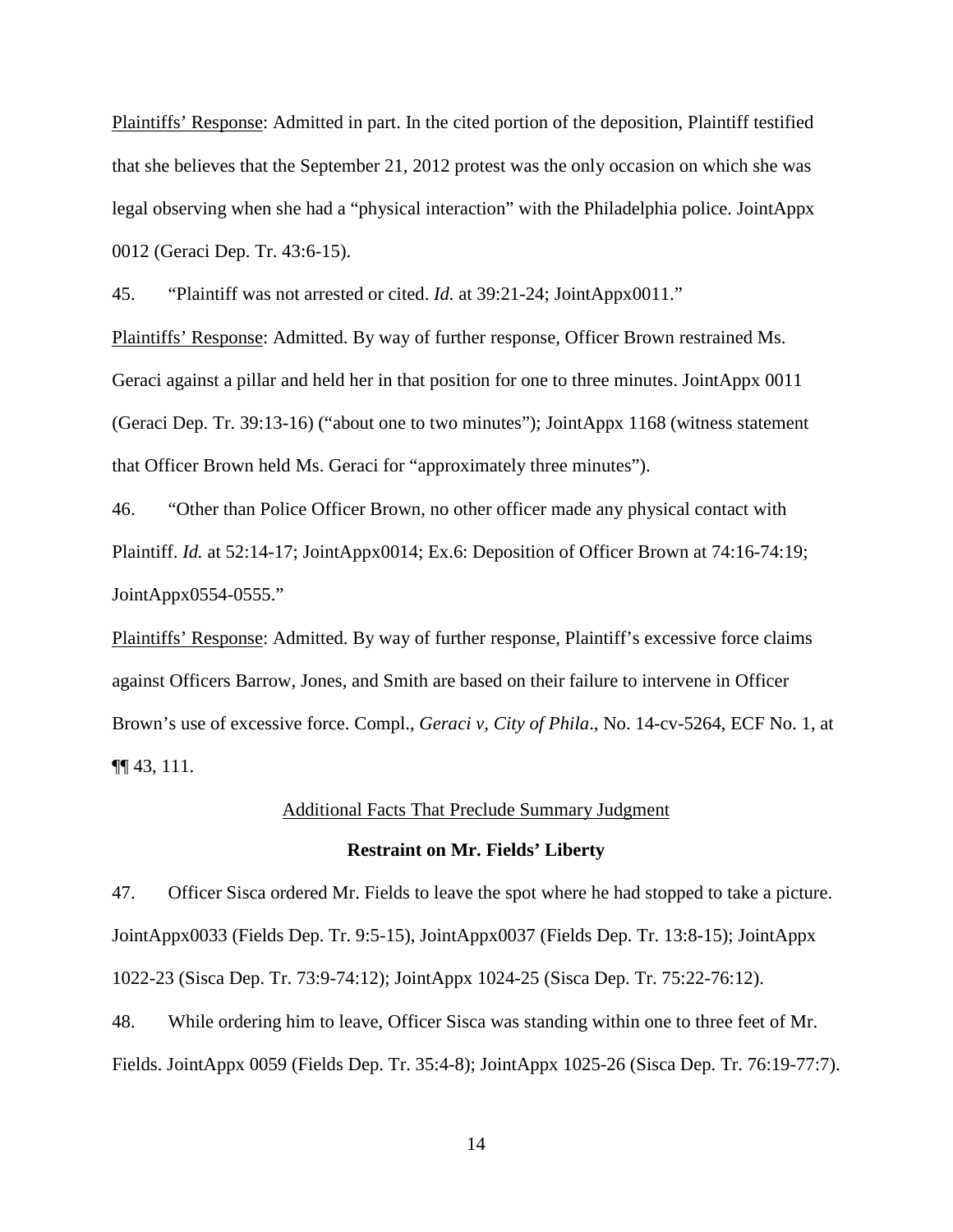49. Officer Sisca then arrested Mr. Fields. JointAppx 1264 (citation stating "Male arrested and cited on street."); *see also* JointAppx 1036 (Sisca Dep. Tr. 87:1-23) (referring three times to "my arrest" of Mr. Fields); JointAppx 1038 (Sisca Dep. Tr. 89:14-24) (referring to twice to the "arrest" of Mr. Fields); JointAppx 1040 (Sisca Dep. Tr. 91:13-14) (referring to passersby watching his interaction with Mr. Fields because "You know, it's someone being arrested by a cop."); JointAppx 1042 (Sisca Dep. Tr. 93:18) (referring to Mr. Fields' paperwork as "that form that I did for the arrest"); JointAppx 1042 (Sisca Dep. Tr. 93:22) (referring to Mr. Fields as "a prisoner"); JointAppx 1043 (Sisca Dep. Tr. 94:19-20) (referring to Mr. Fields as "under arrest"); JointAppx 1050-51 (Sisca Dep. Tr. 101:13-102:2) (opining that Mr. Fields committed disorderly conduct by arguing with a police officer "[d]uring an arrest."); JointAppx 1063-64 (Sisca Dep. Tr. 114:22-115:2) (explaining that Mr. Fields did not have custody of his iPhone while he was in the police wagon because "[n]o one gets their property inside … any kind of police vehicle if they're under arrest.").

50. Officer Sisca grabbed Mr. Fields' arm and placed Mr. Fields in handcuffs. JointAppx 0041 (Fields Dep. Tr. 17:1-5); *see also* JointAppx 1009 (Sisca Dep. Tr. 60:1-2) ("I had to walk up to him and, you know, place him in handcuffs.").

51. Officer Sisca performed a "search incident to arrest," searching Mr. Fields' pockets, and confiscating all of Mr. Fields' property. JointAppx 1030 (Sisca Dep. Tr. 81:16-24); JointAppx 1031 (Sisca Dep. Tr. 82:5-19); *see also* JointAppx 0041 (Fields Dep. Tr. 17:1-12).

52. Defendant Sisca placed Mr. Fields in the back of a police van and detained Mr. Fields in the van for approximately 20 to 30 minutes. JointAppx 0033 (Fields Dep. Tr. 9:19-22); JointAppx 0043 (Fields Dep. Tr. 19:5-6); JointAppx 0044-45 (Fields Dep. Tr. 20:24-21:4); JointAppx 1042 (Sisca Dep. Tr. 93:1-3).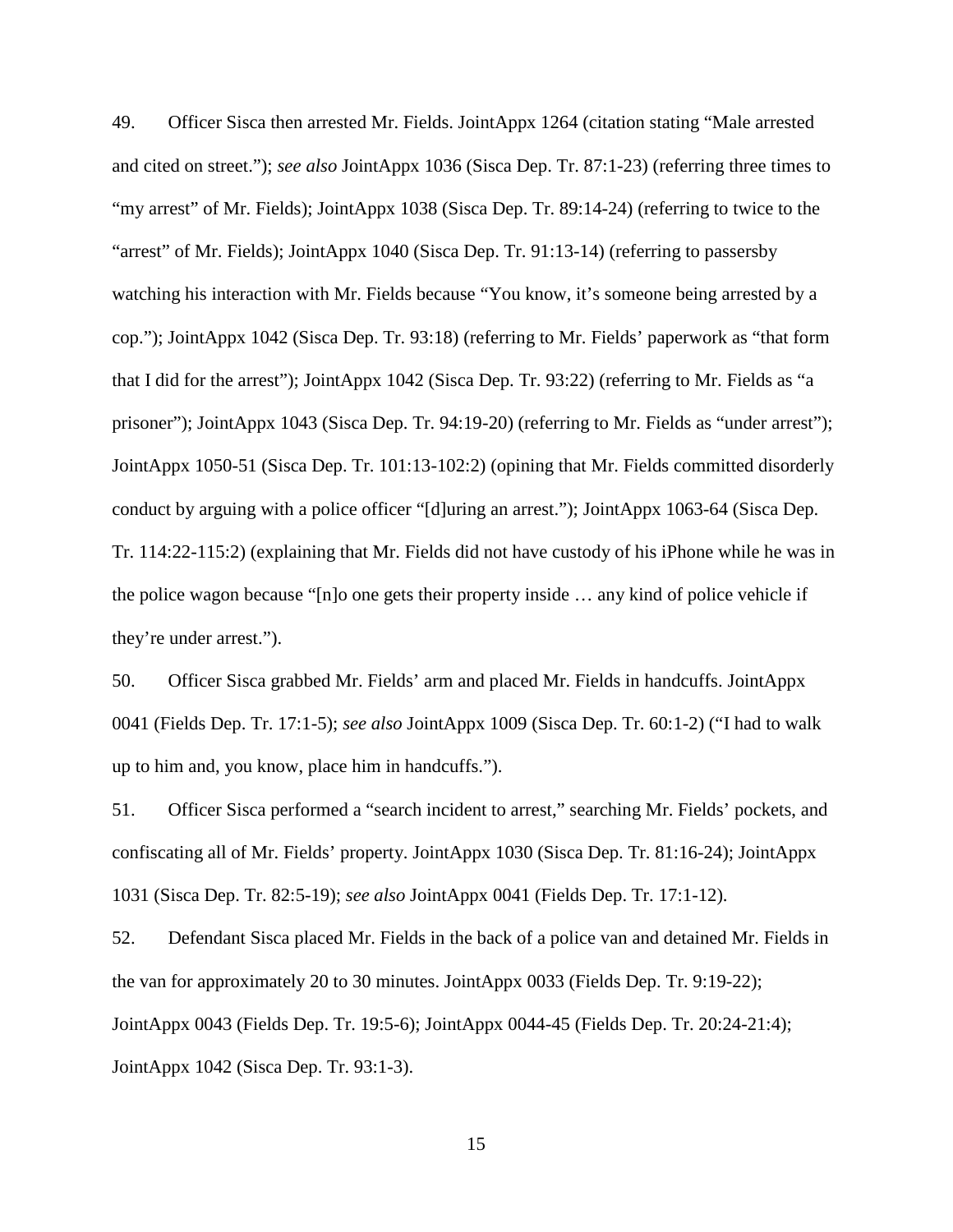53. Mr. Fields remained in handcuffs the entire time he was detained in the van. JointAppx 1062 (Sisca Dep. Tr. 113:11-18).

54. Mr. Fields did not have access to any of his belongings while he was under arrest and being detained in the van. JointAppx 1063-64 (Sisca Dep. Tr. 114:22-115:2) ("No one gets their property inside … any kind of police vehicle if they're under arrest.").

55. After Officer Sisca finally removed Mr. Fields from the van, he handed Mr. Fields a citation for the summary offense of Obstructing Highway and Other Public Passages under 18 Pa. C.S. § 5507. JointAppx 0044 (Fields Dep. Tr. 20:5-14); JointAppx 1264 (citation).

56. The citation issued to Mr. Fields states that he was observed "standing in the area of a police invest[igation] videotapping [sic] w phone," and that Mr. Fields was arrested. JointAppx 1264 (citation).

57. On October 31, 2013, Mr. Fields appeared for trial in the Philadelphia Municipal Court. JointAppx 1529 (Fields court summary). Officer Sisca did not appear for the trial. JointAppx 0047 (Fields Dep. Tr. 23:22-24:2). All charges were withdrawn on the prosecution's motion. JointAppx 1529 (Fields court summary).

58. Under Directive 145, if individuals recording the police become "confrontational, provoking, or otherwise antagonistic" towards a police officer, the officer is supposed to "call for a supervisor to the location BEFORE any restrictive police actions are taken." JointAppx 1160 (§ V(D) of Directive 145) (emphasis in original).

59. Even ordering someone who is recording the police to move back is considered a "restrictive action" under Directive 145. JointAppx 0121 (2013 Healy Dep. Tr. 169:6-170:2); *see also* JointAppx 1160 (reference to "restrictive" action in § V(D) of Directive 145); JointAppx 1163 (reference to "restrictive" action in  $\S$  VI(B)(3)).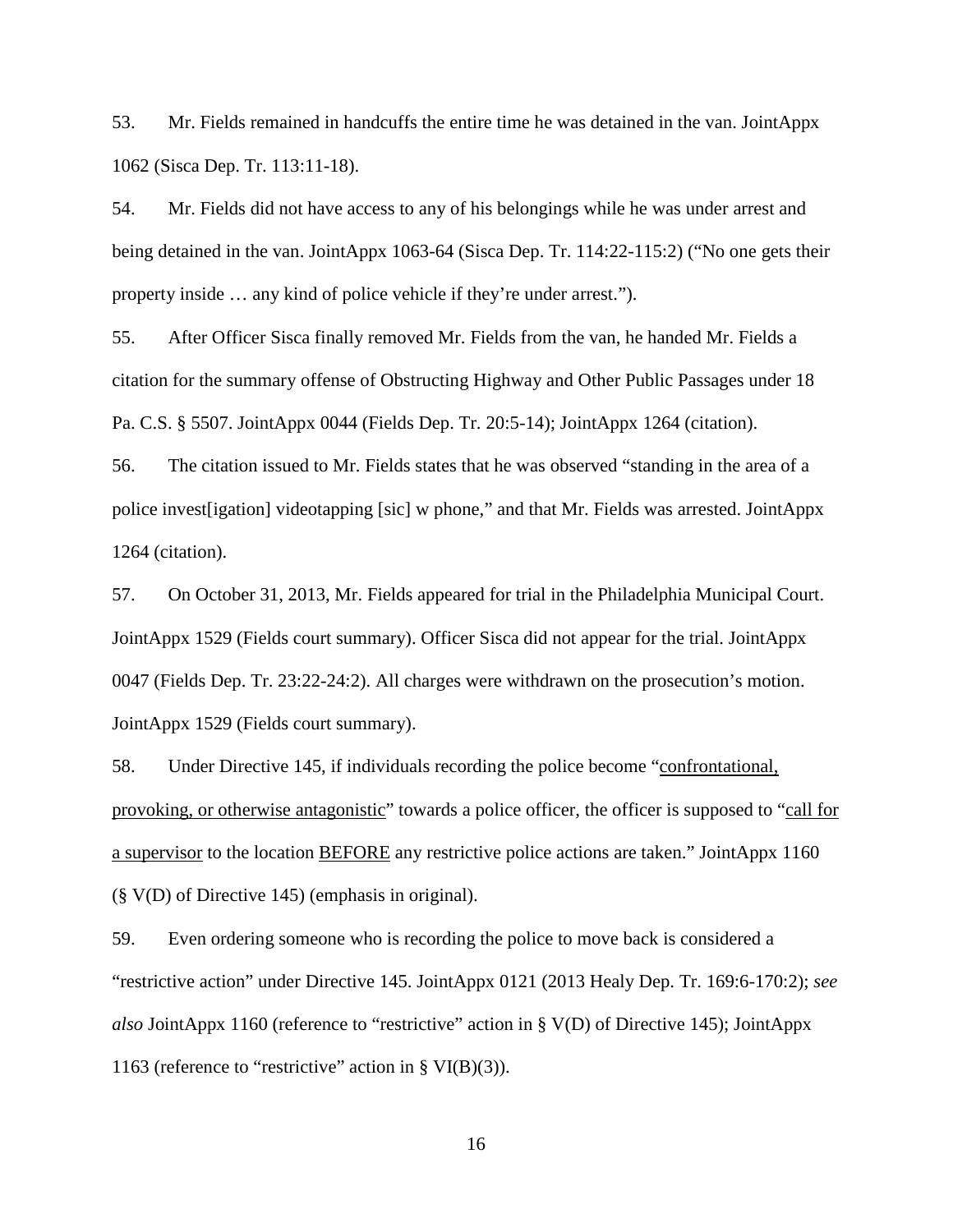60. Officer Sisca did not call a supervisor before ordering Mr. Fields to move back, arresting him, handcuffing him, searching him and confiscating his belongings, detaining him in a police van, or issuing him a criminal citation. *See* JointAppx 1030 (Sisca Dep. Tr. 81:9-12).

## **Custody of Mr. Fields' iPhone**

61. Officer Sisca confiscated all of Mr. Fields' property, including his iPhone. JointAppx 1031 (Sisca Dep. Tr. 82:5-16); JointAppx 1063 (Sisca Dep. Tr. 114:22-115:2); *see also* JointAppx 0041 (Fields Dep. Tr. 17:1-12).

62. Defendant Sisca dropped the iPhone onto a concrete stoop a few feet away. JointAppx 0041-42 (Fields Dep. Tr. 17:6-18:7); JointAppx 0059-60 (Fields Dep. Tr. 35:13-36:2); JointAppx 1031-32 (Sisca Dep. Tr. 82:17-83:8).

63. Officer Sisca returned Mr. Fields' iPhone to him after releasing Mr. Fields from the police van. JointAppx 0045 (Fields Dep. Tr. 21:5-7); JointAppx 1067-68 (Sisca Dep. Tr. 118:19- 119:10).

64. Mr. Fields testified that after he was released, his iPhone had several photography and recording "apps" open that were not open before police confiscated the phone, including apps that Mr. Fields never used, indicating that while the phone was in police custody, someone had searched through the phone in a manner consistent with an effort to locate the photo that Mr. Fields had taken. JointAppx 0045 (Fields Dep. Tr. 21:7-18); JointAppx 0046 (Fields Dep. Tr. 22:4-7).

65. One of the apps opened in police custody was a video recording app, and another app was a self-timer app that had an icon resembling a camera. JointAppx 0046 (Fields Dep. Tr. 22:13- 17).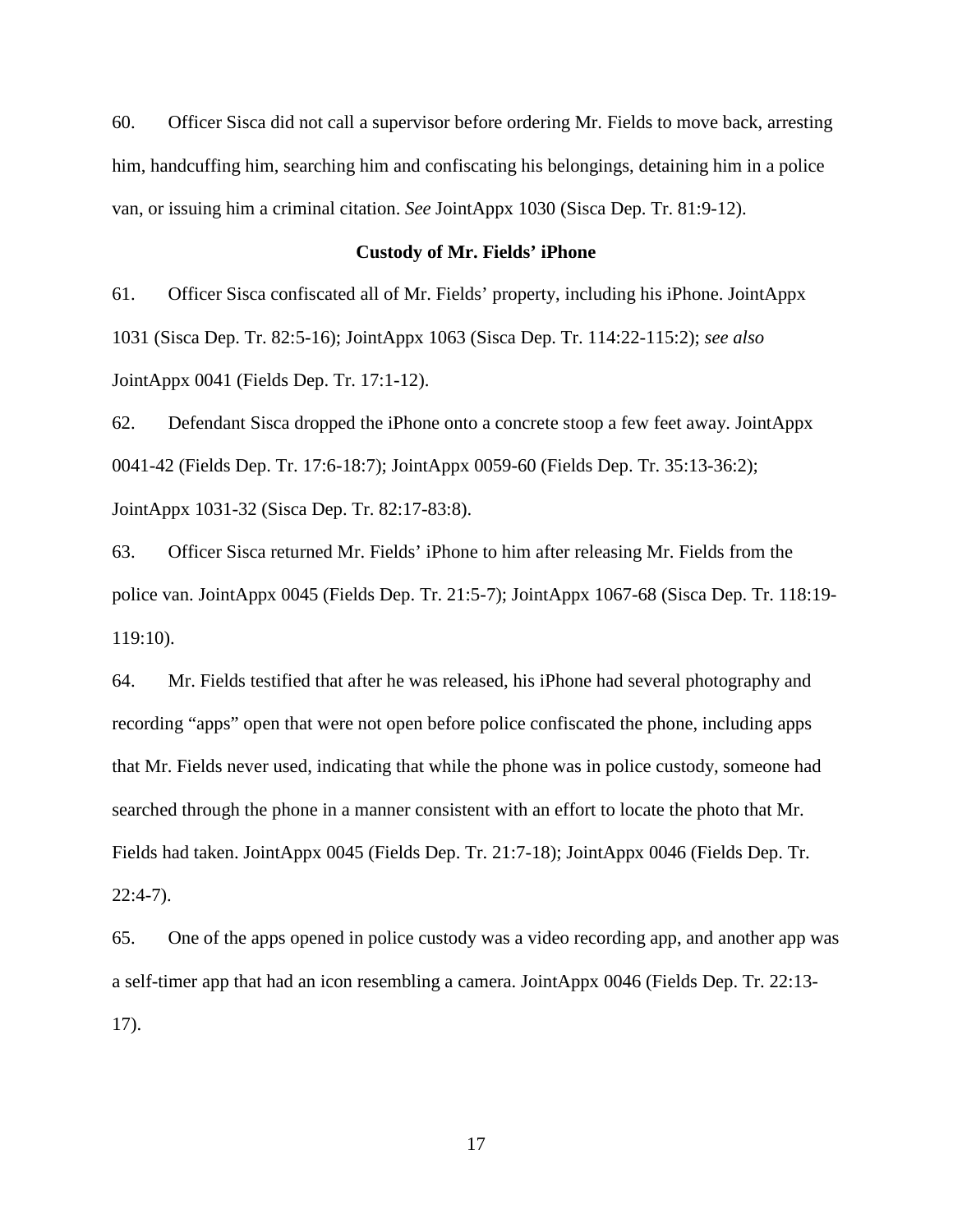66. Mr. Fields' iPhone was not password-protected at the time. JointAppx 1046 (Fields Dep. Tr. 22:1-3).

67. Officer Sisca did not leave Mr. Fields' belongings unattended, so Mr. Fields' iPhone was in police custody and control the entire time that Mr. Fields was being arrested and detained. JointAppx 1067-70 (Sisca Dep. Tr. 118:19-121:3).

68. Officer Sisca cannot identify any other police officer who had custody of Mr. Fields' iPhone. JointAppx 1068 (Sisca Dep. Tr. 119:11-15); *see also* JointAppx 1277 (Sisca Interrogatory Response No. 12. stating "Officer Sisca does not have statements regarding the identity of any other potential witness at this time[.]"); JointAppx 1269 (Interrogatory No. 12 to Sisca).

# **The City's Policies, Practices, and Customs With Respect to the Right to Record the Police Overview**

69. The Philadelphia Police Department relies on newspaper articles, social media, and other public, external sources to glean information about widespread police problems that indicate a need for additional training. JointAppx 0222-23 (2015 Healy Dep. Tr. 60:19-61:19); JointAppx 0090 (2013 Healy Dep. Tr. 45:7-22) (Philadelphia Police Department policymakers "do, in fact, read the newspaper"); *see also*, *e.g.*, JointAppx 0286 (2015 Healy Dep. Tr. 124:3-8) (Healy learned about Fiorino incident through "some form of social media"); JointAppx 0287-88 (2015 Healy Dep. Tr. 125:19-126:18) (Healy learned about Fiorino "when it hit the media that he had been arrested" from a "public source").

70. Complaints against police investigated by the PPD's Internal Affairs Division are another available source of information to PPD officials about alleged interference with people who are recording the police. *See infra* ¶¶ 91 n.5, 133.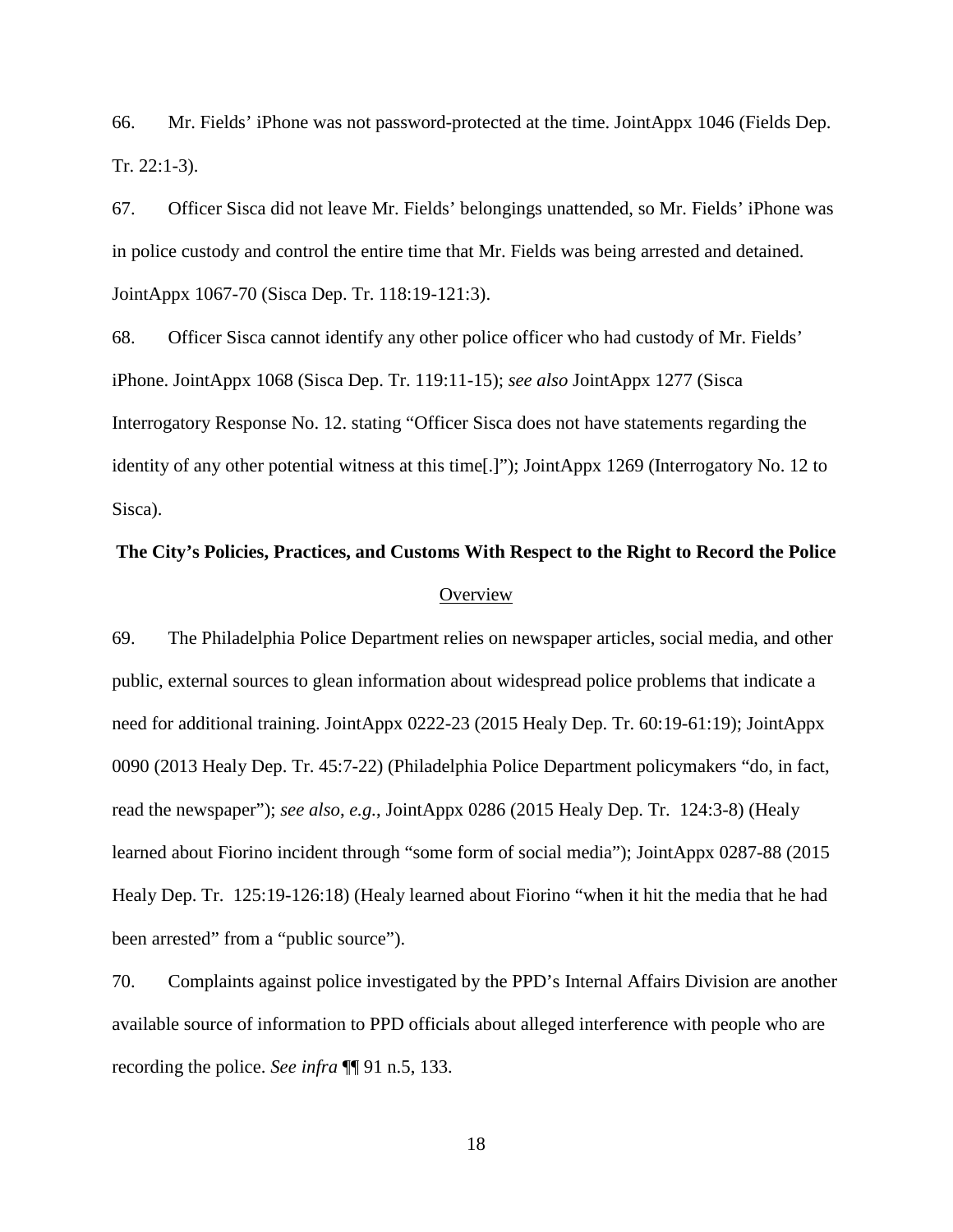71. Despite news articles and other public sources and Internal Affairs complaints putting PPD officials on notice of at least 19 incidents prior to Ms. Geraci's incident, $<sup>2</sup>$  $<sup>2</sup>$  $<sup>2</sup>$  and an additional</sup> 2 incidents prior to Mr. Fields' arrest,  $3$  in which Philadelphia police officers retaliated against civilians for recording the police, at no point did the Philadelphia Police Department initiate any internal investigations into the practice. *See* JointAppx 0090 (2013 Healy Dep. Tr. 47:16-48:10); JointAppx 0108 (2013 Healy Dep. Tr. 118:19-24); JointAppx 0109 (2013 Healy Dep. Tr.  $122:12-20$ .<sup>[4](#page-18-2)</sup>

72. The Philadelphia Police Department considered itself "ahead of the curve" and "proactive" in adopting a written memorandum and later a formal directive about the right to record the police. JointAppx 0090 (2013 Healy Dep. Tr. 47:4-9) ("I believe we were attempting to be ahead of the cur[ve] and be proactive in this issue."); JointAppx 0194 (2015 Healy Dep. Tr. 32:4-8) ("And that was the reason why I drafted the initial memorandum, so we'd be ahead of the curve on this issue."); JointAppx 1339 (Mar. 23, 2012 Letter from Ramsey to National Press

<span id="page-18-0"></span><sup>2</sup> These incidents involved Shakir Riley and Melissa Hurling (*infra* at ¶ 88), Zanberle Sheppard (*infra* at ¶ 89), Jamal Holloway (*infra* at ¶ 90), Joyce Yancey Hannibal (*infra* at ¶ 91(a)), Chris Montgomery (*infra* at ¶¶ 82, 83, 140), Mark Fiorino (*infra* at ¶¶ 84-86), Jeremy Clark (*infra* at ¶ 91(b)), Alexine Fleck (*infra* at ¶ 147), Coulter Loeb (*infra* at ¶ 147), John Wilder (*infra* at ¶ 91(c)), Margaret Alletto (*infra* at ¶ 91(d)); Temesgen Girata (*infra* at ¶ 113(a)), Alan S. Roseboro (*infra* at ¶ 113(b)), Bruce Kennedy-Clark (*infra* at ¶ 113(c)), Belton Lomax and Marie Bell (*infra* at ¶ 113(d)), Rashad Fickling (*infra* at ¶ 113(e)), Ian Van Kuyk and Meghan Feighan (*infra* at ¶¶ 108-10), Monesha Hovington and Devon Cephas (*infra* at ¶ 113(f)), and Ronald Humphrey (*infra* at ¶ 113(g)).

<span id="page-18-1"></span><sup>3</sup> These incidents involved Tarik Hooks (*infra* at ¶ 139(a)) and Ahmadu Sesay (*infra* at  $\P$  139(b)).

<span id="page-18-2"></span><sup>4</sup> Commissioner Ramsey did not direct any investigations into reported incidents of violations of Memorandum 11-01 or Directive 145, although he had previously called for internal investigations into other incidents of police misconduct reported in the news. JointAppx 0108 (2013 Healy Dep. Tr. 119:10-120:6).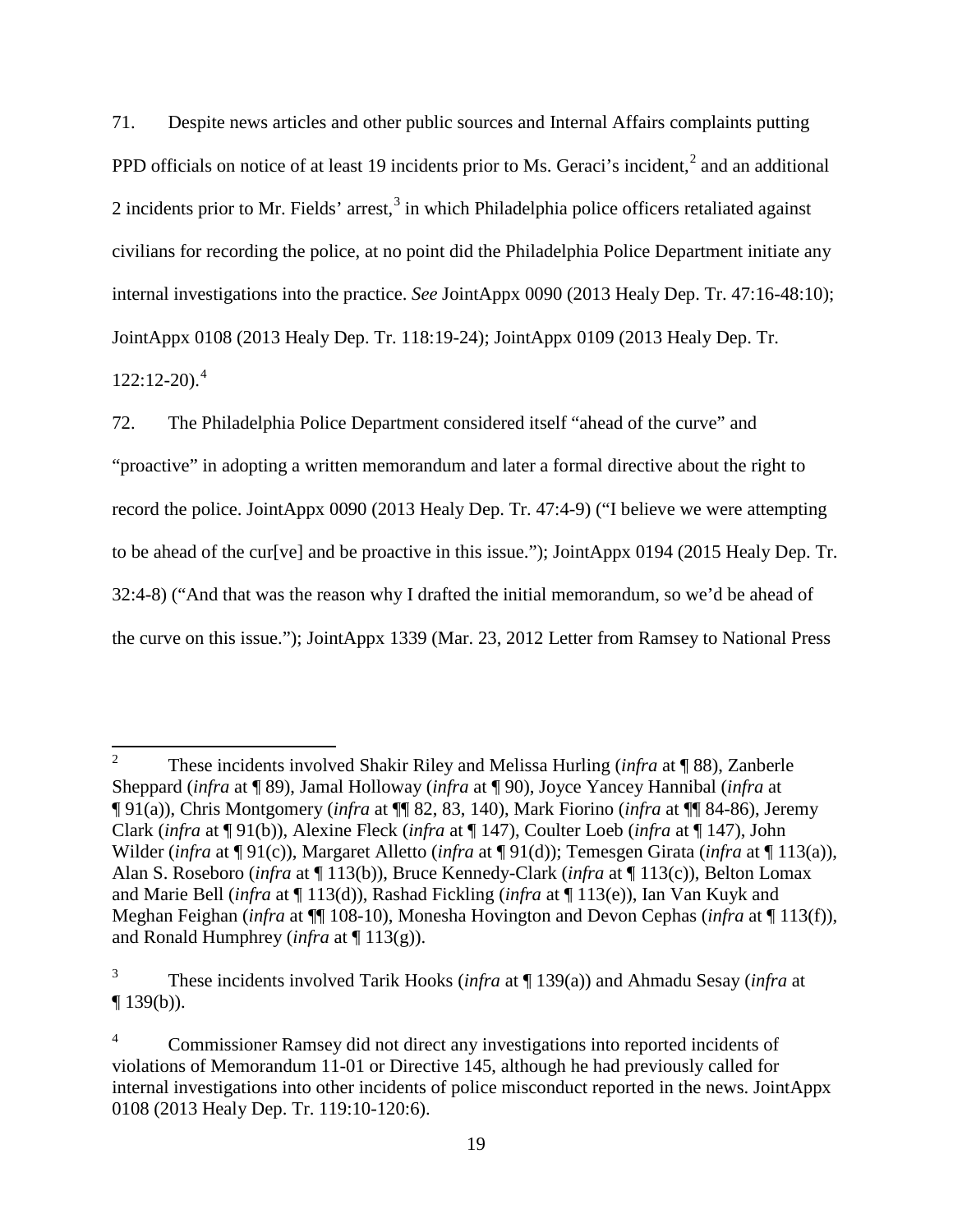Photographers Association, Inc., stating "the issue of police officers being photographed in public has become a nationwide issue, but one that I proactively addressed in Philadelphia.").

73. Policymakers knew that "complex directives or radical changes in [police] policy" or policies intended to effect a "cultural change" sometimes required advanced training beyond roll call readings. JointAppx 0082 (2013 Healy Dep. Tr. 15:7-20); JointAppx 0084 (2013 Healy Dep. Tr. 22:12-23:2).

74. The City's policies on recording the police represented a "cultural change" for the Philadelphia Police Department. JointAppx 0207-08 (2015 Healy Dep. Tr. 45:5-46:17) ("So it's a cultural change on how we do bus[iness]. . . . [The First Amendment right to record the police] is a very complicated issue that needs more training than we would do normally."); JointAppx 0269 (2015 Healy Dep. Tr.107:7-15) (testifying that it is "not normal" that "a new right, constitutional right, is basically imposed on the police officers to enforce that they did not otherwise know. So in that regard, I don't think there is standard operating procedure."). 75. Nonetheless, the City introduced both Memorandum 11-01 and Directive 145 to both supervisors and patrol officers with only a roll call reading of a teletype (an electronic communication issued to PPD command staff) about the policies. *See infra* ¶¶ 100, 120-22. 76. The City also failed to implement any system for monitoring compliance with the policies on recording. *See infra* ¶¶ 106-07, 131-38.

#### Policymakers

77. At all times relevant to these cases, Commissioner Charles Ramsey and Captain Fran Healy were official policymakers for the Philadelphia Police Department. *See infra* ¶¶ 78-80. 78. Commissioner Ramsey twice gave orders to develop written policies on recording the police. *See supra* ¶¶ 4, 10 (Plaintiffs' Responses).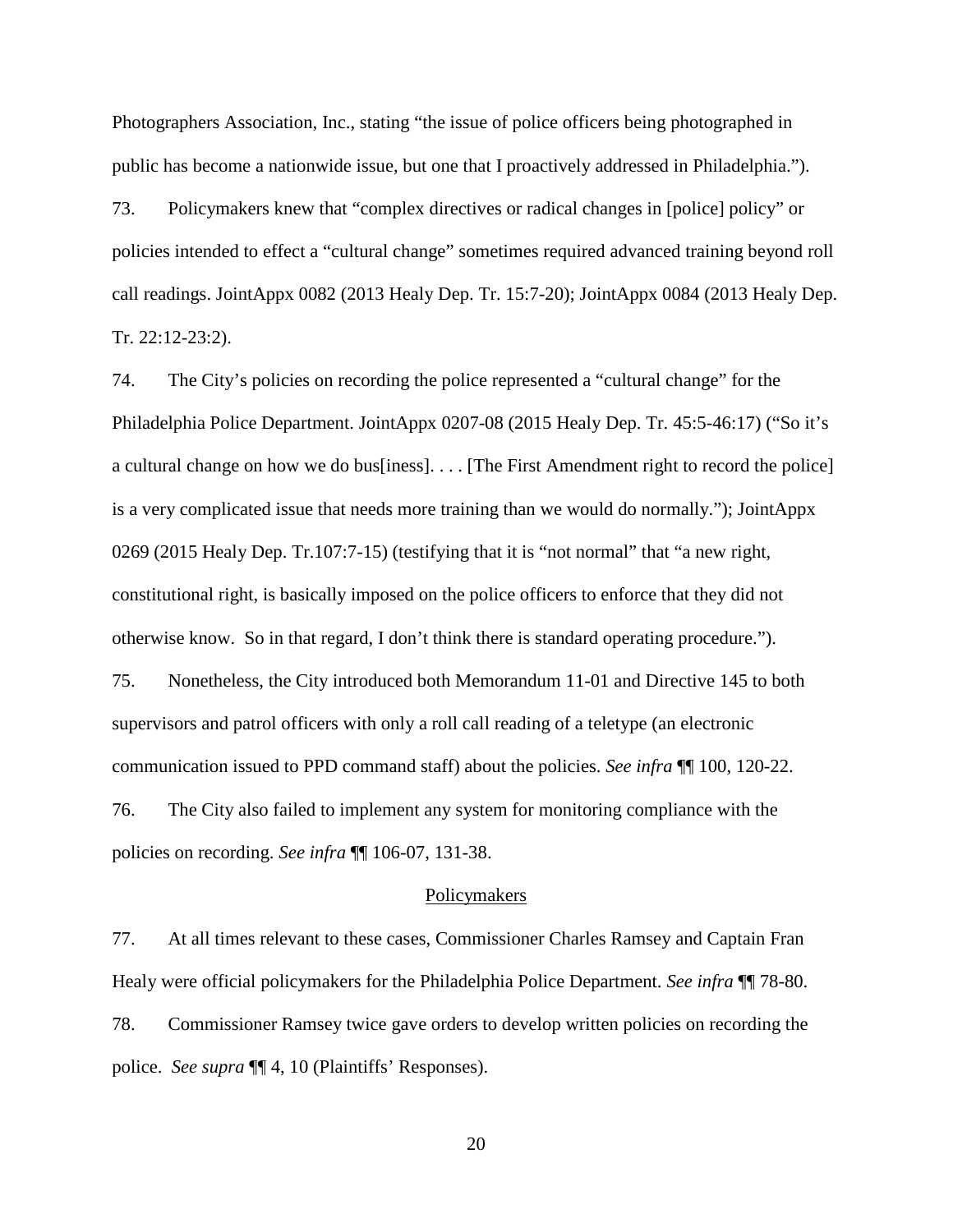79. Commissioner Ramsey delegated to Captain Healy primary authority for the City's policies on recording, including:

a. The authority to determine what the policies should include. *See supra* ¶ 10 (Plaintiffs' Response); *infra* ¶ 97.

b. The authority to draft the policies. *See supra* ¶¶ 4, 5 (Plaintiffs' Responses).

c. The authority to order training on those policies. *See* JointAppx 0220 (2015 Healy Dep. Tr. 58:5-9) (Healy had the authority to order training without speaking to Commissioner Ramsey); JointAppx 0218 (2015 Healy Dep. Tr. 56:6-15) (Healy addressed a Memorandum recommending advanced training on Directive 145 to Deputy Commissioner Joyce "[a]s a matter of respect and courtesy" since "she is the number two to the deputy.").

80. Captain Healy is the police official the City twice designated as the individual most knowledgeable about the City's policies regarding the right to record the police and the City's training, monitoring, and supervision of Philadelphia police officers to ensure compliance with those policies. JointAppx 0080 (2013 Healy Dep. Tr. 6:16-20); JointAppx 0172 (2015 Healy Dep. Tr. 10:1-6); JointAppx 1532-33 (topics for 2013 deposition of 30(b)(6) corporate designee in related cases); JointAppx 1537-40 (topics for 2015 deposition of 30(b)(6) corporate designee in *Fields* and *Geraci*).

#### Notice in 2011

81. Prior to September 2011, news coverage put Philadelphia Police Department policymakers on notice of several incidents in which civilians were detained, arrested, or charged with crimes in retaliation for recording Philadelphia police officers. *See generally* Joint Appx1501-11 (news articles); JointAppx 0097 (2013 Healy Dep. Tr. 73:7-74:1) (testifying that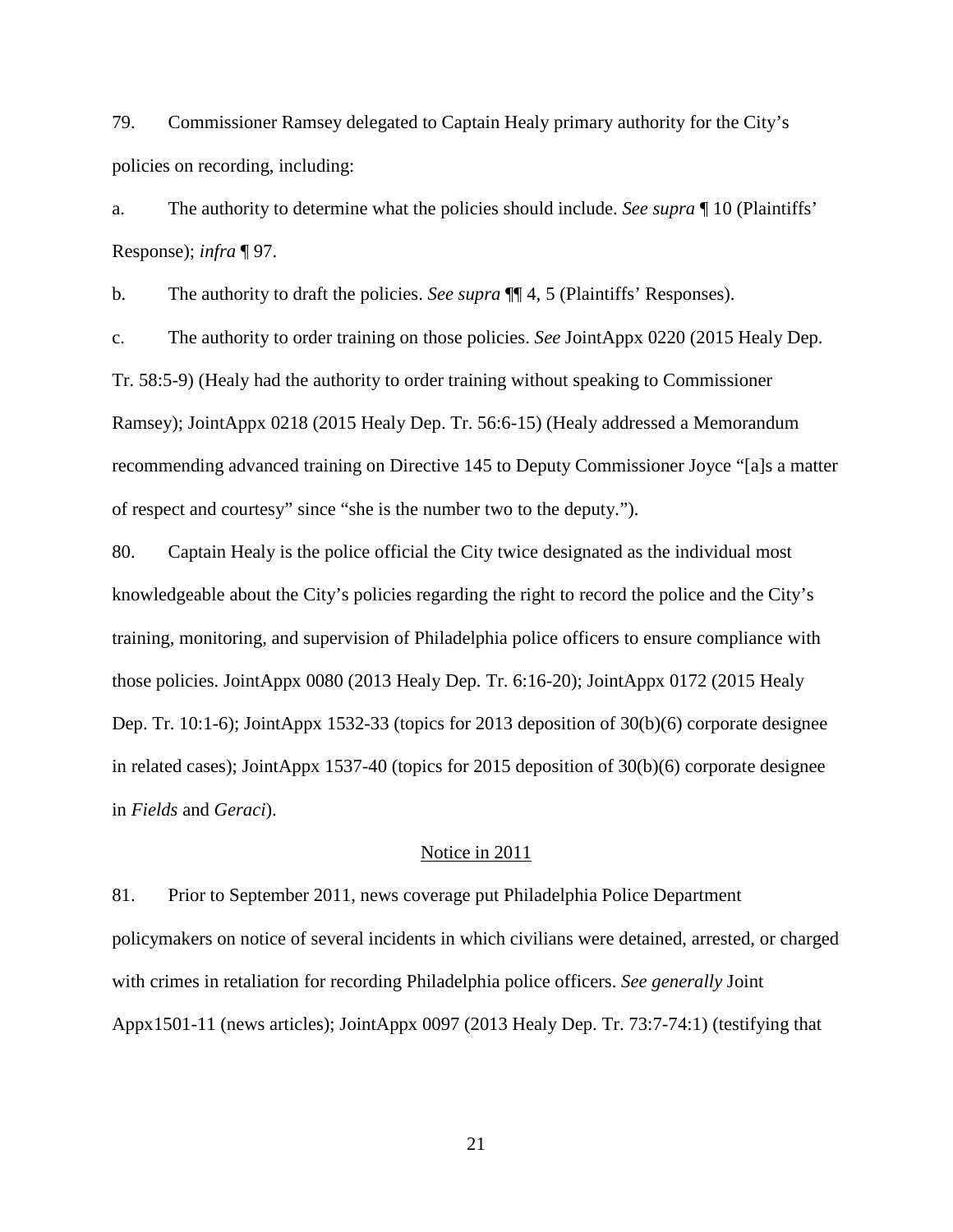he recalled two specific news stories about officers interfering with people recording them prior to September 2011).

82. On January 23, 2011, Chris Montgomery was arrested for using his iPhone to record a Philadelphia police officer making an arrest in Center City. The officer ordered Mr. Montgomery to stop recording and put the phone away and then arrested him and deleted the recording of the arrest. JointAppx 1395 (Montgomery Complaint ¶¶ 15-20).

83. Captain Healy read about Mr. Montgomery's arrest in the newspaper. JointAppx 0283 (2015 Healy Dep. Tr. 121:20-7); JointAppx 0285 (2015 Healy Dep. Tr. 123:1-5).

84. Another high-profile incident involved Mark Fiorino, who was stopped and threatened on February 13, 2011 by a Philadelphia police officer for openly carrying his licensed firearm. According to a PPD spokesperson quoted in a May 16, 2011 Philly.com article, the Department decided to "take a second look" at Mr. Fiorino after learning that he had posted an audio recording of the February 13 incident on YouTube. The detective assigned to investigate criminal charges against Mr. Fiorino believed that the audio recording prompted the reopening of Fiorino's case. As a result of this "re-investigation," on April 15, 2011—two months after the incident—a PPD detective initiated charges against Mr. Fiorino based on his simultaneous possession of a licensed firearm and an audio recorder. JointAppx 1501-03; JointAppx 1463-77 (Fiorino civil complaint at ¶¶ 65-87). Mr. Fiorino was ultimately found not guilty of all charges. JointAppx 1480-83 (Fiorino civil complaint at ¶¶ 103-15).

85. The retaliatory charges against Mr. Fiorino for recording the police were covered by the Philadelphia Daily News, the Associated Press, NBC Philadelphia, ABC Philadelphia, and the Daily Local in Chester County. JointAppx 1481 (Fiorino civil complaint at ¶ 107); *see also*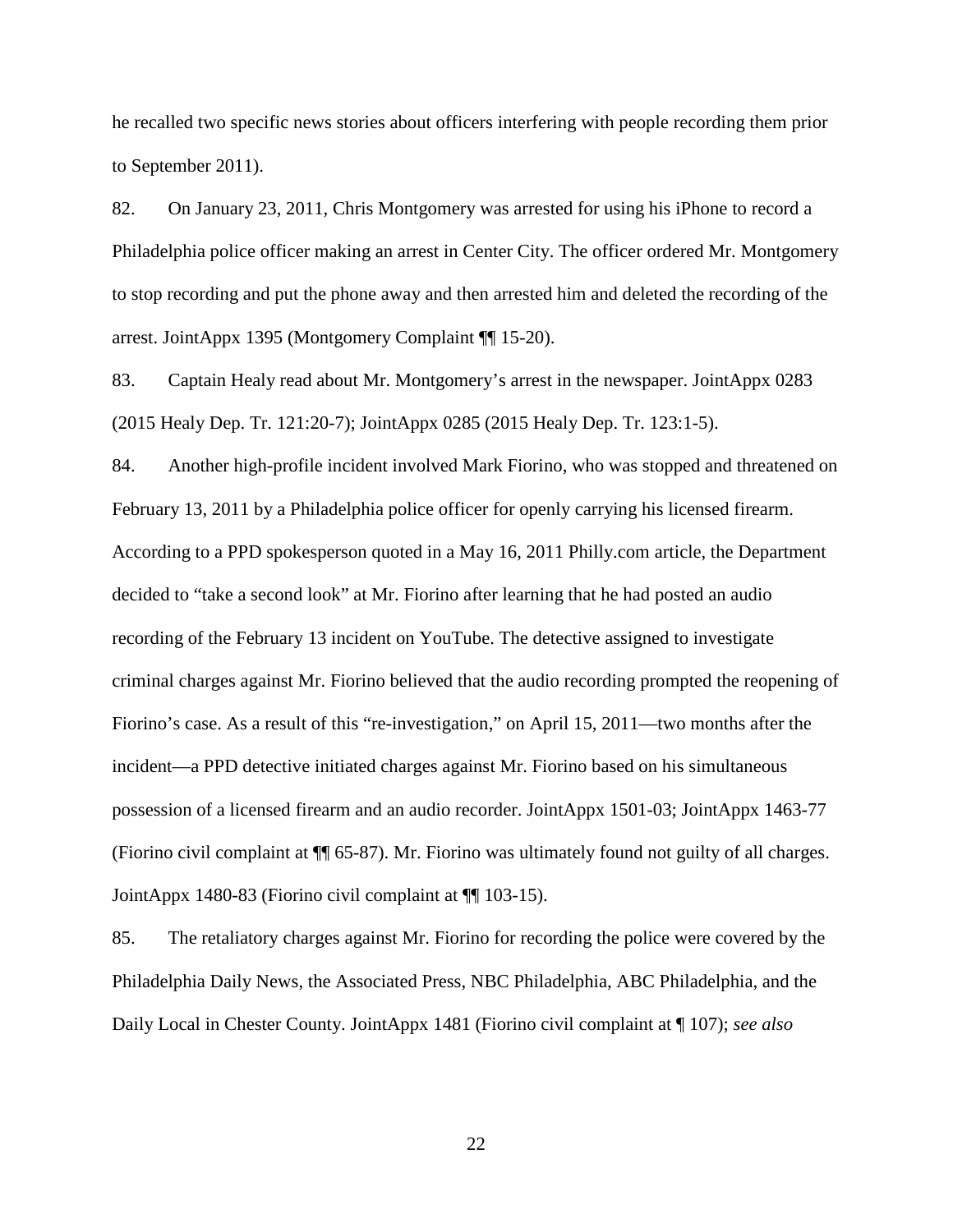JointAppx 1501-03 (David Gambacorta, "Man who clashed with cops over legal gun was also armed with audio recorder," Philly.com (May 18, 2011)).

86. Captain Healy learned about the Fiorino incident through social media and public sources around the time that Mr. Fiorino was arrested. JointAppx 0286 (2015 Healy Dep. Tr. 124:3-8); JointAppx 0287-88 (2015 Healy Dep. Tr. 125:19-126:6); JointAppx 0288 (2015 Healy Dep. Tr. 126:13-18).

87. A September 3, 2011 article highlighted the discrepancy between the PPD's official position on the right to record the police and the actual conduct of Philadelphia police officers, detailing several incidents in which Philadelphia police officers retaliated against civilians for recording them. JointAppx 1504 (Jan Ransom, "Even a top cop concedes a right to video arrests – but the street tells a different story," Philly.com (Sep. 3, 2011)).

88. The Jan Ransom article described a July 2010 incident in which Melissa Hurling and Shakir Riley were assaulted by PPD officers and charged criminally when they attempted to use their cellphones to record what they considered to be a violent arrest. *Id*. Riley and Hurling were charged with disorderly conduct, but the charges were dismissed at a summary trial in March 2011. JointAppx 1415-16 (Hurling court docket); JointAppx 1418-19 (Riley court docket). 89. In addition, the Ransom article described a July 2010 incident in which Philadelphia police officers beat Zanberle Sheppard, dragged her by her hair, arrested her for disorderly conduct, and destroyed her phone after officers saw her filming the arrest and beating of her boyfriend by Philadelphia police officers. JointAppx 1504 (Jan Ransom, "Even a top cop concedes a right to video arrests – but the street tells a different story," Philly.com (Sep. 3, 2011)). *See also* JointAppx 1582-89 (Internal Affairs Complaint).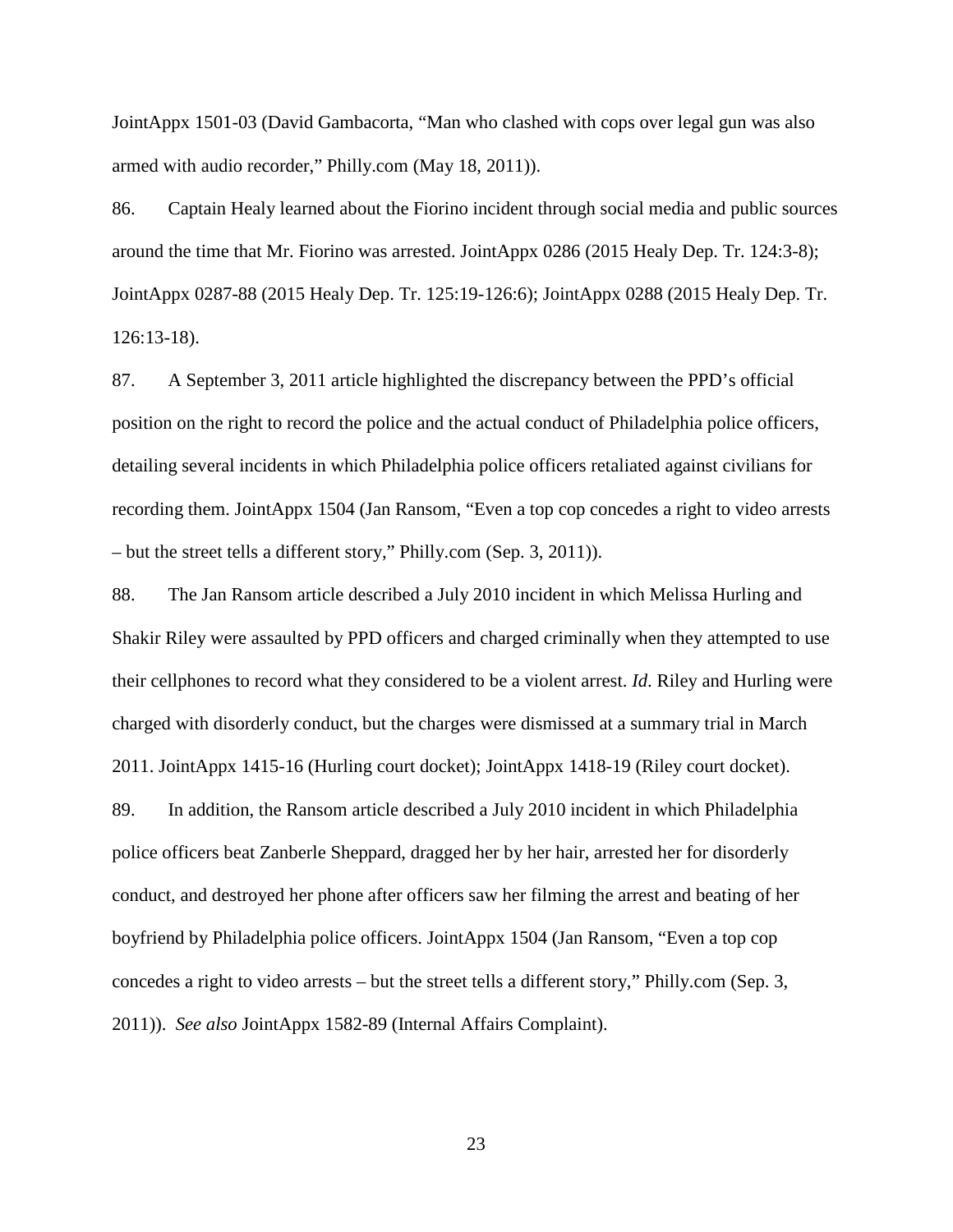90. The Ransom article also described an August 2010 incident in West Philadelphia in which Jamal Holloway was arrested when officers spotted him filming the police beating his legally blind cousin. Police detained him and transported him to the station, and then told him they would release him if he erased the video, which he did. JointAppx 1504 (Jan Ransom, "Even a top cop concedes a right to video arrests – but the street tells a different story," Philly.com (Sep. 3, 2011)).

91. In addition, in 2010 and 2011, civilian complaints referred to the Internal Affairs Department (IAD) contained allegations that PPD officers had interfered with other individuals who attempted to record police activity:

a. IAD 10-615, Joyce Yancey Hannibal (Oct. 18, 2010 complaint, resulting in Dec. 10, 2010 Commissioner's Memorandum<sup>[5](#page-23-0)</sup>) (*see JointAppx 1551-59*);

b. IAD 11-0154, Jeremy Clark (Mar. 23, 2011 complaint) (*see* JointAppx 1615);

c. IAD 11-433, John Wilder (July 21, 2011 complaint, resulting in Sep. 20, 2011 Commissioner's Memorandum) (*see* JointAppx 1560-63);

d. IAD 11-0468, Margaret Alletto (Aug. 11, 2011 complaint, resulting in Mar. 19, 2013 Commissioner's Memorandum) (*see* JointAppx 1564-81).

92. By September 2011, it was "very clear" to Captain Healy that some Philadelphia police officers were confused about the existence of civilians' right to record the police and that "[t]he officers did need some clarification." JointAppx 0092-93 (2013 Healy Dep. Tr. 55:19-57:17).

93. Captain Healy believed that there was a "pressing need," a "definite need" for a policy on the issue to "remove that confusion." JointAppx 0093 (2013 Healy Dep. Tr. 59:8-24); JointAppx 0094 (2013 Healy Dep. Tr. 62:14-20); *see also* JointAppx 0100 (2013 Healy Dep. Tr. 85:12-13)

 $\overline{\phantom{a}}$ 

<span id="page-23-0"></span><sup>5</sup> Every Internal Affairs investigation—into any kind of alleged police misconduct—results in a memorandum to the Commissioner.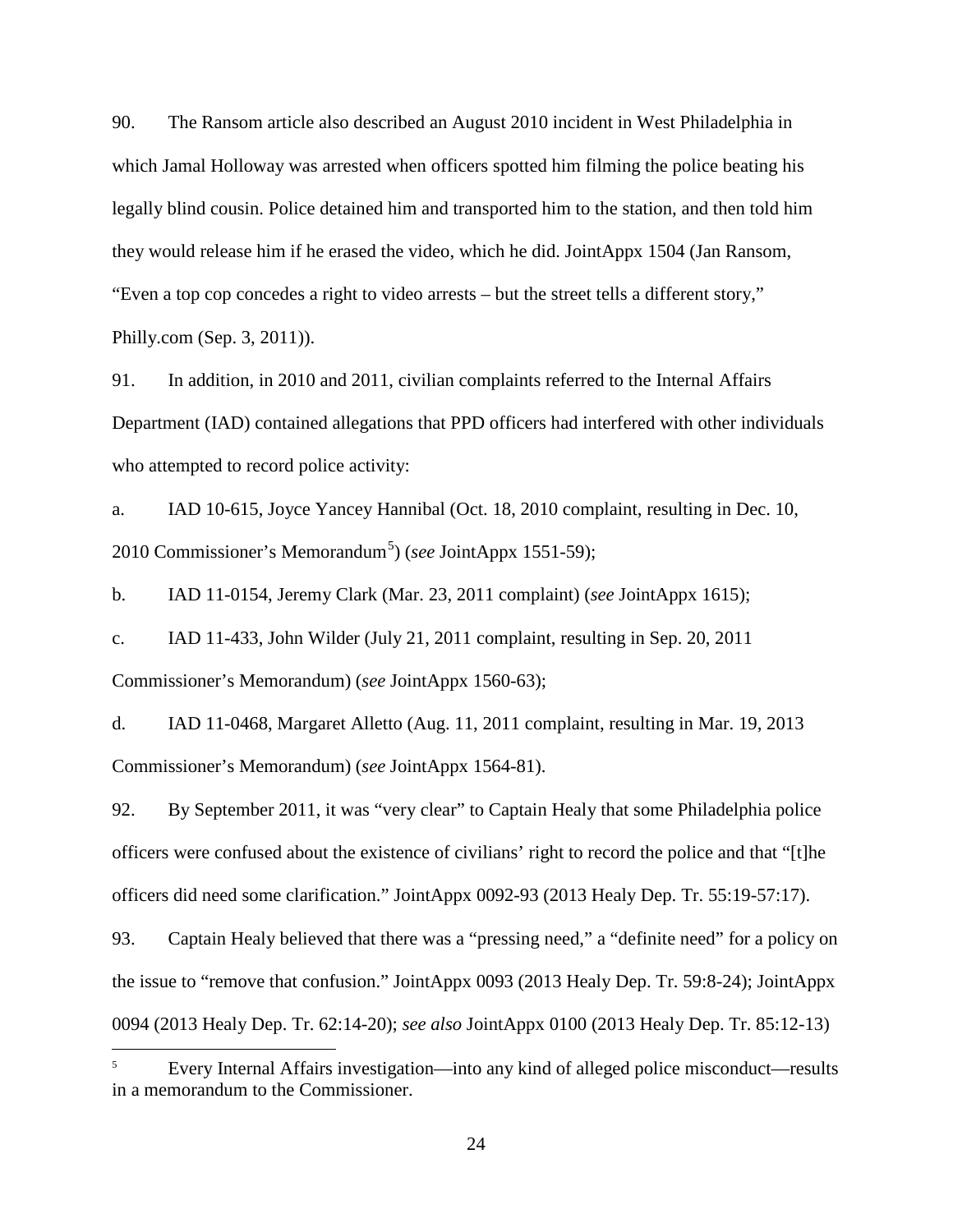("I felt that there was some confusion with the officers I spoke to. The purpose was very clear, to remove that confusion.").

94. Captain Healy did not discuss these officers' confusion with their supervisors. JointAppx 0095 (2013 Healy Dep. Tr. 68:9-17).

95. Despite his knowledge of police officers' confusion on the issue, Captain Healy did not think that officers needed training about the right to record police. He believed that issuing a written policy would suffice. *See* JointAppx 0093-94 (2013 Healy Dep. Tr. 60:21-61:5) ("Q: . . . you believed that these officers needed training in order to understand how they should interact with the public when the public is recording them, correct? A: No, I said we needed a policy. We needed the policy. Training was done through roll call. I didn't say we needed training, we needed a policy.").

#### Memorandum 11-01

96. On September 23, 2011, to "remove any confusion as to the duties and responsibilities of sworn personnel when being photographed, videotaped or audibly recorded while conducting official business or while acting in official capacity in any public space," the Philadelphia Police Department issued Memorandum 11-01. JointAppx 1158 (Memorandum 11-01).

97. Captain Healy decided what to include in the Memorandum based on his conversations with police officers. JointAppx 0099-0100 (2013 Healy Dep. Tr. 84:13-85:14). However, he did not address all of the areas of police confusion he was aware of, such as when officers can tell civilians with recording devices to back up. JointAppx 0100 (2013 Healy Dep. Tr. 85:15-86:13).

98. Memorandum 11-01 also did not explain why the Department had decided to issue the policy, despite Captain Healy's knowledge that explaining the reason for a policy makes officers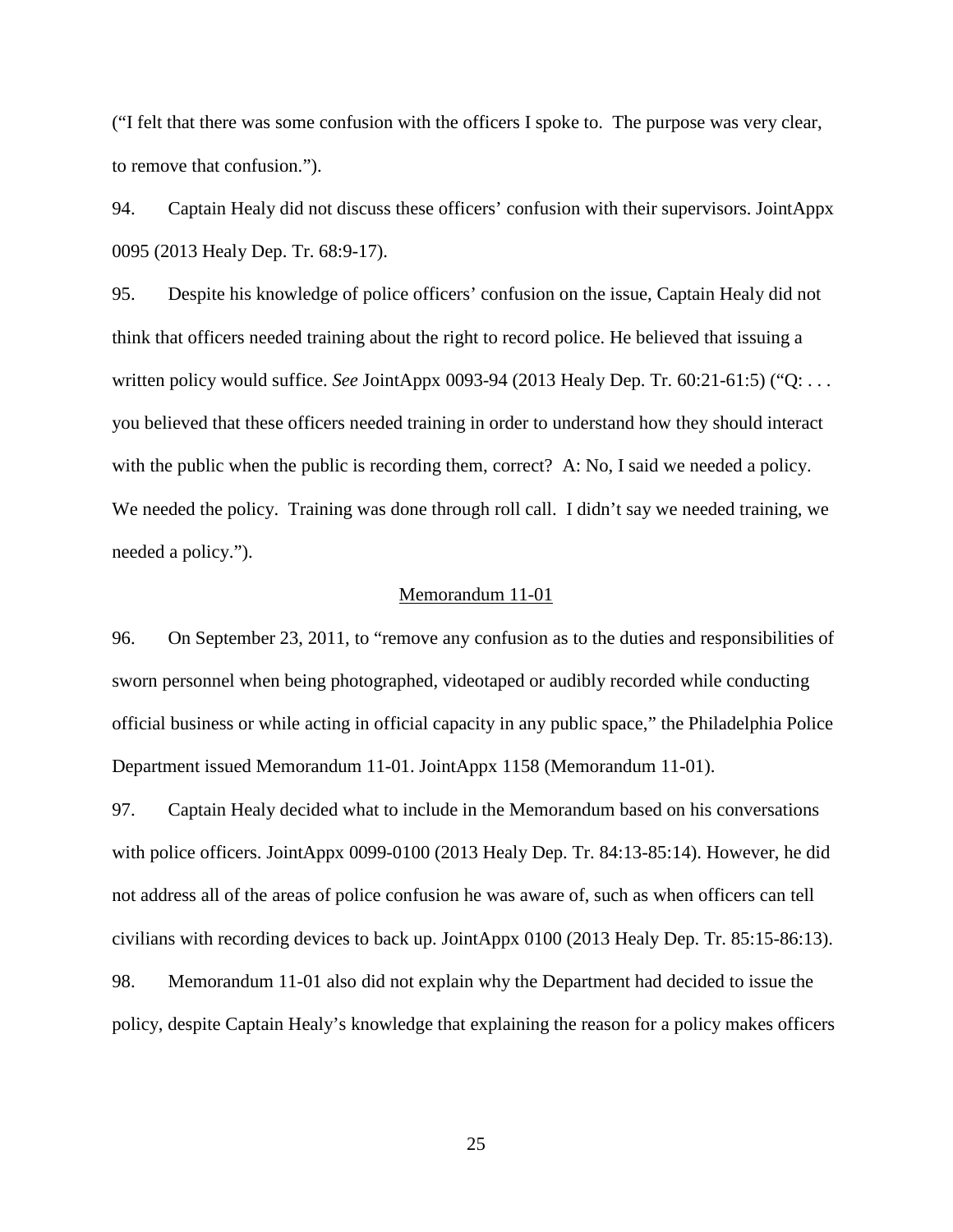more accepting of policy changes and more likely to comply. *See* JointAppx 0102 (2013 Healy Dep. Tr. 96:6-22); JointAppx 0103 (2013 Healy Dep. Tr. 97:16-21).

99. Commissioner Ramsey "didn't really care" what his police officers' views were with respect to the right to record the police or what they were confused about. He just "wanted a policy out" fast. JointAppx 0093 (2013 Healy Dep. Tr. 58:16-59:7); *see also* JointAppx 0100 (2013 Healy Dep. Tr. 86:7-12) ("[W]e wanted to get something on the books out there to the officers as quickly as possible. The discussion with the commissioner wasn't about whether the officers were confused or not or when and how.").

## Training on Memorandum 11-01

100. The City introduced Memorandum 11-01 with only a teletype reading at roll call.<sup>[6](#page-25-0)</sup> JointAppx 0082 (2013 Healy Dep. Tr. 14:6-16); JointAppx 0173 (2015 Healy Dep. Tr. 11:2-12); JointAppx 1351 (Healy letter to Joyce, Dec. 18, 2013) ("It appears the only training that was provided was roll call training.").

101. The Commissioner and deputy commissioners meet every morning, which provides an opportunity to discuss whether a new policy or policy change requires "in-depth training." JointAppx 0082 (2013 Healy Dep. Tr. 16:6-19). But the Commissioner and his deputies did not discuss whether training beyond roll-call training was necessary on Memorandum 11-01. The Commissioner was "more concerned [about] getting the policy out" and did not evaluate whether

l

<span id="page-25-0"></span><sup>6</sup> A teletype regarding Memorandum 11-01 was read at roll call for three days. New policies are scheduled to be read at roll call for three days in a row because officers are usually off two days in a row. JointAppx 0099 (2013 Healy Dep. Tr. 81:8-10). New policies are not read to the same group of officers three times; the second and third days target officers who have not previously been present for the roll call reading. JointAppx 0099 (2013 Healy Dep. Tr. 81:10- 16).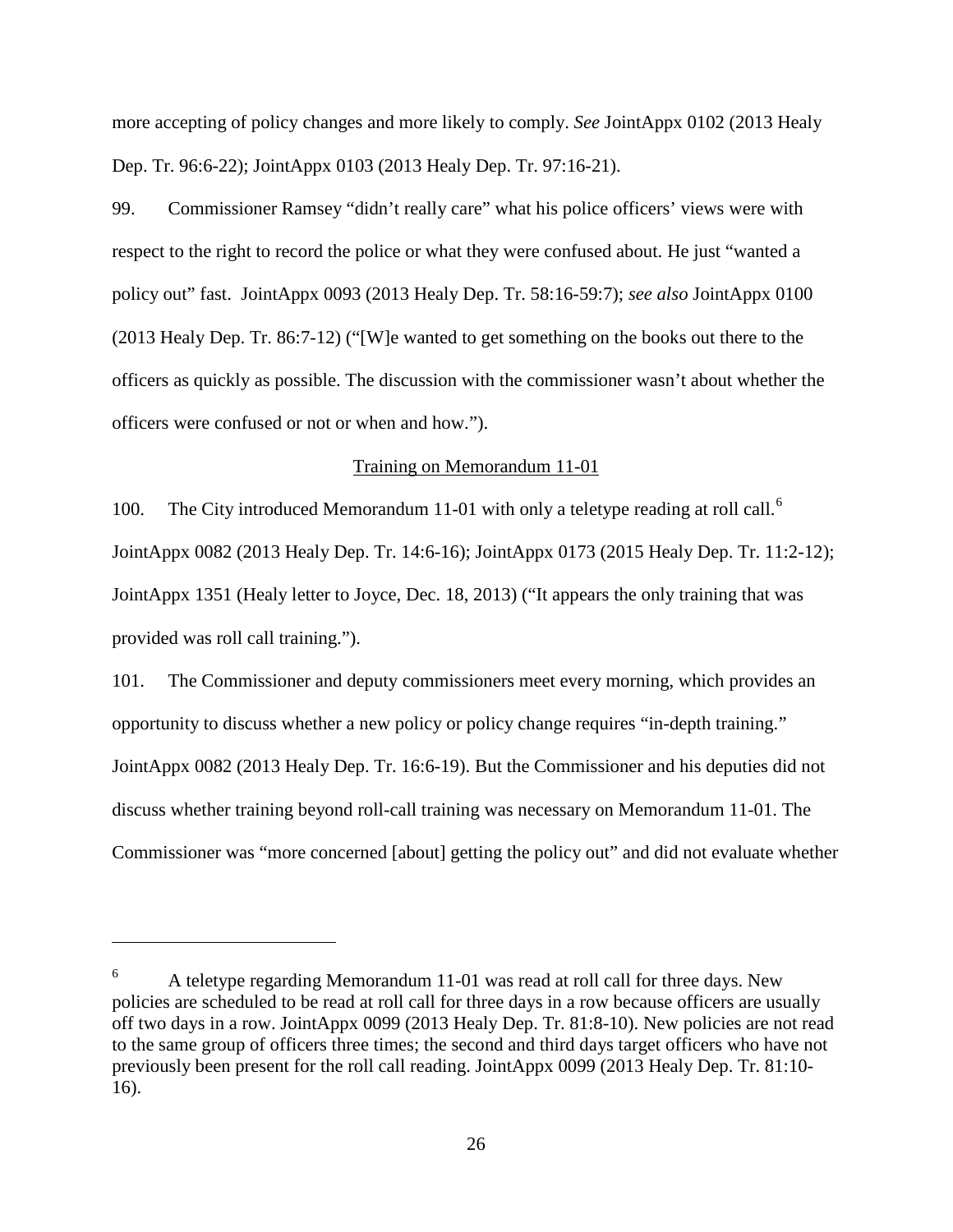additional training beyond roll call training was needed. JointAppx 0083 (2013 Healy Dep. Tr. 17:5-19).

102. City policymakers did not make any effort to ask officers whether they understood Memorandum 11-01 after it was sent out. JointAppx 0099 (2013 Healy Dep. Tr. 83:7-23).

103. The City delegated to the first line supervisors the responsibility for making sure that police officers understood and were very clear on what their duties and responsibilities are under the recording policies. JointAppx 0099 (2013 Healy Dep. Tr. 83:16-84:4).

104. The Philadelphia Police Department did not offer any meaningful training on the right to record police until 2014. *See infra* at ¶¶ 154-57.

## Oversight and Compliance with Memorandum 11-01

105. Policymakers contemplated that if a supervisor witnessed a police officer violating the directive, the officer's supervisor could resolve the problem with a counselling session without ever raising the issue up the chain of command. JointAppx 0108 (2013 Healy Dep. Tr. 118:2-13) ("All the hundreds of sergeants out there, if they saw something incorrect, they could have handled it and resolved it via a counselling session. That would be the end of it. There would be no further discussion or talk about it.").

106. The Philadelphia Police Department had no system for monitoring compliance with Memorandum 11-01 or tracking alleged violations of the memorandum and policymakers made no efforts to monitor compliance with the memorandum. JointAppx 0084 (2013 Healy Dep. Tr. 23:14-24:9); JointAppx 0085 (2013 Healy Dep. Tr. 25:18-27:11); JointAppx 0174 (2015 Healy Dep. Tr. 12:4-13); JointAppx 0175 (2015 Healy Dep. Tr. 13:15-20).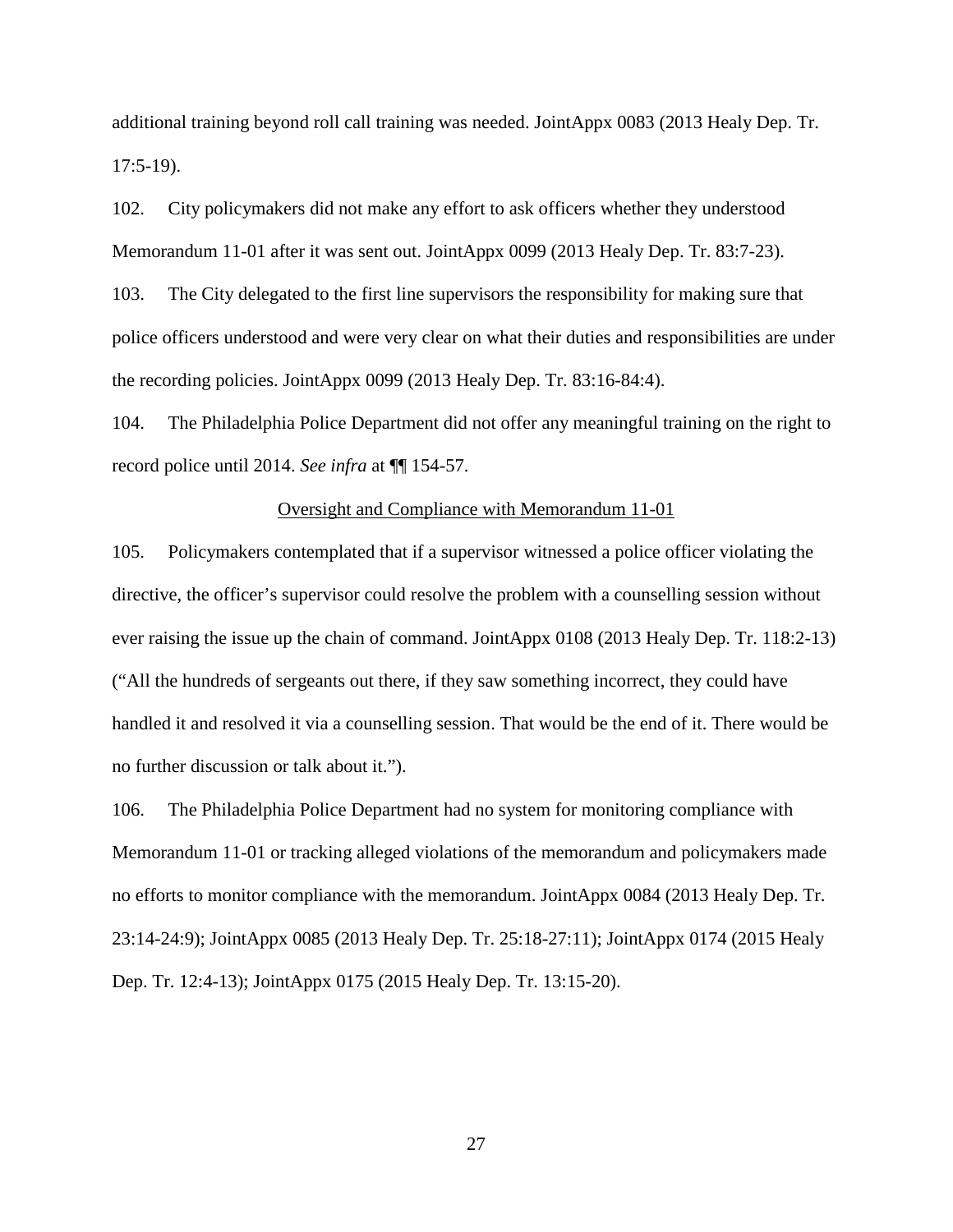107. There was no system for ensuring that civilian complaints that involved alleged violations of the policy were brought to the attention of the involved officers' supervisors. JointAppx 0089 (2013 Healy Dep. Tr. 43:20-44:22).

# Notice in 2012

108. News articles in March 2012 highlighted yet another incident in which Philadelphia police officers retaliated against a civilian for recording the police. *See* JointAppx 1506-11 (news articles). This March 14, 2012 incident involved a Philadelphia police officer ordering Ian Van Kuyk, a photojournalism student, to stop taking photos of the police and ultimately arresting the student for taking photos. *E.g.*, JointAppx 1335-36; *see also* JointAppx 1598-1613 (Internal Affairs report).

109. On March 22, 2012, the National Press Photographers Association, Inc. (NPPA), also wrote a letter to Commissioner Ramsey bringing to his attention to the incident involving Ian Van Kuyk. JointAppx 1335-38.

110. Captain Healy learned about Mr. Van Kuyk's arrest through some external sources, such as the news or the NPPA letter, rather than from police sources. JointAppx 0289-90 (2015 Healy Dep. Tr. 127:18-128:13).

111. On September 21, 2012, Philadelphia police officer restrained and detained one of the plaintiffs in this case, Amanda Geraci, when she attempted to photograph the police arresting a protestor. Within days, Ms. Geraci and two witnesses filed Internal Affairs complaints about the incident. *See* JointAppx 1166-1260 (Internal Affairs paperwork).

112. Captain Healy learned of Ms. Geraci's incident through the newspapers. JointAppx 0295 (2015 Healy Dep. Tr. 133:10-18). He did not make any inquiries or initiate any investigations in response to this news. JointAppx 0296 (2015 Healy Dep. Tr. 134:6-12).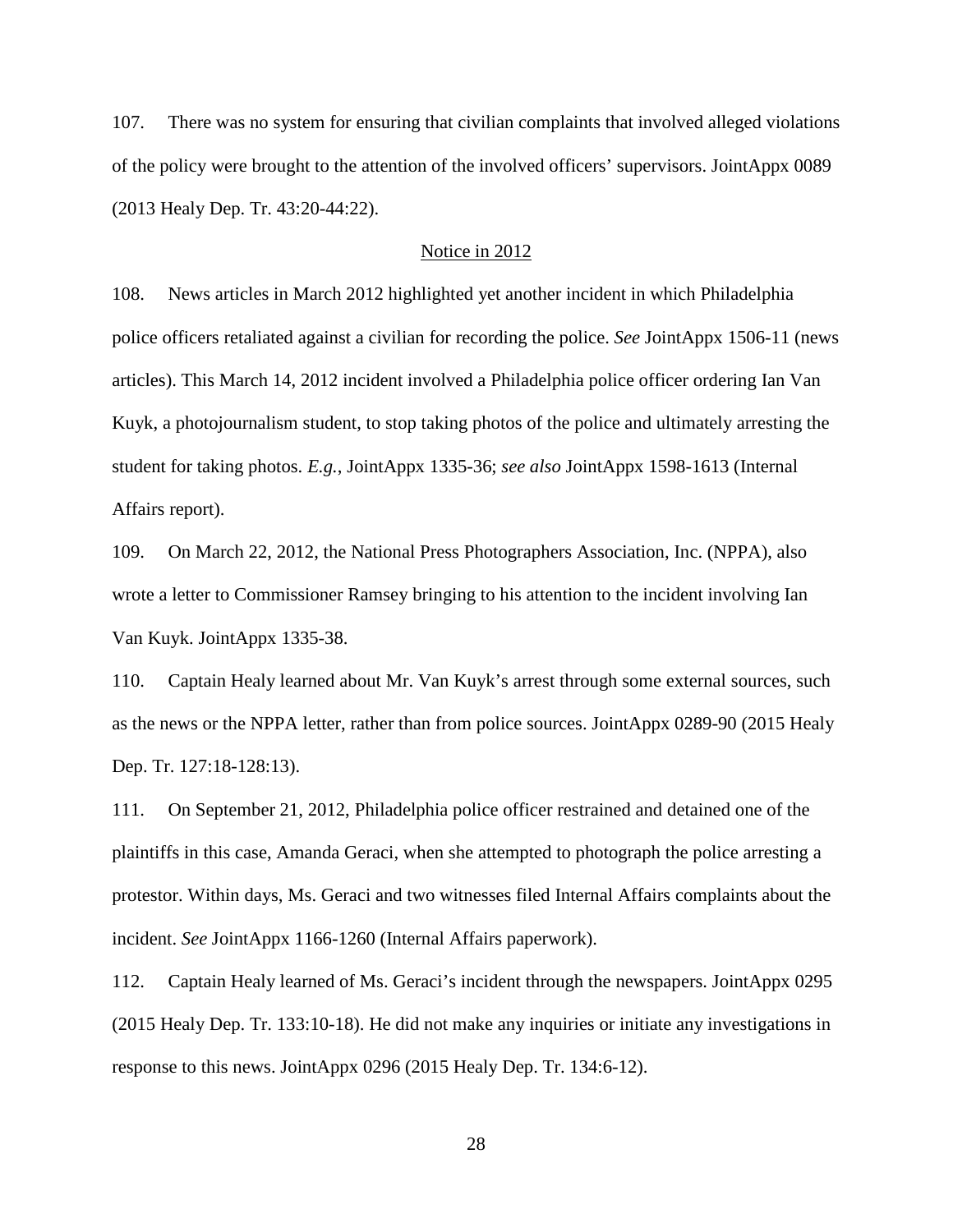113. At least seven Internal Affairs complaints filed after the issuance of Memorandum 11-01 detailed further incidents of retaliation against civilians for recording the police:

a. IAD 12-0359, Temesgen Girata (June 26, 2012 complaint) (*see* JointAppx 1623-25);

b. IAD 12-0060, Alan S. Roseboro (Feb. 2, 2012 complaint) (*see* JointAppx 1619-20);

c. IAD 11-0681, Bruce Kennedy-Clark (Nov. 23, 2011 complaint, resulting in Nov. 29, 2012 Commissioner's Memorandum) (*see* JointAppx 1590-97; JointAppx 1614);

d. IAD 10-0315, Belton Lomax and Marie Bell (July 1, 2010 complaint, resulting in Dec. 21, 2011 Commissioner's Memorandum) (*see* JointAppx 1542-50);

e. IAD 12-0125, Rashad Fickling (Mar. 5, 2012 complaint) (*see* JointAppx 1617-19);

f. IAD 12-0218, Monesha Hovington and Devon Cephas (Apr. 23, 2012 complaint) (*see*  JointAppx 1616-17);

g. IAD 12-0421, Ronald Humphrey (July 23, 2012 complaint) (*see* JointAppx 1620-21).

# Directive 145

114. After Commissioner Ramsey read an article about the U.S. Department of Justice issuing guidelines on the right to record the police in connection with the *Sharp* litigation in Baltimore, Ramsey requested that Captain Healy find the DOJ's letter and incorporate the guidelines into the PPD's policy on recording. JointAppx 0083 (2013 Healy Dep. Tr. 19:20-20:12); *see also*  JointAppx 1648-58 (Department of Justice Letter Re: *Sharp*). He also requested that the memorandum be elevated to a directive. JointAppx 0101 (2013 Healy Dep. Tr. 89:24-90:3). 115. A directive and a memorandum have the same force; the rules set forth in both are binding on police. JointAppx 0101 (2013 Healy Dep. Tr. 91:10-15).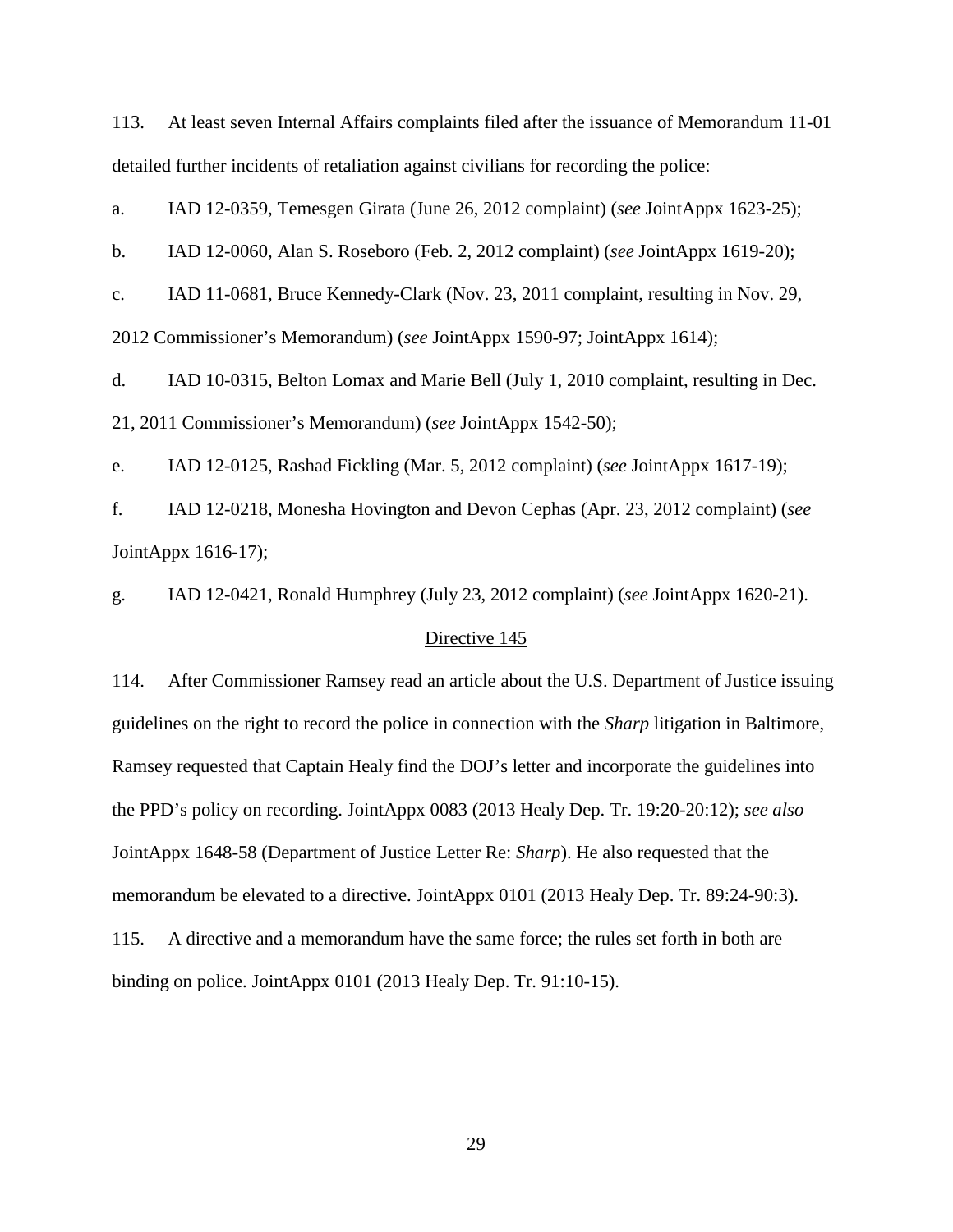116. Captain Healy worked on drafting the directive from May until November 2012, as it went through various iterations and rounds of review. JointAppx 0101 (2013 Healy Dep. Tr. 89:8-91:9).

117. In drafting the memorandum, Captain Healy did not investigate past complaints about police officers interfering with recordings. JointAppx 0112 (2013 Healy Dep. Tr. 134:11-18) ("I was operating on a direction from the commissioner. Whether we had one complaint or a hundred made no difference. He wanted a policy done.").

118. Captain Healy drafted Directive 145, circulated it to the deputy commissioners, and the Commissioner approved the final draft. "There wasn't a lot of debate" among the deputies during this process. JointAppx 0084 (2013 Healy Dep. Tr. 21:2-21).

119. Memorandum 11-01 was "completely rewritten and then issued as a directive" that was "more detailed" and had "a lot more information" than Memorandum 11-01. JointAppx 0083 (2013 Healy Dep. Tr. 19:17-19); JointAppx 0101 (2013 Healy Dep. Tr. 89:21-22). Directive 145 was a "great leap" from Memorandum 11-01 and "radically changed and expanded" on the Memorandum. JointAppx 0101 (2013 Healy Dep. Tr. 89:11-23). While Memorandum 11-01 was a one-and-a-half page document with five paragraphs, Directive 145 was an eight-page document with more than forty paragraphs. *Compare* JointAppx 1156-57 (Memorandum 11-01) *with* JointAppx 1158-65 (Directive 145).

## Training on Directive 145

120. As with Memorandum 11-01, officers were notified about Directive 145 via a teletype notice that was read to police officers during roll call. JointAppx 0098 (2013 Healy Dep. Tr. 80:9-18); JointAppx 0177 (2015 Healy Dep. Tr. 15:10-19). This roll call reading was the only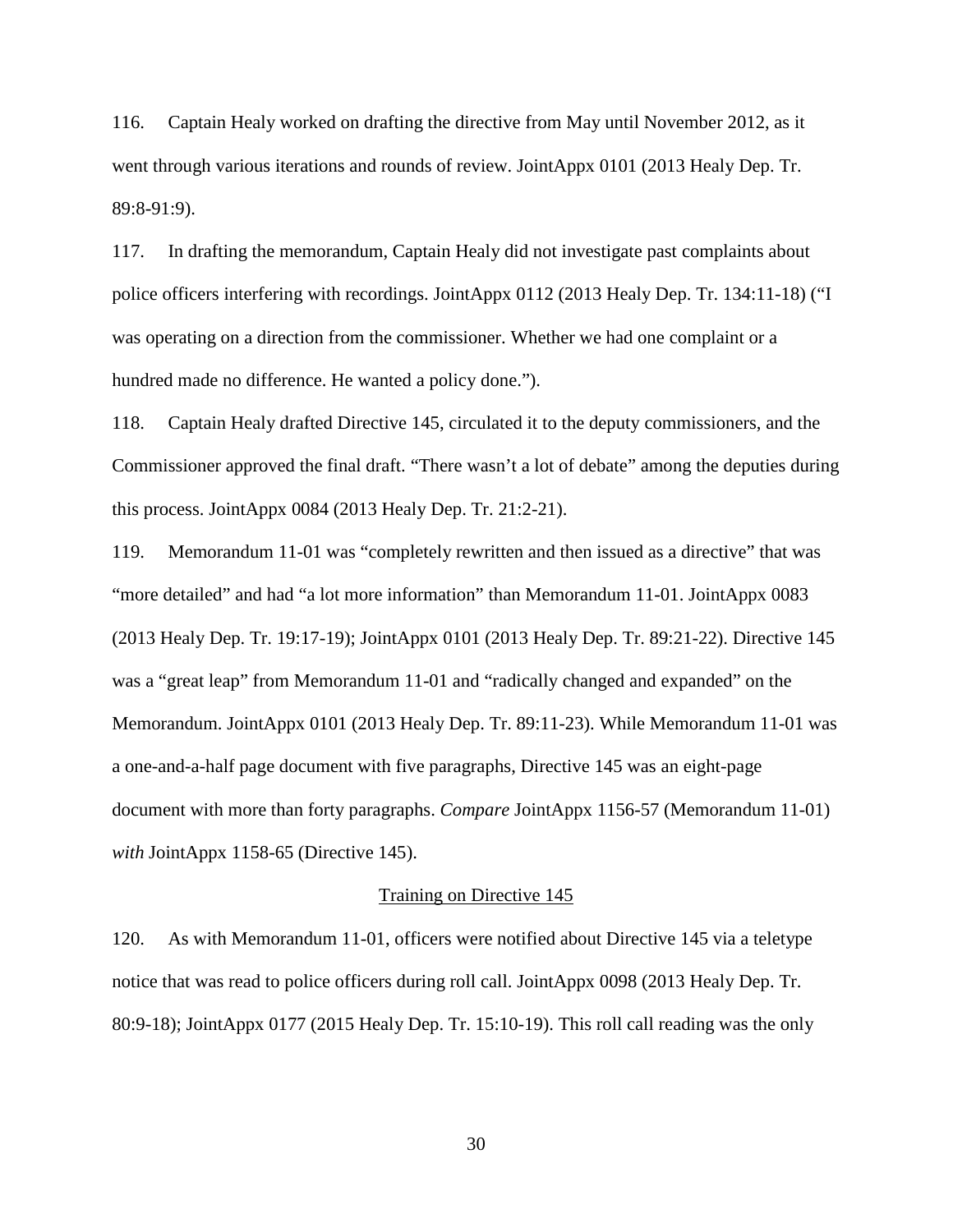"training" officers received on Directive 145 when it was issued. JointAppx 0084 (2013 Healy Dep. Tr. 21:22-22:11).

121. Each sergeant determined how much of the directive to read out loud during roll call, and did not necessarily read the entire directive out loud. JointAppx 0105-06 (2013 Healy Dep. Tr. 108:4-109:5); JointAppx 0177-78 (2015 Healy Dep. Tr. 15:20-16:24). Given the length of Directive 145, it is unlikely that sergeants read it out loud in its entirety. JointAppx 0179 (2015 Healy Dep. Tr. 17:11-23).

122. Individual officers were responsible for making sure they read the directive in its entirety and understood it on their own. JointAppx 0178 (2015 Healy Dep. Tr. 16:5-24) (roll call training involved "a mandate that the officers are responsible to read the directive in its entirety. . . . [A]t the conclusion of the message is usually [that] officer[s] have the responsibility to review or to read the directive in its entirety on their own."); JointAppx 0179-80 (2015 Healy Dep. Tr. 17:20- 18:4).

123. When Directive 145 was adopted, supervisors did not receive any additional information or training as to their role or responsibilities under the Directive; their training consisted of the same roll call teletype reading that patrol officers received. JointAppx 0084 (2013 Healy Dep. Tr. 23:7-13).

124. Unlike Memorandum 11-01, Directive 145 requires that police officers contact a supervisor in certain situations involving recording. *Compare* JointAppx 1156-57 (Memorandum 11-01) *with* JointAppx 1158-65 (Directive 145). Directive 145 contains detailed patrol procedures requiring that police officers call for a supervisor if they block an individual from recording the police (*see* JointAppx 1160 (§ V(A)), if they take "any restrictive police action" against an individual recording the police who becomes confrontational, provoking, or otherwise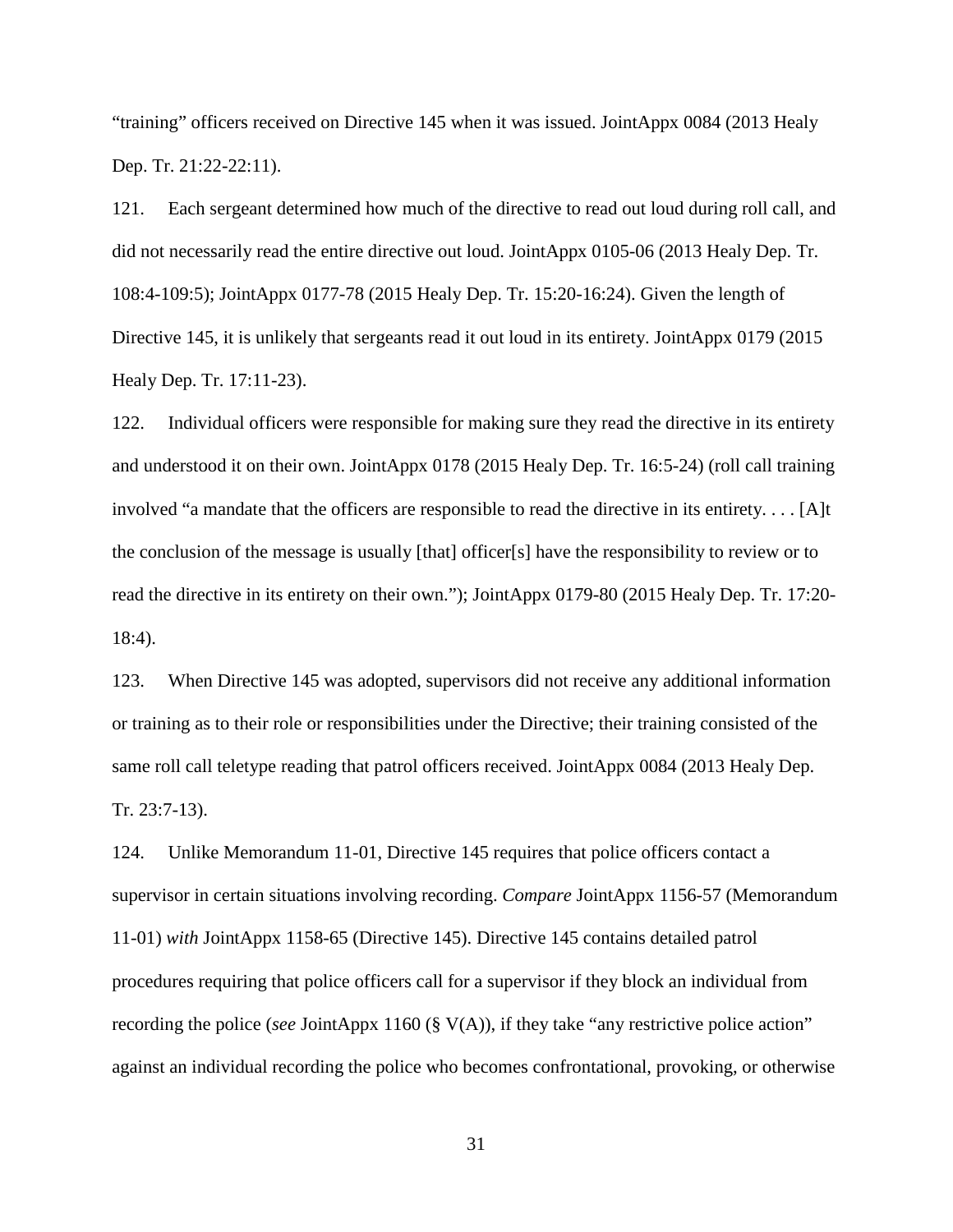antagonistic towards the officers (*see* JointAppx 1160 (§ V(D)), if an individual recording the police violates the law or jeopardizes officer safety (*see* JointAppx 1161 (§ V(E)(4)), or if police temporarily seize a recording device to preserve evidence of a crime (*see* JointAppx 1162 (§ V(G)(1)). Directive 145 also contains sections detailing "Supervisor Procedure" (JointAppx 1163-64 (§ VI(A)-(B)) and "Detective Supervisory Responsibilities" (JointAppx 1164-65  $(\S \text{ VII}(A)$ - $(C)$ ) in these circumstances.

125. The requirement that patrol officers call for a supervisor in various situations stems from a recognition that police officers generally do not like being recorded and may need to be "deescalated" in such situations. JointAppx 0214 (2015 Healy Dep. Tr. 52:3-7); *see also*  JointAppx 0200 (2015 Healy Dep. Tr. 38:1-10) ("I recognize that fact that it's oftentimes officers need to be deescalated as well as other human beings."); JointAppx 0200 (2015 Healy Dep. Tr. 38:11-22) (acknowledging that "officers need to be deescalated. People can tape even though it's a hostile situation.").

126. No policymaker made an affirmative decision that roll call training was sufficient to implement Directive 145 when it was issued. No one suggested that roll call training might be insufficient, so it was not discussed. *See* JointAppx 0084 (2013 Healy Dep. Tr. 22:12-17) ("Q: Who made the decision that this did not require more than roll call training? A: I don't recall if any one person said it didn't. Nobody said that it did. So they went as normal as all other directives go through.").

127. Captain Healy testified that simply presenting Directive 145 to officers at roll call and holding them individually responsible for reading and understanding it was a "failing on our part" and that officers and supervisors may not have read the entire directive. JointAppx 0203-04 (2015 Healy Dep. Tr. 41:7-42:8).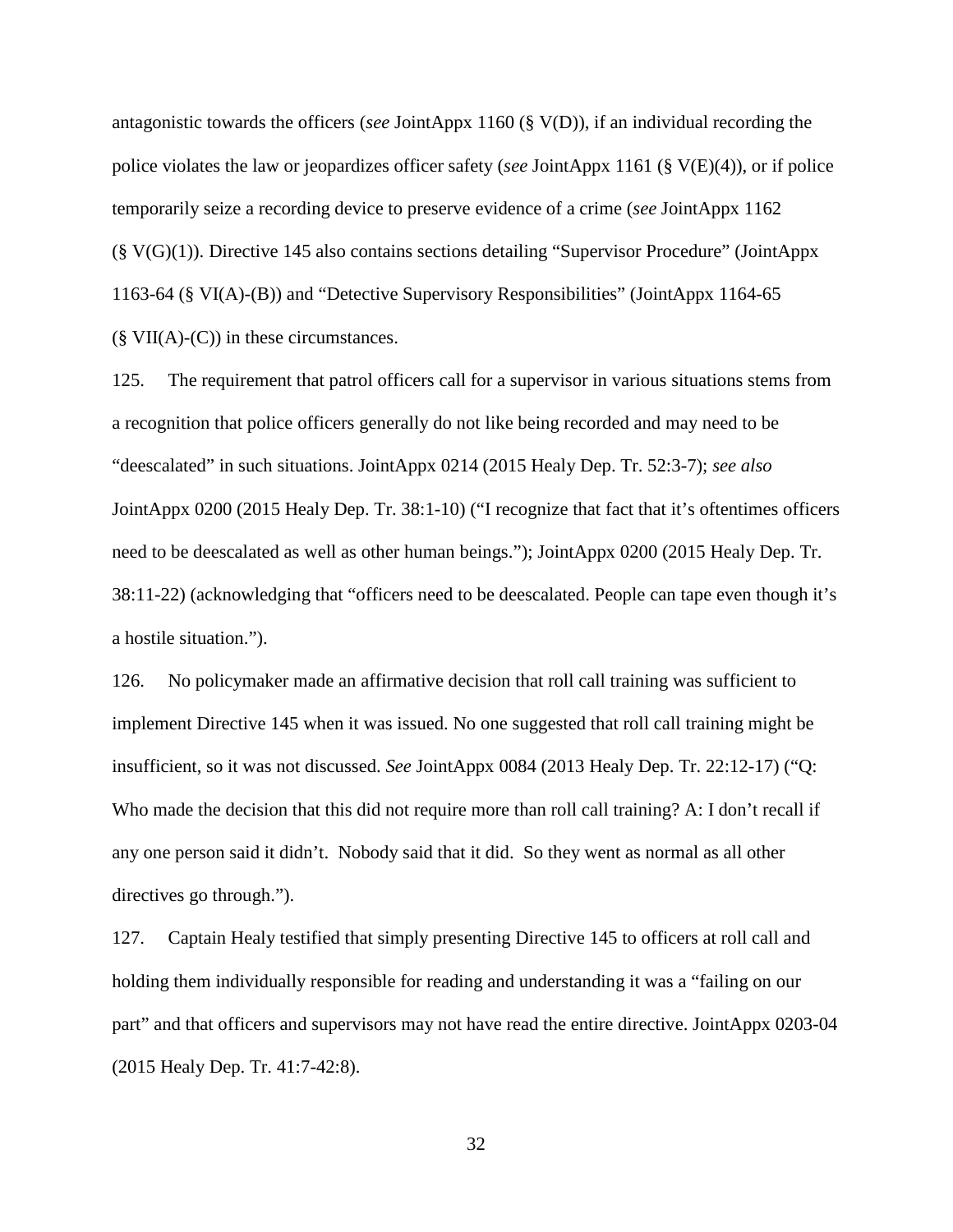128. Captain Healy recognizes that "[h]aving training with somebody who is reading a directive to you is not training." JointAppx 0118 (2013 Healy Dep. Tr. 159:3-20).

### Oversight and Compliance with Directive 145

129. The passage of Directive 145 triggered numerous conversations between Captain Healy and police officers about the reason for the policy and how to navigate the right to record in light of the need for officer safety. JointAppx 0213 (2015 Healy Dep. Tr. 51:5-17); JointAppx 0216 (2015 Healy Dep. Tr. 54:7-16). Officers regularly raised the issue and asked Captain Healy questions about the Department's policy. JointAppx 0211 (2015 Healy Dep. Tr. 49:5-23); JointAppx 0216 (2015 Healy Dep. Tr. 54:17-10).

130. Through these conversations, the City was on notice that police officers did not understand Directive 145 and were not complying with it. JointAppx 0255-56 (2015 Healy Dep. Tr. 93:5-94:5) (testifying that, after the passage of Directive 145, "I believe anecdotally officers didn't understand that there was a constitutional right and that there – officers may still be seizing cameras. I don't know where I heard that, but I just – I did. I don't know whether it was from complaints in the media or the Temple University case or whatever it was, I forget."). 131. The Philadelphia Police Department has no system for monitoring compliance with Directive 145. JointAppx 0084 (2013 Healy Dep. Tr. 23:14-24:9); JointAppx 0180 (2015 Healy Dep. Tr. 18:18-24).

132. As part of the settlement of a lawsuit by the NAACP in the 1990s, the Philadelphia Police Department implemented IAPro, an "early warning system for individual officers" to alert policymakers to problems with particular officers who get a certain number of complaints in a certain period of time. JointAppx 0086 (2013 Healy Dep. Tr. 29:23-30:20). There is no equivalent system for flagging particular problems, such as violations of Directive 145, that may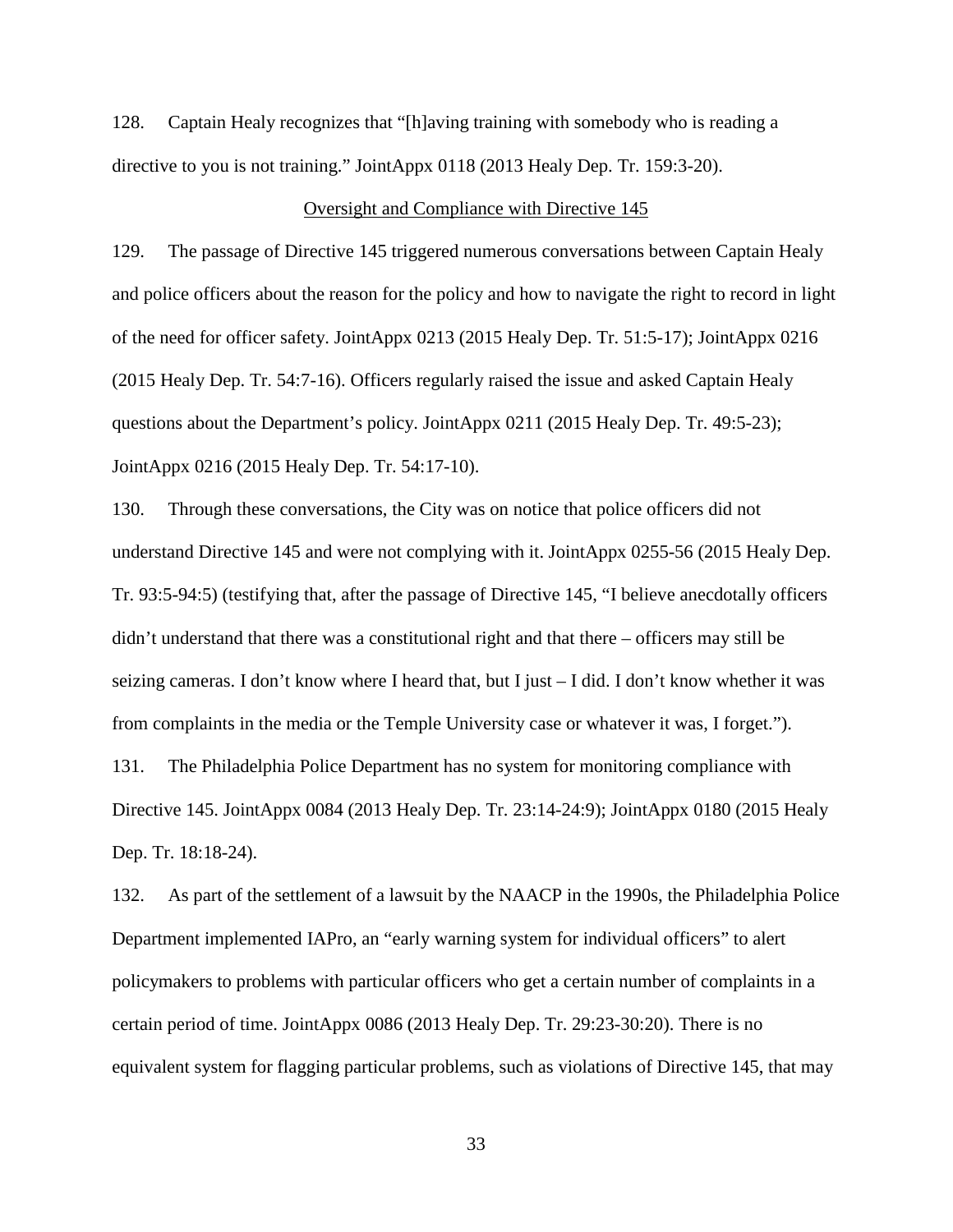be widespread among police officers in the Department. JointAppx 0087 (2013 Healy Dep. Tr. 32:14-33:12).

133. The Philadelphia Police Department relies on Internal Affairs officers to discern patterns in police misconduct and alert policymakers to problems. JointAppx 0291-93 (2015 Healy Dep. Tr. 129:5-131:3). Whether initial complaints are elevated further up the chain of command from Internal Affairs "depends on the nature of the incident," and "minor" incidents are generally not reported up. JointAppx 0089 (2013 Healy Dep. Tr. 41:15-42:20). Internal Affairs is most likely to elevate an issue up the chain of command if there is no policy on point. JointAppx 0293 (2015 Healy Dep. Tr. 131:4-24).

134. As with Memorandum 11-01, there was no system for tabulating or tracking alleged violations of Directive 145. JointAppx 0085 (2013 Healy Dep. Tr. 25:18-27:11).

135. The Philadelphia Police Department has no system for ensuring that supervisors are actually called to the scene as required by Directive 145 when a police officer seeks to take restrictive action against, or has a confrontation with, someone who is recording police. JointAppx 0118-19 (2013 Healy Dep. Tr. 160:5-164:17).

136. There is no system for notifying a police officer's supervisor about complaints involving allegations that the officer violated Directive 145. JointAppx 0089 (2013 Healy Dep. Tr. 44:12- 22).

137. The Philadelphia Police Department has no mechanism for ensuring that a supervisor reviews citations issued on the street to people recording the police. JointAppx 0119 (2013 Healy Dep. Tr. 160:5-161:16).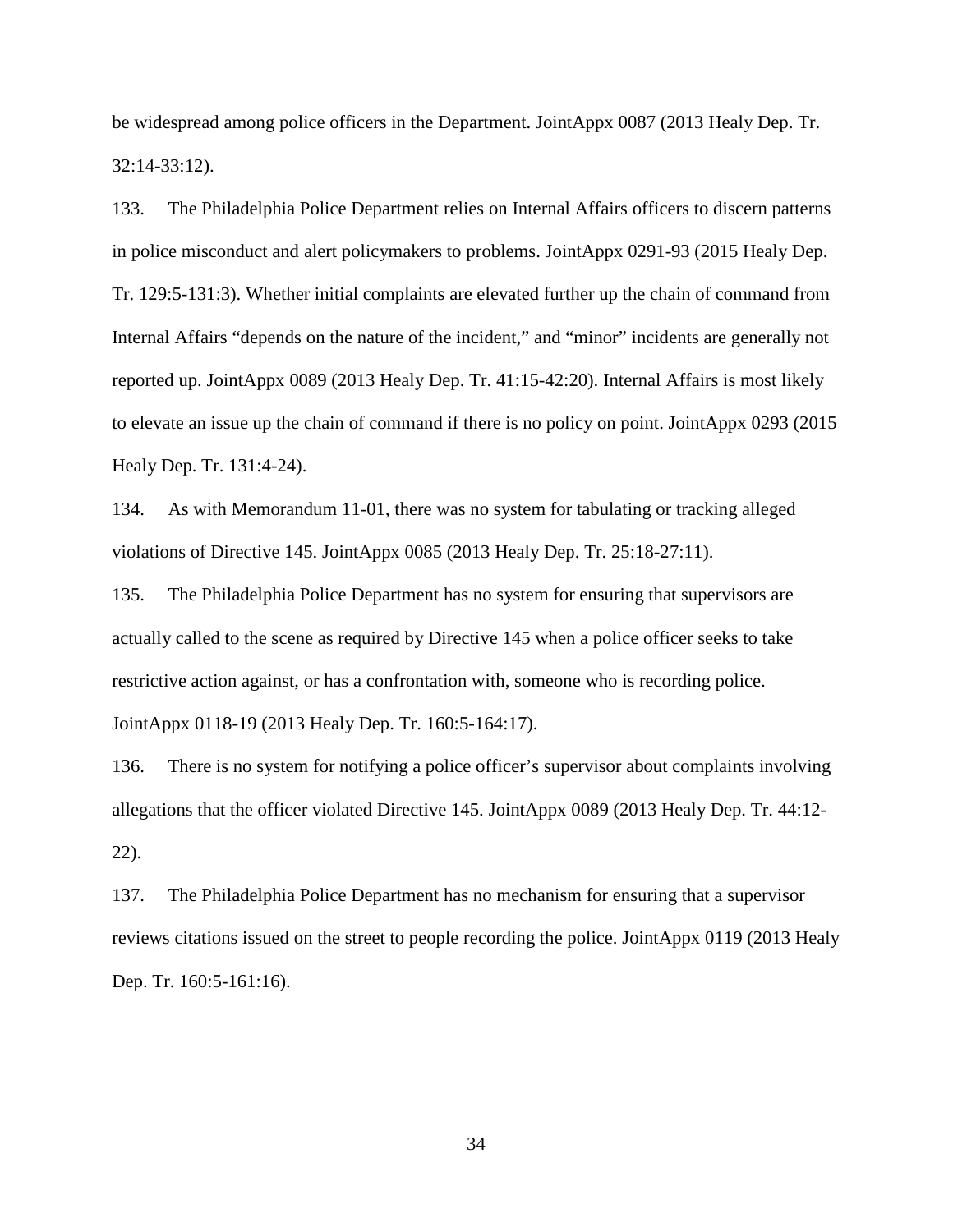138. The Philadelphia Police Department has no system for alerting supervisors if charges filed by a police officer against someone recording the police are withdrawn or dismissed in court. JointAppx 0119-20 (2013 Healy Dep. Tr. 164:20-165:2).

#### Notice of Violations of Directive 145

139. More Internal Affairs complaints filed after the issuance of Directive 145 and prior to the arrest of Plaintiff Fields detailed allegations of retaliation for recording the police:

a. IAD 12-0669, Tarik Hooks (Dec. 10, 2012 complaint) (*see* JointAppx 1622-23);

b. IAD 13-0039, Ahmadu Sesay (Jan. 28, 2013 complaint) (*see* JointAppx 1615-16);

c. IAD 13-0192, Joy Christian (Apr. 1, 2013 complaint, resulting in Aug. 19, 2013

Commissioner's Memorandum) (*see* JointAppx 1713-18).

140. On January 16, 2013, the ACLU of Pennsylvania sued the City of Philadelphia on behalf of Chris Montgomery, alleging that the City's deliberate indifference to the right to record the police had resulted in violations of Mr. Montgomery's constitutional rights. The Complaint listed other similar incidents. JointAppx 1392-1436.

141. On March 13, 2013, the Police Advisory Commission (PAC) wrote a memorandum to Commissioner Ramsey noting that "[r]ecent news accounts indicate that Philadelphia Police officers are not adhering to Philadelphia Police Department Memorandum 11-01 . . . . Additionally, the internal affairs database shows at least eight citizen complaints where people were allegedly retaliated against for videotaping police. Six of those incidents occurred AFTER the directive was issued in September 2011. One of the more serious cases involving the videotaping of police from 2012 resulted in partially sustained charges against two officers, who received training and counseling." JointAppx 1626 (emphasis in original). The letter stated that the Commission "recommends that all police personnel be reminded, in writing, of the existing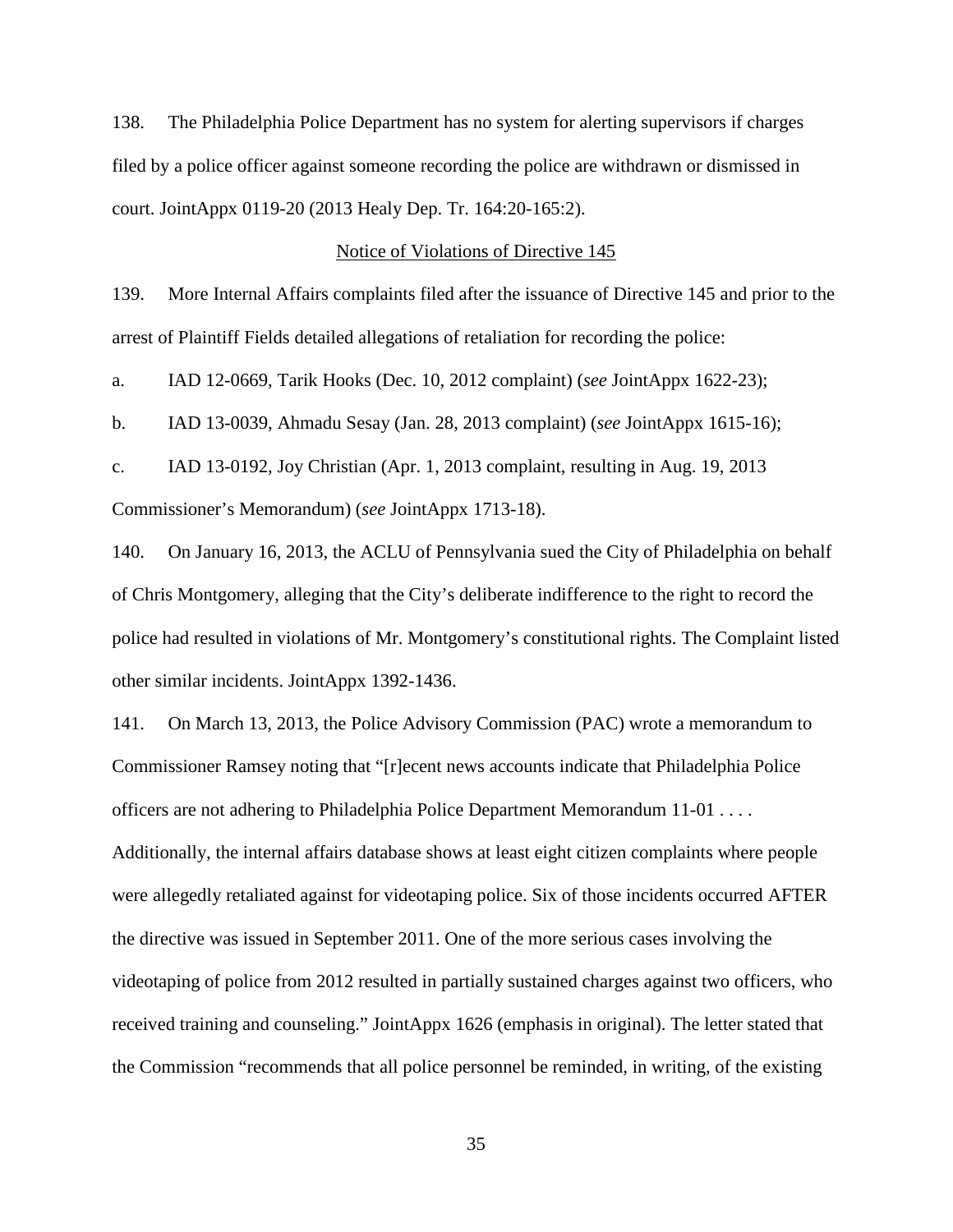recommendation and that department action be instituted against any member of the PPD not adhering to the recommendation." *Id.*

142. It is rare for the Police Advisory Commission to bring issues to the attention of the Commissioner, and extremely unusual for the PAC to issue a written recommendation memo calling for corrective action. JointAppx 0246 (2015 Healy Dep. Tr. 84:14-24) (testifying that he has never before seen the PAC present a formal list of recommendations to the police commissioner); JointAppx 0247 (2015 Healy Dep. Tr. 85:9-20) (testifying that the commissioner received only "a handful of letters in the last several years" from the PAC).

143. The Police Department took no action in response to the PAC memorandum. JointAppx 1632 (Interrogatory No. 16); JointAppx 1643 (City's Response to Interrogatory No. 16); *see also*  JointAppx 1333-34 (Fran Healy Letter to John Coyle, Esq., Sep. 16, 2015, "RE: ACLU Videotaping Cases") ("[t]he PPD was in the process of changing the exiting culture without the PAC memo, so I can not say with any certainty that any actions were documented or taken as a direct result of this memo.").

144. Although the Philadelphia Police Department does not accept every recommendation from the Police Advisory Commission (an entity that the Department views as an "adversarial agency"), standard operating procedure would be to respond in writing if the Commissioner disagreed with the concerns or recommendations of the PAC. JointAppx 0248-49 (2015 Healy Dep. Tr. 86:5-87:15).

145. The Department did not issue a written response to the Police Advisory Commission's recommendations calling for more training on the right to record the police. JointAppx 0281 (2015 Healy Dep. Tr. 119:15-21); JointAppx 1637 (Pl.'s Request for Production No. 13); JointAppx 1647 (City's Response to Request for Production No. 13).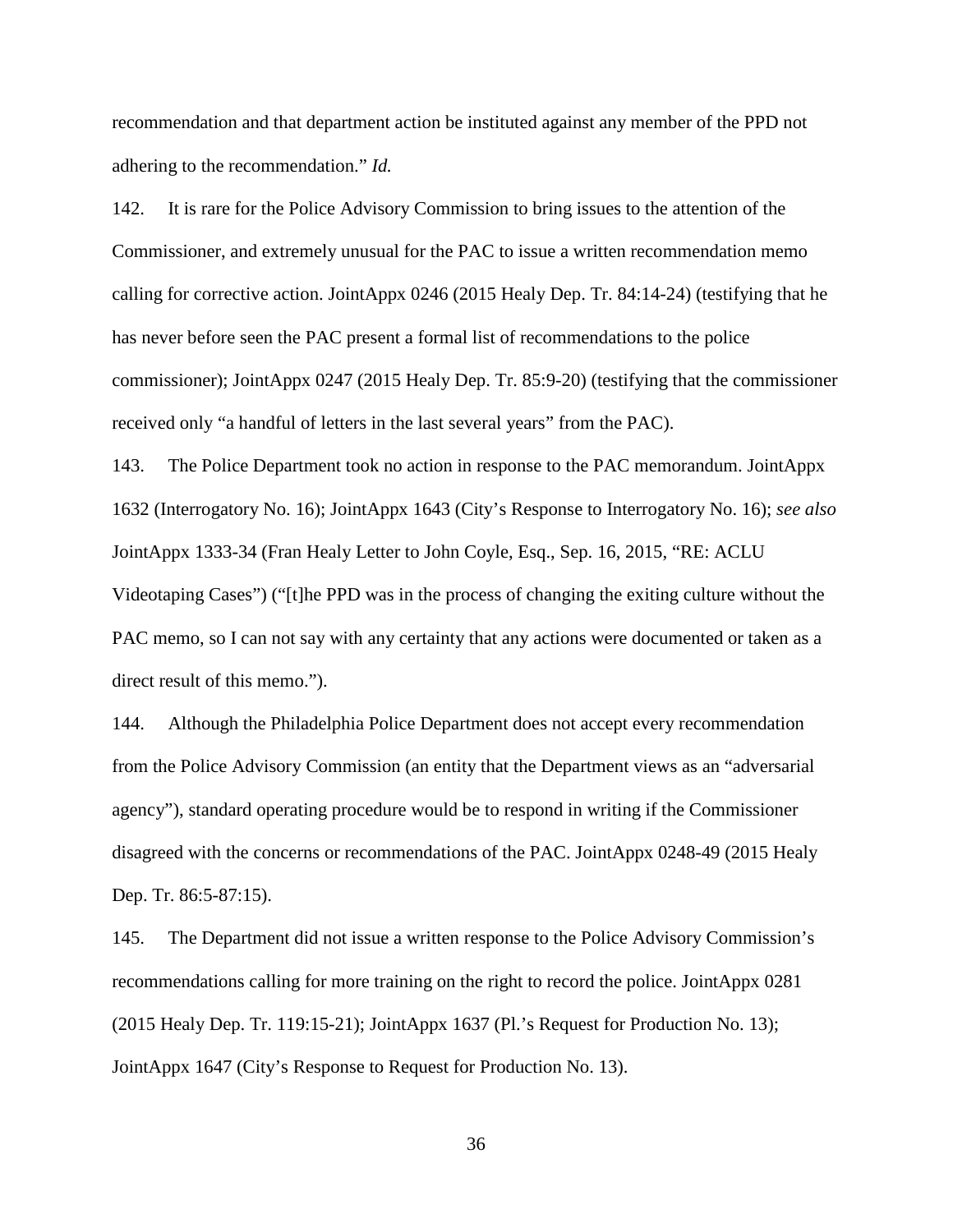146. Captain Healy believed that Commissioner Ramsey was not concerned about the incidents raised in the PAC memorandum because he already had a policy in place forbidding the alleged police conduct. JointAppx 0241-42 (2015 Healy Dep. Tr. 79:24-80:20).

147. On June 5, 2013, the ACLU of Pennsylvania filed two more lawsuits, on behalf of Alexine Fleck and Coulter Loeb, alleging that the City's deliberate indifference to the right to record the police had resulted in violations of Ms. Fleck's and Mr. Loeb's constitutional rights. The Complaints listed other similar incidents. JointAppx 1376-91 (Fleck civil complaint); JointAppx 1437-50 (Loeb civil complaint). Several media outlets covered the lawsuits. 148. On September 13, 2013, a Philadelphia police officer arrested and cited one of the plaintiffs in this case, Rick Fields, after he took an iPhone photo of a police action. *See supra* ¶¶ 28-30, 47-60. While Mr. Fields was in police custody, someone searched through his phone for recordings. *See supra* ¶¶ 61-68.

# November 2013 Deposition

149. On November 26, 2013, Plaintiff's counsel deposed Captain Francis Healy in connection with the *Montgomery*, *Fleck* and *Loeb* lawsuits. *See generally* JointAppx 77-162 (2013 Deposition of Captain Healy). During that deposition, Plaintiffs' counsel reviewed with Captain Healy the roll-out of Memorandum 11-01 and Directive 145 and some of the news reports and Internal Affairs complaints alleging that PPD officers had retaliated against people who recorded police activity, both before and after the adoption of Memorandum 11-01 and Directive 145. *See generally* JointAppx 0077-162. Plaintiffs' counsel also showed Captain Healy the citation recently issued to Rick Fields and the photo Mr. Fields took that led to his arrest. JointAppx 0116 (2013 Healy Dep. Tr. 150:7-10); JointAppx 0117 (2013 Healy Dep. Tr. 154:17-155:4).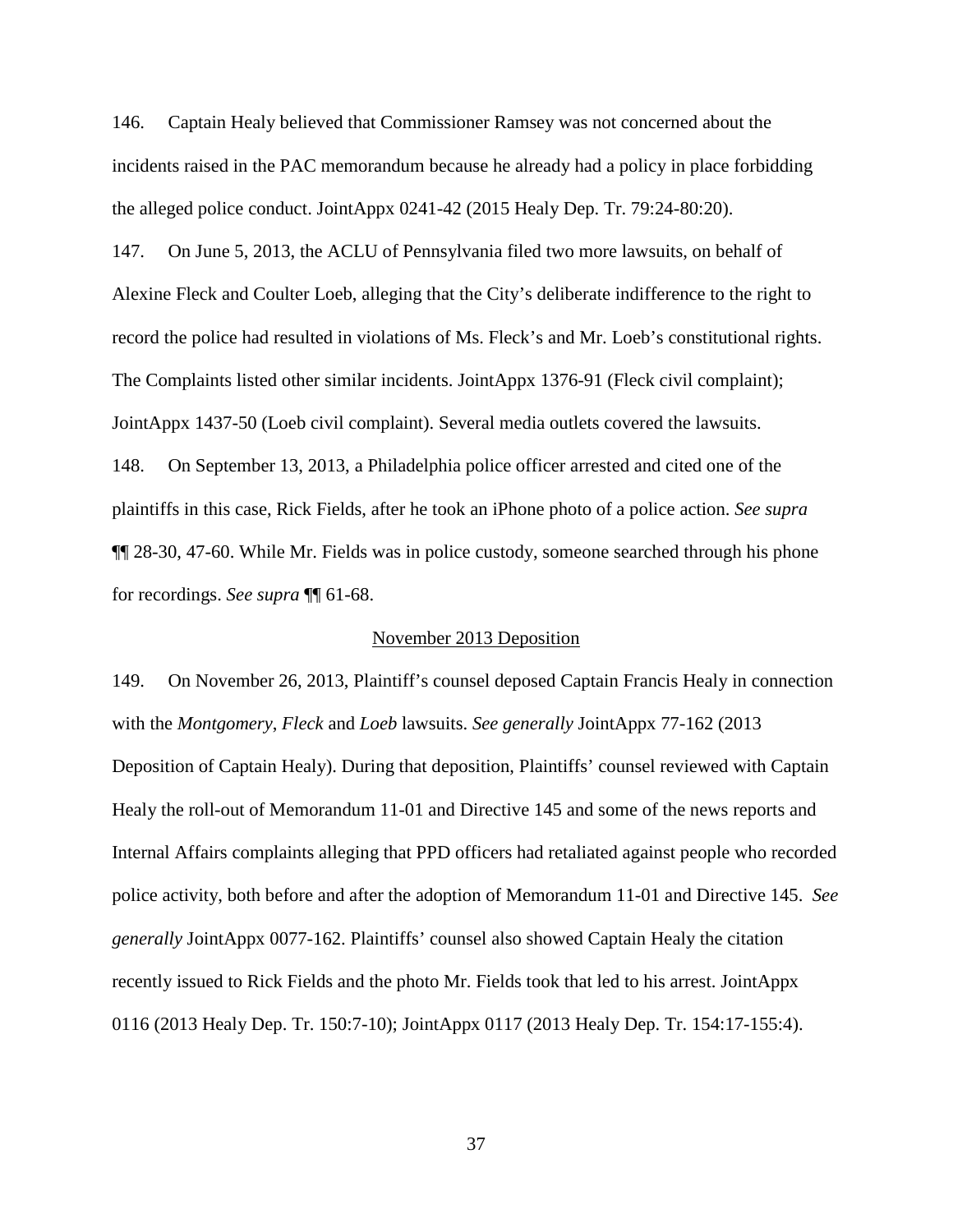150. In later deposition testimony in the instant cases, Captain Healy admitted that, in light of the discussions at the November 2013 deposition, he believed that roll call training had not been sufficient to ensure compliance with Memorandum 11-01 and Directive 145. JointAppx 0236-37 (2015 Healy Dep. Tr. 74:22-75:6) ("[W]e historically have done [roll] call training and we put it out as being sufficient. I think in this case you brought it to my attention that it may not be sufficient."); JointAppx 0250 (2015 Healy Dep. Tr. 88:19-23) ("I believe the department was lacking in the training provided to its officers."); *see also* JointAppx 0181 (2015 Healy Dep. Tr. 19:11-15) ("I realized there was a weakness that needed to be addressed."); JointAppx 0208 (2015 Healy Dep. Tr. 46:15-17) ("[A]fter we had met, I saw a failing. I said yes, this is a very complicated issue that needs more training than we would do normally."); JointAppx 0210-11 (2015 Healy Dep. Tr. 48:23-49:3) ("The last deposition, I left there, I did have issues. I mean, I saw where we should have done more. So we've taken action. I think in less than a month after I saw you, I got things moving."); JointAppx 0221-22 (2015 Healy Dep. Tr. 59:18-60:14) ("I was unhappy that I couldn't tell you I did more training. So I saw that as a failing and we went back and fixed it."); JointAppx 0233 (2015 Healy Dep. Tr. 71:9-24) ("Q: Explain to me why you were unhappy when you left the deposition. A: After the deposition, I realized that we should, or we could have done more for the training. A: And what was it in the deposition that gave you that feeling? A: Quite frankly, you harped on the fact that all you did was [roll] call training, multiple times."); JointAppx 0237 (2015 Healy Dep. Tr. 75:7-17) (the "intensity" of Directive 145 and the announcement of a constitutional right "should deserve more attention than what I do believe a [roll] call training normally gives.").

151. As a result, on December 18, 2013, Captain Healy wrote a memorandum to Captain Nola Joyce in which he conceded that as a result of the questioning at his deposition, he believed that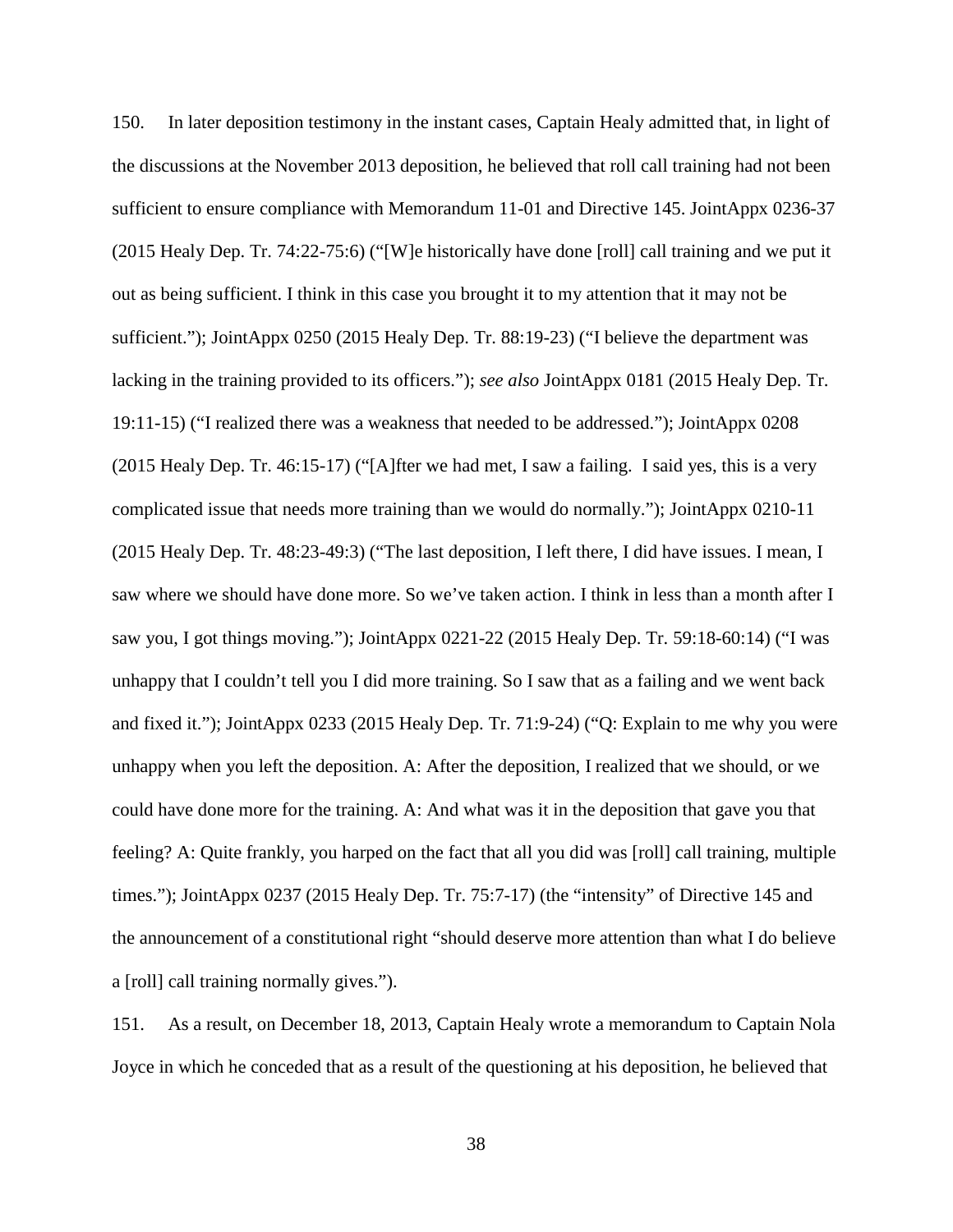"there is some credence" to the Plaintiffs' failure-to-train legal theory, and that the Department "could have done more training" on both Memorandum 11-01 and Directive 145. JointAppx 1351 (Healy letter to Joyce, Dec. 18, 2013).

152. In his memorandum, Captain Healy recommended advanced training for all police officers on Directive 145. JointAppx 1351. This recommendation was part of an "effort to fix anything we hadn't done right." JointAppx 0182-83 (2015 Healy Dep. Tr. 20:18-21:12).

153. After the deposition, Captain Healy also raised the need for training on Directive 145 at a meeting with Commissioner Ramsey and Deputy Commissioner Joyce. JointAppx 0218-19 (2015 Healy Dep. Tr. 56:23-57:13) ("I meet with the commissioner and the deputy every morning at 8:10 with a briefing. After the briefing on crime issues, we discuss all types of issues. I do recall bringing this subject matter up after our deposition. And that we needed to do something more.").

# 2014 Advanced Training

154. Captain Healy requested that the 2014 advanced training address the seizure of recording devices and make very clear that officers do not have a right to destroy any images, referring to that practice as something he was "concerned" about, and "childish nonsense that had to be stopped immediately." JointAppx 0193-94 (2015 Healy Dep. Tr. 31:5-32:22).

155. The 2014 advanced training on Directive 145 provided an opportunity for police officers to ask questions about Directive 45, *see supra* ¶ 27, which further illuminated the extent to which police officers had been confused by Directive 145 prior to the advanced training. *See* JointAppx 0203-04 (2015 Healy Dep. Tr. 41:23-42:23) ("a lot of officers from what I gather did not understand how this is a connection to the First Amendment" because "this was a little confusing for the average police officer to understand that it's a true Constitutional right because they just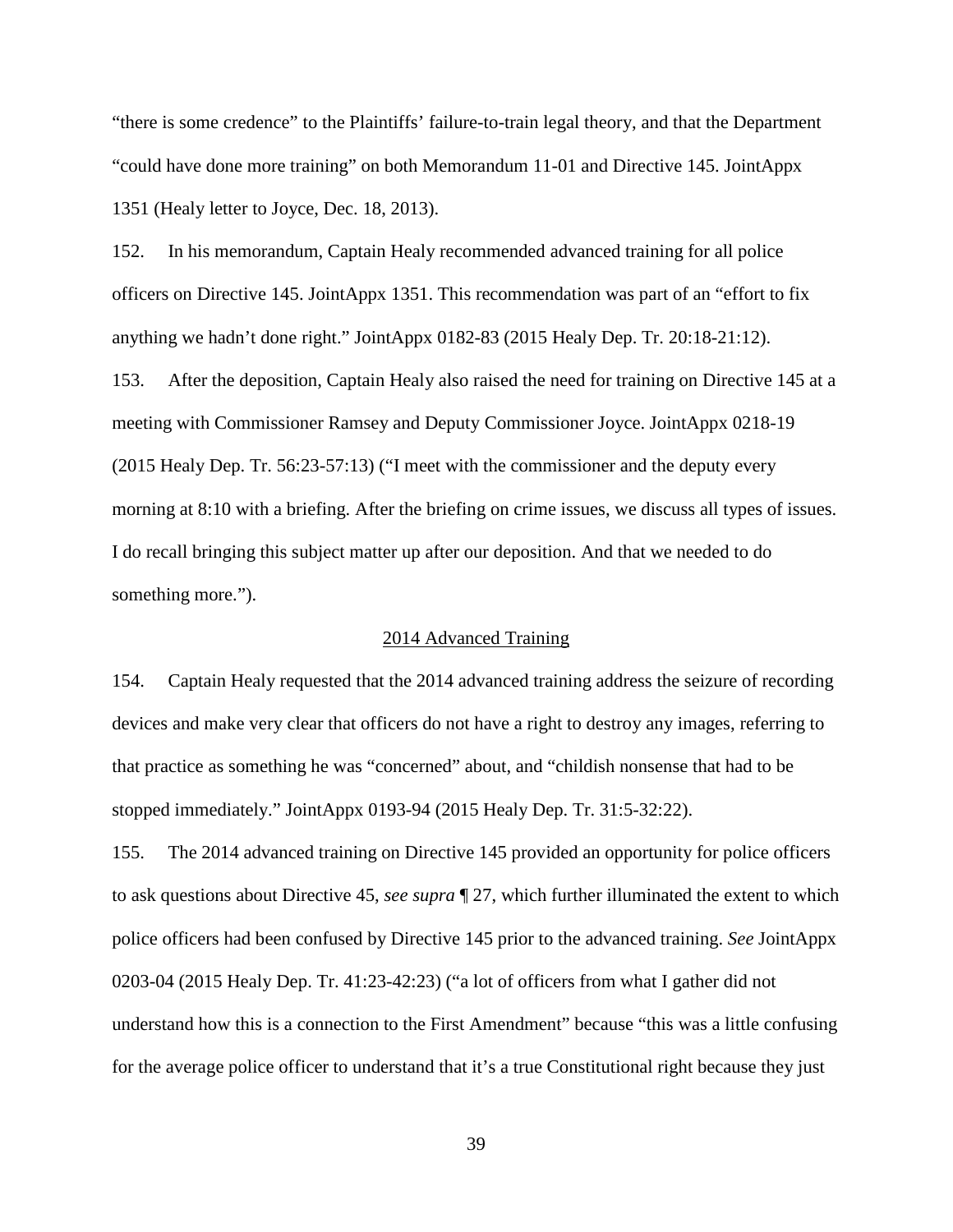don't see it in the typical forum of First Amendment."); JointAppx 0188 (2015 Healy Dep. Tr. 26:12-23) ("Obviously, there is a lot – there was some confusion" about the point at which a civilian recording the police becomes "interference" with police operations that police are allowed to intervene in).

156. It was not until 2014 that Philadelphia police officers generally seemed to understand that there is a constitutional right to record the police. JointAppx 0274 (2015 Healy Dep. Tr. 112:8- 19); *see also* JointAppx 0275-77 (2015 Healy Dep. Tr. 113:22-115:1).

157. The 2014 advanced training on Directive 145 gave officers "a much better" understanding and acceptance of Directive 145 once they understood that there was a First Amendment right to record the police. JointAppx 0201-03 (2015 Healy Dep. Tr. 39:22-41:2); *see also* JointAppx 0210 (2015 Healy Dep. Tr. 48:18-22) ("that notion is permeating down. I think it's ingrained in us much better now as a result of the MPO training than it was when we just did the policy out so.").

#### Expert Testimony Regarding the City's Failure of Training and Supervision

158. Plaintiffs' expert, R. Paul McCauley, Ph.D., has more than 25 years of experience as a police instructor, including almost 10 years teaching police operational policy formulation. JointAppx 1660-61 (McCauley Report at 1-2).

159. The purpose of police training is to ensure that officers can "perform[] all tasks with ease and in such a way as to ensure his safety and the safety and satisfaction of the public." To be effective, training "must provide a background of knowledge acquired through either actual or simulated experiences against which current situations may be related for judgment." JointAppx 1677 (McCauley Report at 18).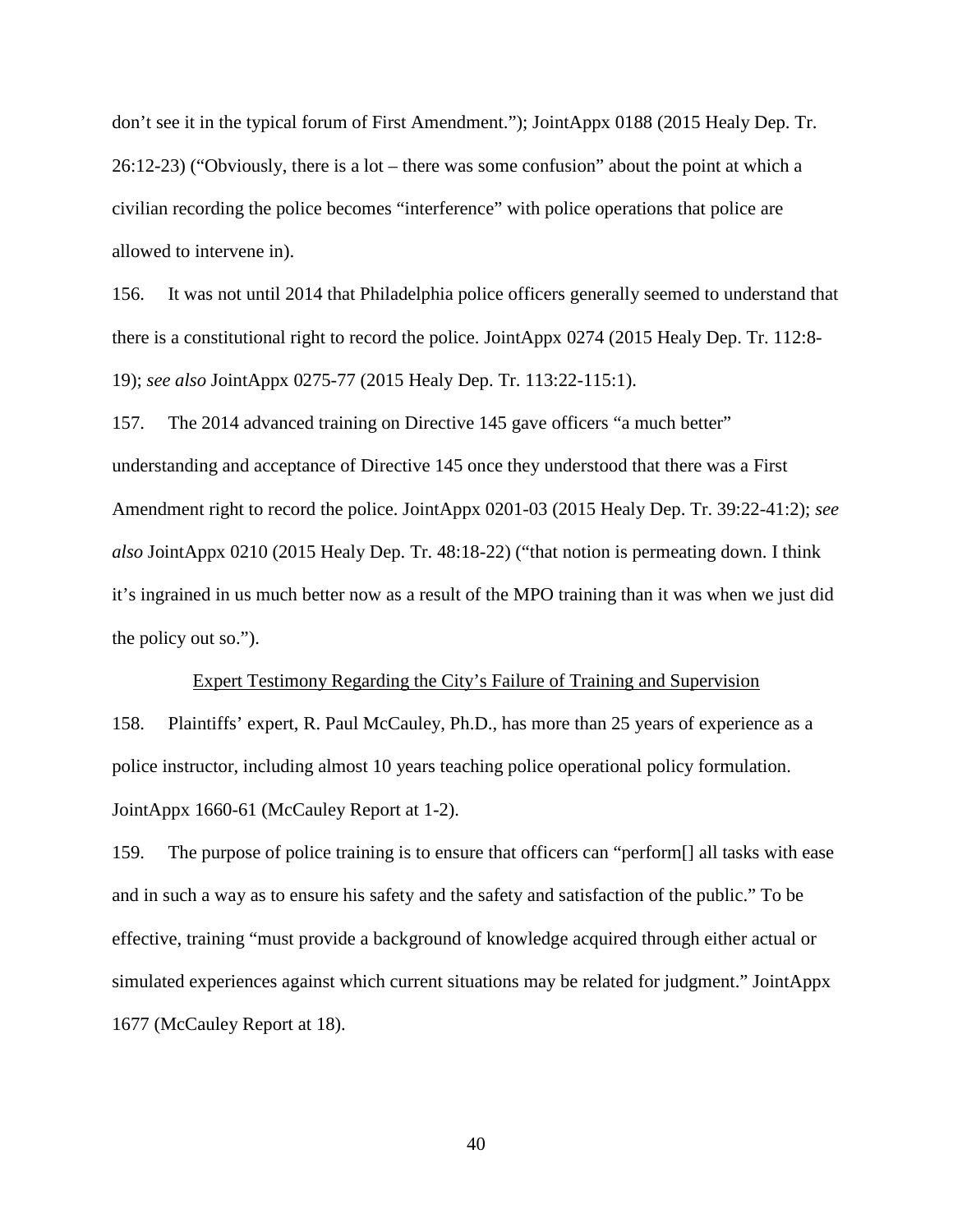160. The PPD's roll-out of Memorandum 11-01 and Directive 145 did not include any training to build officer and supervisor competencies. JointAppx 1678 (McCauley Report at 19).

161. Because roll call readings are "one-way, passive" lectures typically given to large groups that include officers of many different ages and years and types of service experience, roll call readings were unlikely to be the most effective way for line officers to understand Memorandum 11-01 and Directive 145. JointAppx 1677 (McCauley Report at 18).

162. Merely reading Memorandum 11-01 and Directive 145 to supervisors was insufficient to ensure that supervisors understood the policies and could explain their meaning to the officers under their supervision. JointAppx 1674 (McCauley Report at 15). Supervisors need to have a correct understanding of the policies so they can help subordinates understand and learn correctly. JointAppx 1675 (McCauley Report at 16).

163. It was "unreasonable" for the PPD to expect that merely reading a complex policy at roll call would result in "meaningful changes in officer performance when responding to people recording police." This expectation was particularly unreasonable in light of the evidence of an "existing police culture that exhibited 'pushback' to the idea that people really could record the police." JointAppx 1679 (McCauley Report at 20).

164. Supervision is crucial to ensuring that officers comply with policies. JointAppx 1672 (McCauley Report at 13). A field sergeant "translates departmental directives and policies into practices." *Id.* "[D]efficient supervision" often causes a "breakdown of policy and procedures." *Id.*

165. Shifting responsibility to police officers to read and understand a written policy, and failing to hold trainers and supervisors accountable for presenting information that is correct and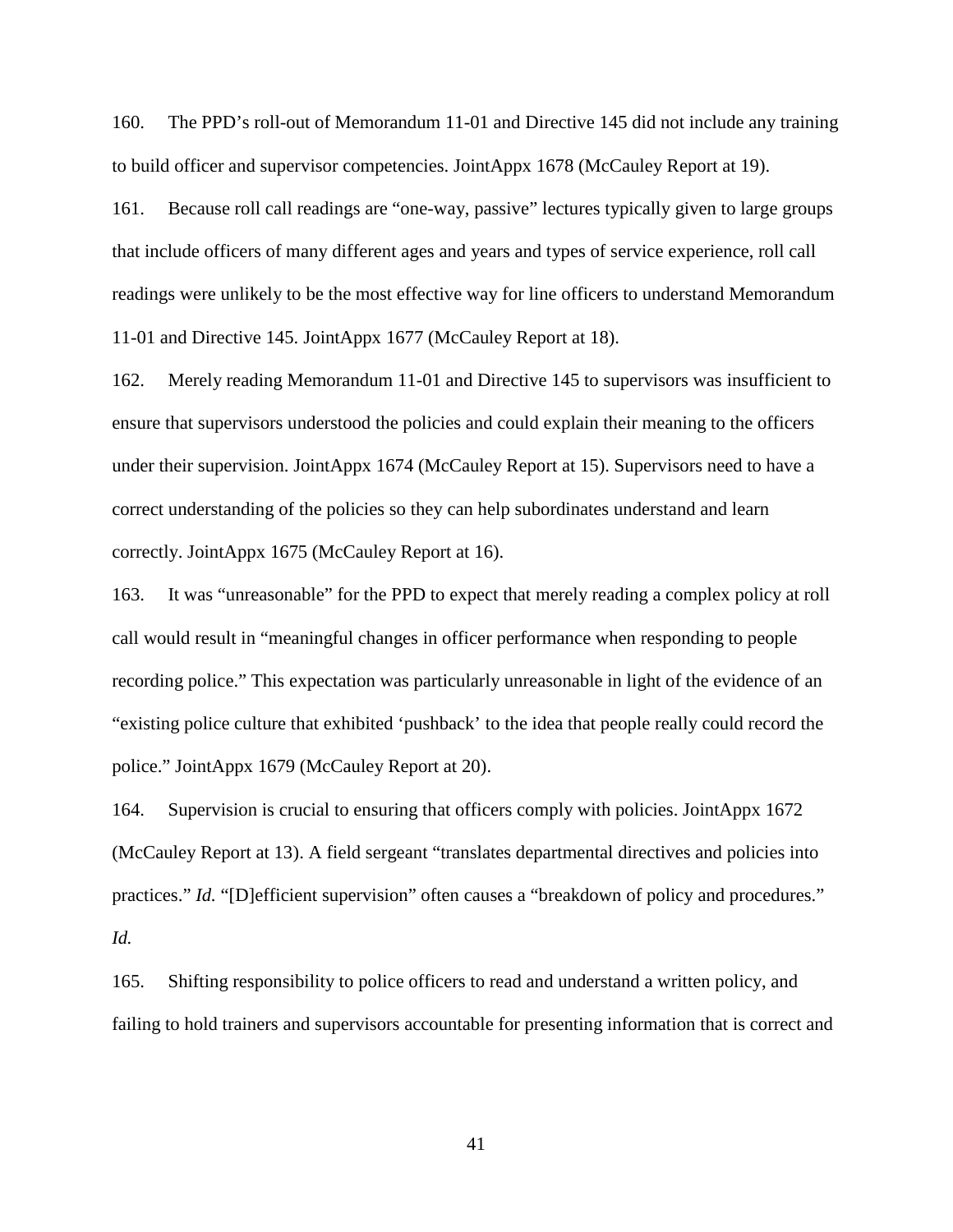understandable, is "problematic" from a management perspective because an officer may assume he understands the policy when in fact he does not. JointAppx 1675 (McCauley Report at 16).

166. The PPD had no reliable performance measures or indicators to assess the impact of the roll call readings. JointAppx 1679 (McCauley Report at 20).

167. The PPD's failures to train and supervise its officers with respect to the right to record the police resulted in a failure to change "the values and beliefs (the PPD culture) of officers and supervisors regarding the importance of this new Constitutional mandate." JointAppx 1680 (McCauley Report at 21).

168. "PPD policy makers knew/should have known, prior to September 2013, that existing training regarding people recording police, generally and Directive 145 specifically, was ineffective and that failing to provide better/improved/different training and supervision regarding Directive 145, would result in continued officer misconduct with more people being retaliated against for recording officers." JointAppx 1680 (McCauley Report at 21).

Dated: January 7, 2016

Respectfully submitted,

*/s/ Mary Catherine Roper* MARY CATHERINE ROPER MOLLY TACK-HOOPER American Civil Liberties Union of Pennsylvania P.O. Box 60173 Philadelphia, PA 19102 Tel: (215) 592-1513 ext. 113 Fax: (215) 592-1343 [mtack-hooper@aclupa.org](mailto:mtack-hooper@aclupa.org) [mroper@aclupa.org](mailto:mroper@aclupa.org)

JONATHAN H. FEINBERG Kairys, Rudovsky, Messing, & Feinberg 718 Arch Street, Suite 501 South Philadelphia, PA 19106 Tel: (215) 925-4400 Fax: (215) 925-5365 [jfeinberg@krlawphila.com](mailto:jfeinberg@krlawphila.com)